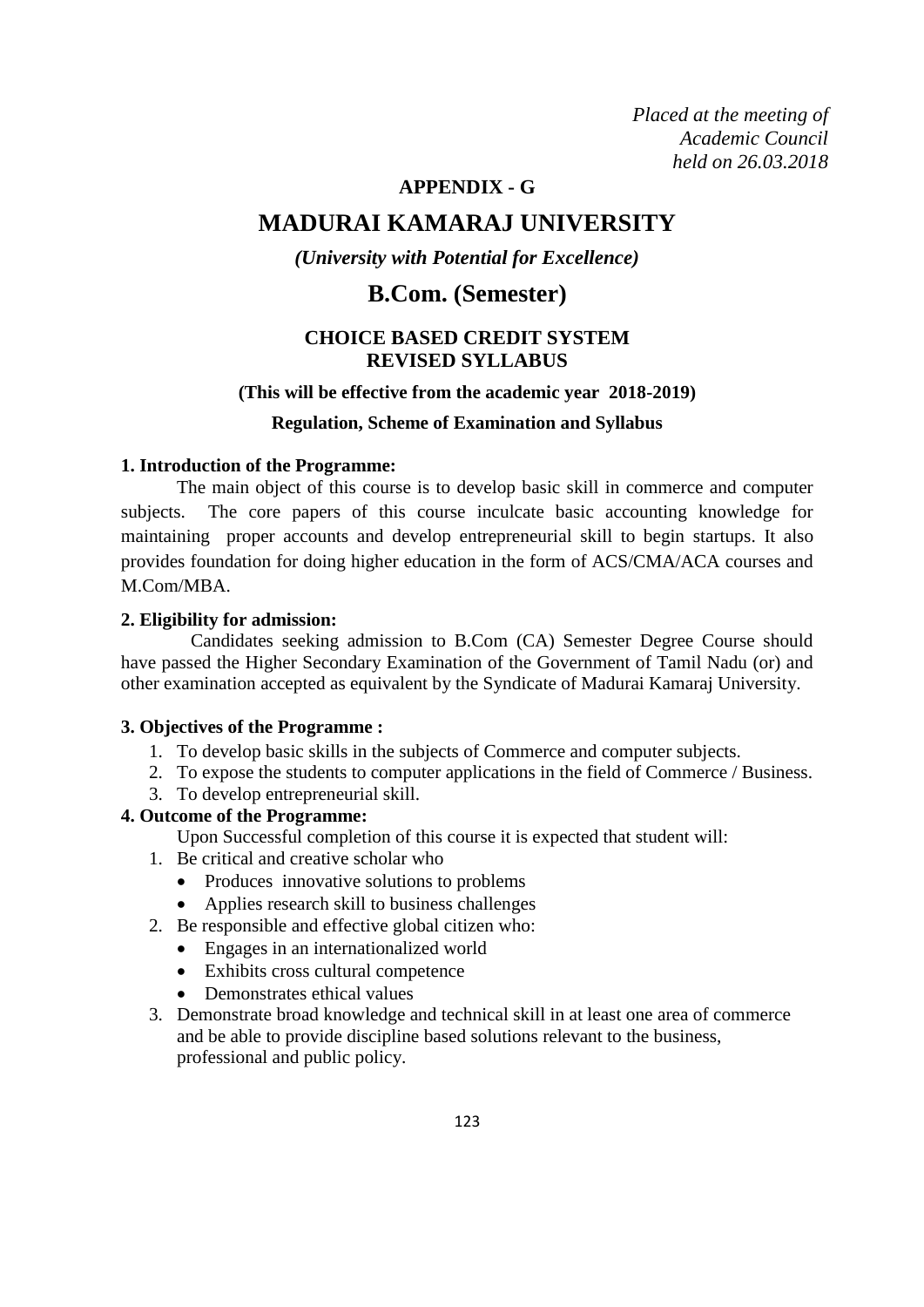# **5, 6, 7, Languages, Core Papers, Elective Papers, NME Papers:**

Language for I and II Semesters. Any one language – Tamil, Malayalam, Hindi, Arabic or French (OR) Alternative Subjects : பிறபாடங்கள்  $I$  Semester – வணிக கடிதத்தொடர்புகள்  $II$  Semester – காப்பீடு கோட்பாடுகளும் நடைமுறைகளும்;

# **Part – II English** for I and II Semesters

# **Part – III**

- 1. Managerial Economics
- 2. Marketing
- 3. Financial Accounting I
- 4. Economic Development of India
- 5. Principles of Management
- 6. Financial Accounting II
- 7. Banking Theory Law & Practices
- 8. Financial Accounting III
- 9. Business Statistics
- 10. Cost Accounting
- 11. Fundamentals of Company Law
- 12. Auditing
- 13. Business Mathematics
- 14. Management Accounting
- 15. Financial Accounting IV
- 16. Services Marketing
- 17. Financial Accounting V
- 18. Business Laws
- 19. Income Tax Law and Practice I
- 20. Entreprenuership Development
- 21. Elective  $-I$  (Any one subject from "A")
- 22. Industrial Relations and Labour Laws
- 23. Income Tax Law and Practice II
- 24. Elective  $II($ Any one subject from "B")
- 25. Elective III (Any one subject from "C")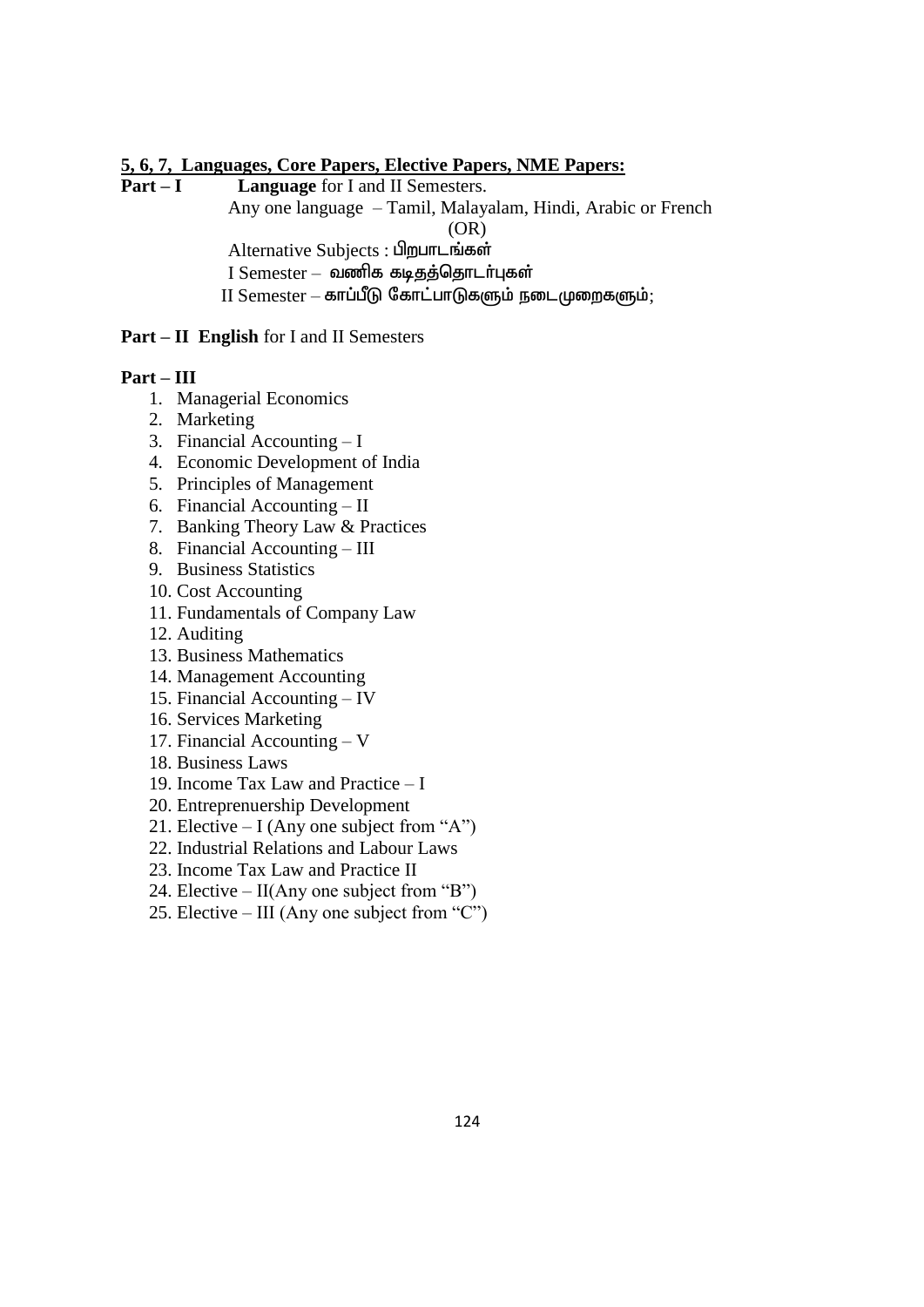# ELECTIVES

#### A

- 1. Operations Research
- 2. Business Environment

# B

- 1.Financial Accounting VI
- 2. Retail Marketing

# $\mathcal{C}$

1.Human Resource Management 2.Financial Markets and Services

# PART – IV : NON – MAJOR ELECIVE COURSES

- 26. Business Accounting
- 27. Advertising and Salesmenship

# SKILL BASED SUBJECTS

- 28. Fundamentals of computer
- 29. Environmental Studies
- 30. Goods and Service Tax
- 31. Export Import Procedures and Documentation
- 32. Value Education
- 33. MS office and Tally Theory
- 34. MS office and Tally LAB
- 35. Commerce Practical

# **Part – V**

36. Extension Activities

 NSS / NCC / Physical Education / Science Club / Science Forum / Eco Club and the Like

# **8.Unitization:**

Each paper contains 5 units. Not only core subjects, but also all the subjects.

# **9. Pattern of Semester Exam:**

| Internal |   | 25 Marks  |
|----------|---|-----------|
| External |   | 75 Marks  |
| Total    | - | 100 Marks |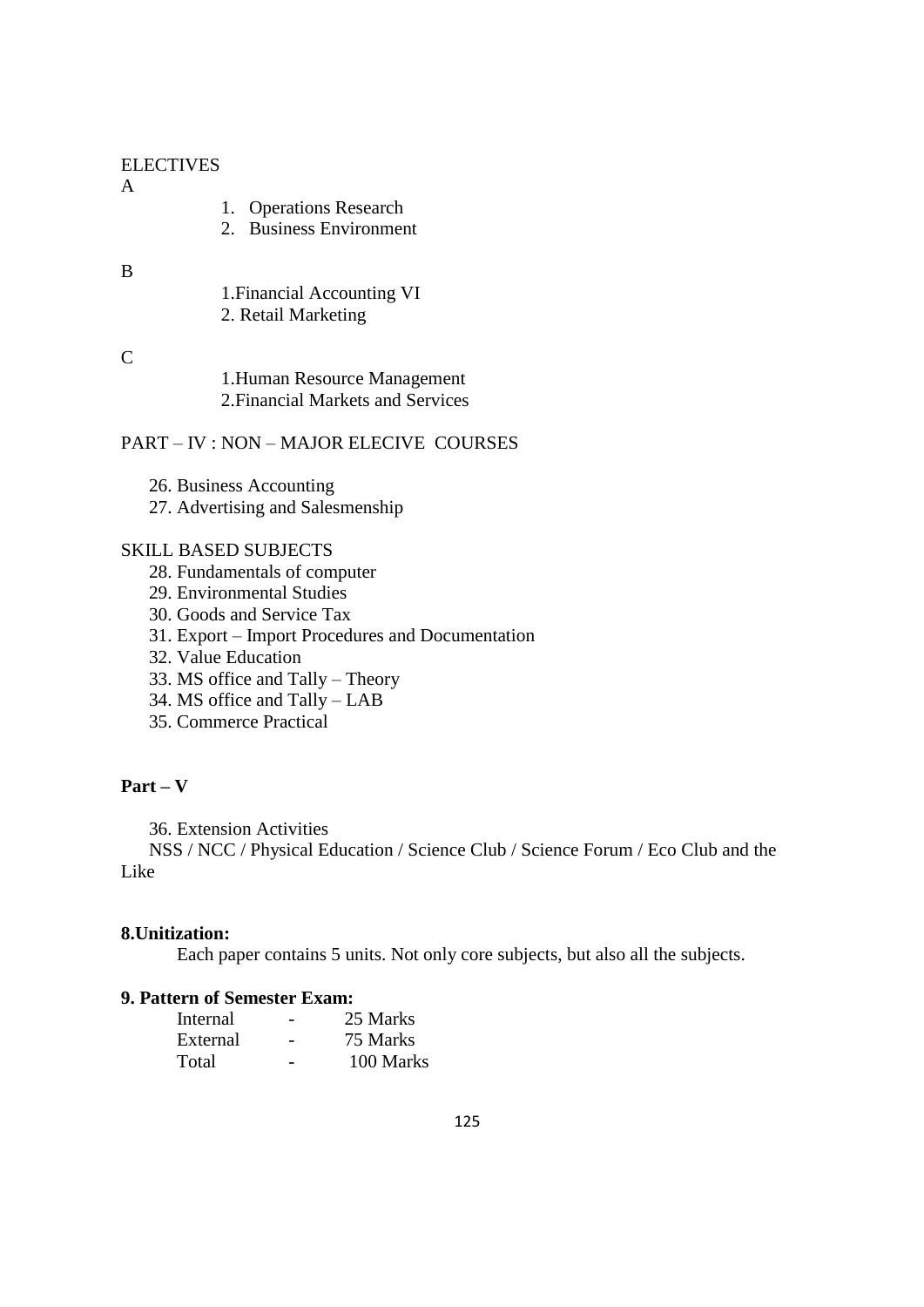#### **10. Scheme for Internal Assessment**

| <b>Test</b>                            | $= 10$ Marks                                             |
|----------------------------------------|----------------------------------------------------------|
|                                        | (There shall be two tests of 10 Marks each) – Average 10 |
| <b>Marks</b>                           |                                                          |
| Assignment                             | $=$ 5 Marks                                              |
| Seminar / Group Discussion = $5$ Marks |                                                          |
| Peer-Team Teaching                     | $=$ 5 Marks                                              |
| Total                                  | $= 25$ Marks                                             |

#### **11. External Exam**

There is external examination at the end of the semester – ODD semesters in the month of November and EVEN semester in the month April.

A candidate who does not pass the examination may be permitted to appear in the failed subjects in the subsequent examinations. A candidate should get his name registered with M.K. University at the time of appearing for the first semester examinations.

Those students who have attended the classes for 68 days (75%) and above will be permitted to appear for the ensuing university examinations without any preconditions. Those students who have attended the classes for 67 days and less, but 59 days (65%) and above will be permitted to apply for exemption in the prescribed form to the university along with fess Rs.300 with the specific remarks of the principal for condonation of attendance. Those students who have attended the classes for 58 days and less, but 45 days (50%) and above cannot appear for university examinations provided they can appear for next examinations by paying of Rs.500 with special permission along with proper documents for sufficient reasons for their absence. Those who students who have put in 44 days of attendance and less have to repeat the whole semester.

#### **12. Question Paper Pattern**

Time : 3 Hrs.

|                                                                                                                                                                               | $SECTION - A$ | $10 \times 1 = 10$      |
|-------------------------------------------------------------------------------------------------------------------------------------------------------------------------------|---------------|-------------------------|
|                                                                                                                                                                               | <b>Marks</b>  |                         |
| i) Choose the Correct Answer 1-5<br>ii) One Question from each unit<br>iii) Fill in the blanks $6 - 10$<br>iv) One question from each unit<br>v) Each question carries 1 mark |               |                         |
| i) Either (or) Type question 11 to $15$<br>ii)One question from each unit                                                                                                     | SECTION - B   | $5 \times 7 = 35$ Marks |
| iii) Each question carries 7 Marks                                                                                                                                            |               |                         |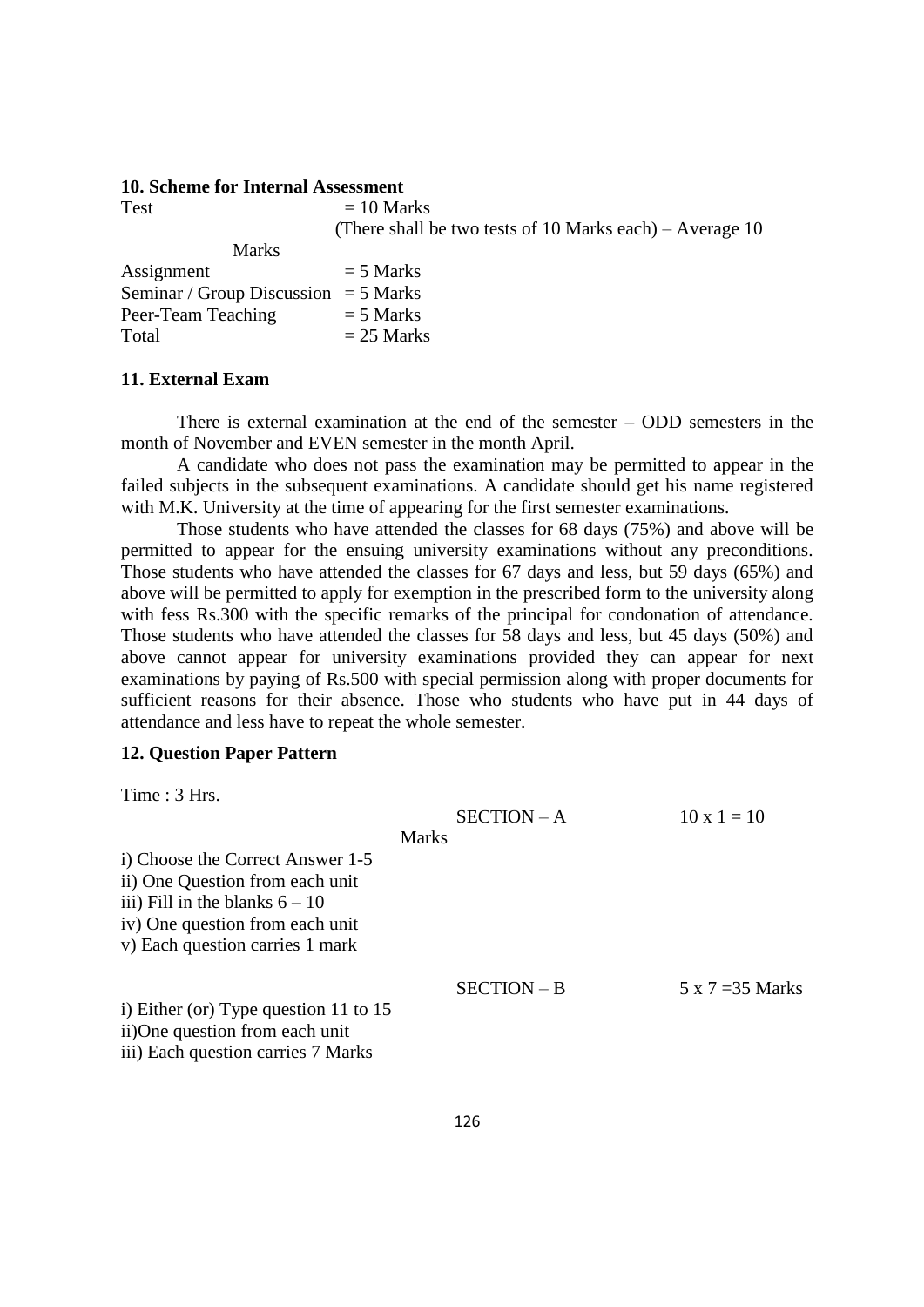SECTION - C  $3 \times 10 = 30$  Marks

i) Open Choice questions 16 to 20

ii) Answer any Three questions out of Five

iii) One question from each unit

iv) Each question carries 10 Marks

### **13. Scheme for evaluation :**

Theory examinations will be evaluated by the examiners appointed by Madurai Kamaraj University

#### **14. Passing Minimum:**

- 1. There is no passing minimum for internal examination
- 2. The passing minimum for external examination is 27 out of 75 marks.

A candidate should be declared to have passed in each paper / practical if he/ she

secures not less than 40% (aggregate of Internal and External) of the marks prescribed for the examination.

# **15. Model Questions**

Model question paper is enclosed at the end of the syllabus

### **16.Teaching Methodology**

Each subject is taught through lecturing, assignment, seminar and peer team teaching.

# **17.Text Books**

List of text books is given below the fifth unit of syllabus of each subject.

# **18. Reference Books**

List of reference books is given below the fifth unit of syllabus of each subject.

# **19. Retotalling and Revaluation provision**

Candidates may apply for revaluation for the paper which was already evaluated, within 10 days from the date of publication of the result in the university website, through specified revaluation forms along with required fees.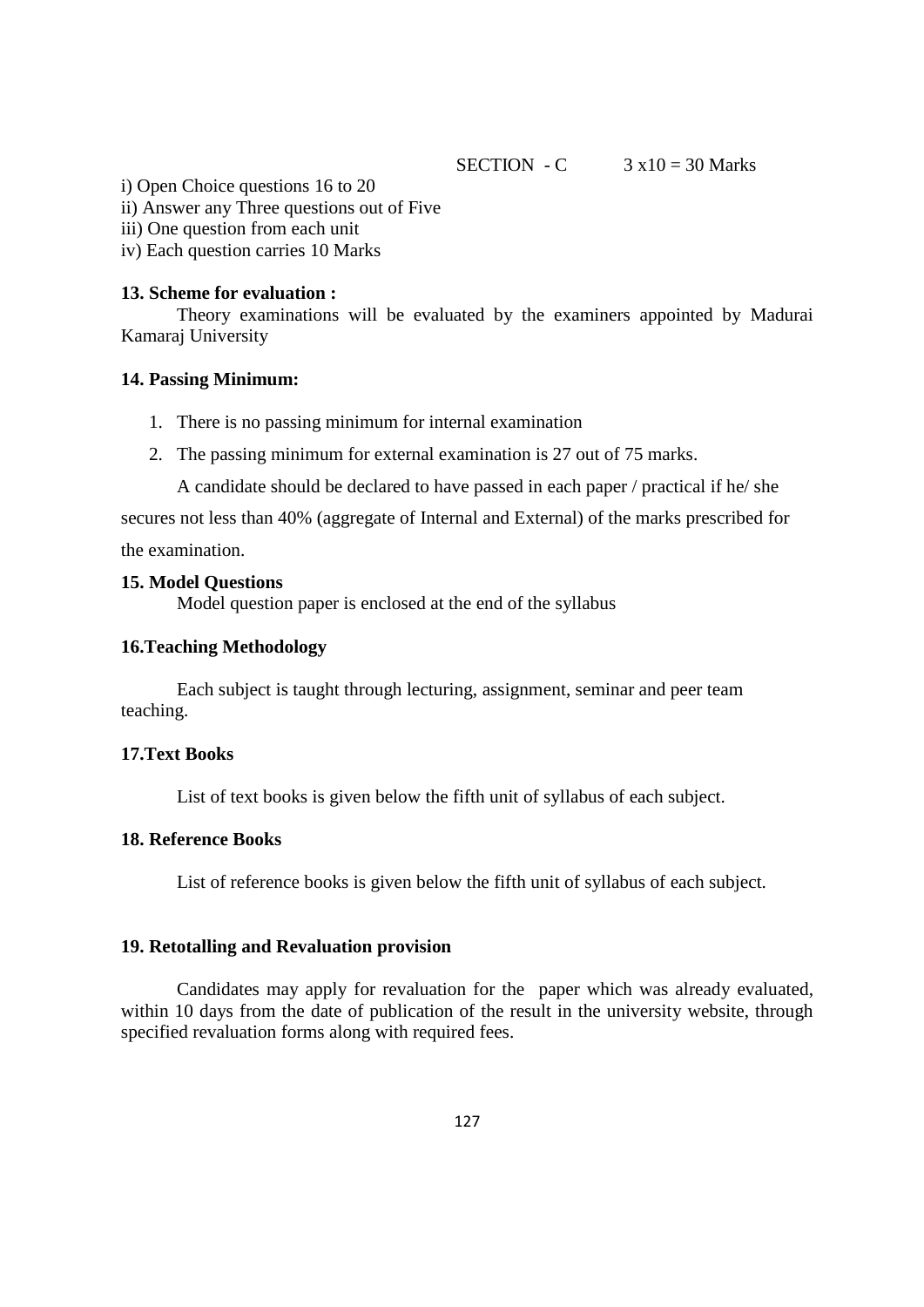# **20. Transitory Provision**

A Transitory provision of three years has been given for the benefit of the students who come under the old syllabus.

# **21.Subjects and Paper related websites:**

www.wileyindia.com www.vijaynicole.co.in www.nlist.inflibnet.ac.in www.perason.co.in www.mhhe.com/kahate/knsze www.vikaspublishing.com www.khannabooks.com www.elsevier.com www.sanfoundary .com www.publishersglobal.com

# **22. Duration :**

Three Years consisting of six semesters.

# **23. General framework:**

Medium of Instruction is English.

# **24.GENERAL INSTRUCTIONS**

- 1. All the question papers must be set in English except Tamil / Malayalam / Hindi / Arabic / French and வணிக கடிதத்தொடர்புகள் மற்றும் காப்பீடு கோட்பாடுகளும் நடைமுறைகளும்
- 2. Only commerce teachers should be appointed as examiners, both for setting and valuation, for all the Commerce Subjects
- 3. Only commerce teachers with computer knowledge should be appointed as examiners, both for setting and valuation, for commerce related computer subjects
- 4. External examiners will evaluate all papers including on the job training and project reports
- 5. Kindly go through the syllabus, question paper blue print, model question paper pattern carefully
- 6. The syllabus and question paper blue print are to be strictly adhered to
- 7. Kindly make the question specific, precise and without ambiguity
- 8. The university must send a copy of the syllabus of the respective subject and the following instructions while appointing the examiners for setting question papers
	- i) The question set by them strictly conform to the syllabus, to the question paper pattern and to the instruction sent
	- ii) Questions should be fairly distributed over the whole syllabus
	- iii) The scheme of valuation and the key to the problems should be sent along with the question paper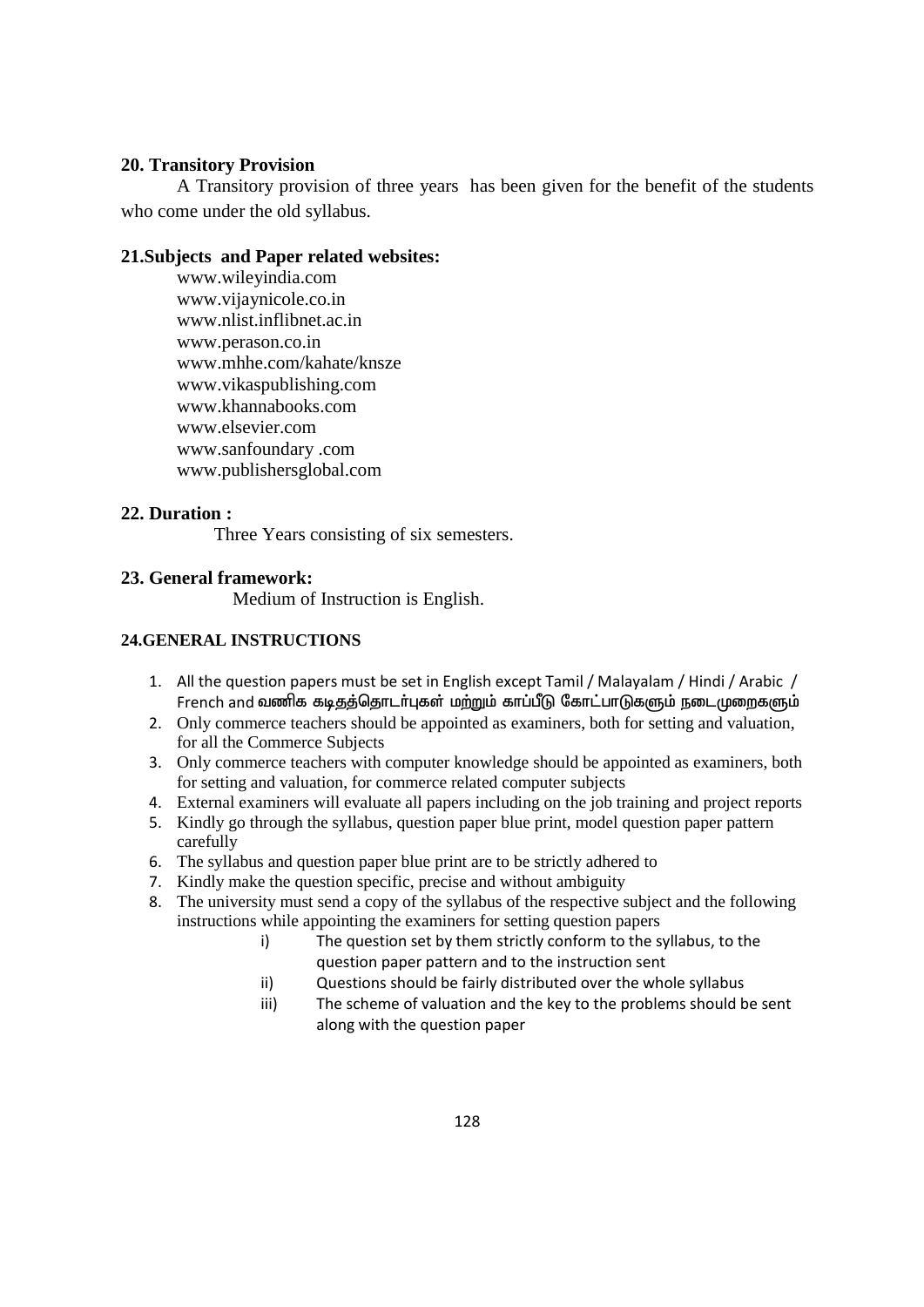# **COURSE STRUCTURE AND SCHEME OF EXAMINATION – SEMESTER WISE I SEMESTER**

| S.No           | Part                             | Title Of the Paper                                                              | Hours/<br>Weak | Credit         | Internal | External | Maximu<br>m Marks |
|----------------|----------------------------------|---------------------------------------------------------------------------------|----------------|----------------|----------|----------|-------------------|
|                |                                  | Tamil/Malayalam/Hindi/<br>Arabic/French or <b>Qloomles</b><br>கடிதத் தொடர்புகள் | 6              | 3              | 25       | 75       | 100               |
| $\overline{2}$ | $\mathbf{I}$                     | $English - I$                                                                   | 6              | 3              | 25       | 75       | 100               |
| 3              | $\mathop{\mathrm{III}}\nolimits$ | <b>Managerial Economics</b>                                                     | 6              | 5              | 25       | 75       | 100               |
| $\overline{4}$ | Ш                                | Marketing                                                                       | 5              | $\overline{4}$ | 25       | 75       | 100               |
| 5              | III                              | Financial Accounting - I                                                        | 5              | $\overline{4}$ | 25       | 75       | 100               |
| 6              | IV                               | $Non-Major Electricive -$<br><b>Business Accounting</b>                         | $\overline{2}$ | $\overline{2}$ | 25       | 75       | 100               |
|                |                                  |                                                                                 | 30             | 21             |          |          |                   |

# **II SEMESTER**

| S.No           | Part         | Title Of the Paper                                                                   | Hours/<br>Weak | Credit         | Internal | External | Maximum<br><b>Marks</b> |
|----------------|--------------|--------------------------------------------------------------------------------------|----------------|----------------|----------|----------|-------------------------|
| $\mathbf{1}$   | $\mathbf I$  | Tamil/Malayalam/Hindi/<br>Arabic/French or காப்பீடு<br>கோட்பாடுகளும்<br>நடைமுறைகளும் | 6              | 3              | 25       | 75       | 100                     |
| $\overline{2}$ | $\mathbf{I}$ | $English - II$                                                                       | 6              | 3              | 25       | 75       | 100                     |
| 3              | III          | Economic Development of<br>India                                                     | 6              | 5              | 25       | 75       | 100                     |
| $\overline{4}$ | III          | Principles of Management                                                             | 5              | $\overline{4}$ | 25       | 75       | 100                     |
| 5              | III          | Financial Accounting II                                                              | 5              | $\overline{4}$ | 25       | 75       | 100                     |
| 6              | IV           | $Non-Major Electricive -$<br>Advertising and<br>Salesmenship                         | $\overline{2}$ | $\overline{2}$ | 25       | 75       | 100                     |
|                |              |                                                                                      | 30             | 21             |          |          |                         |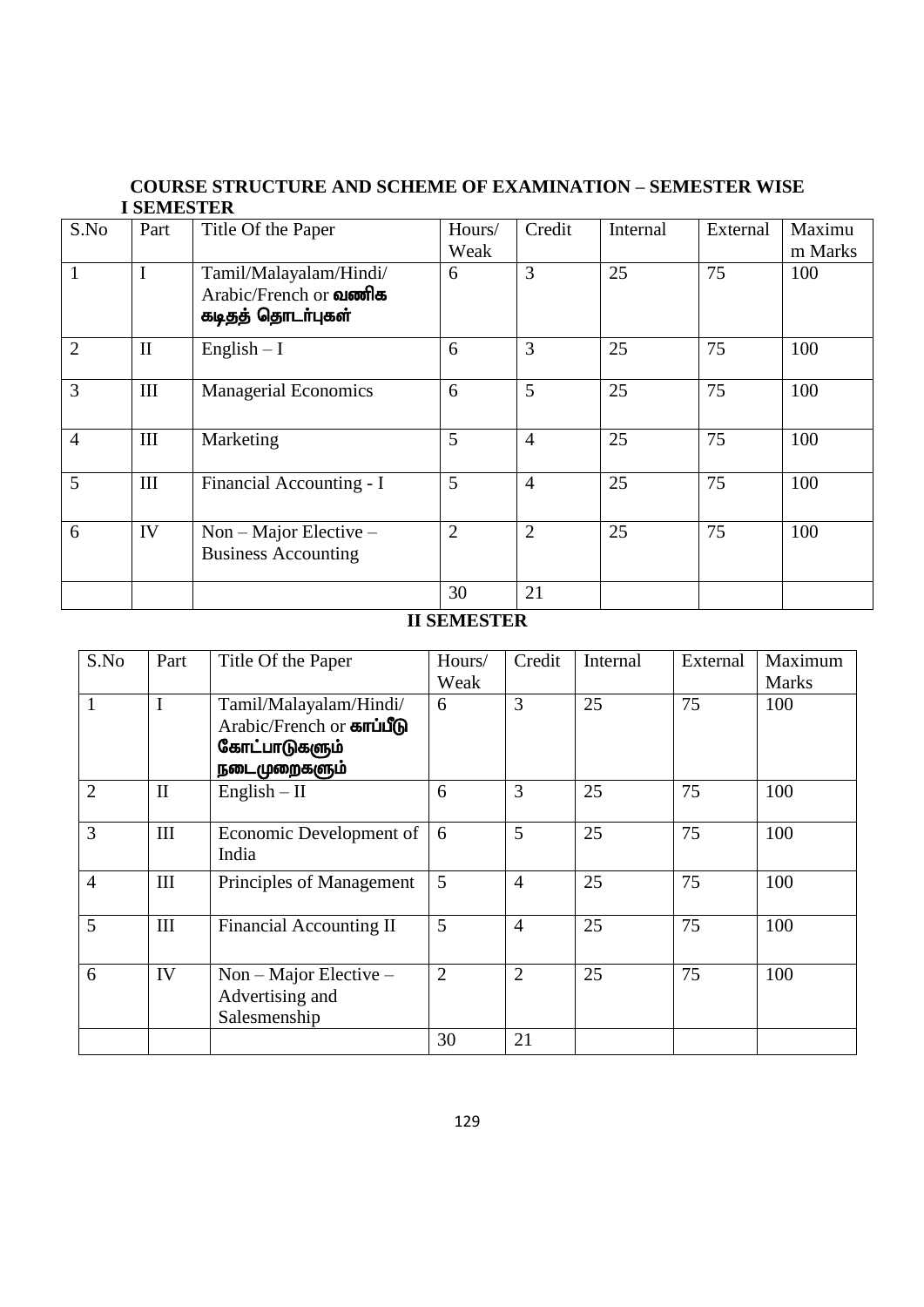# **III SEMESTER**

| S.No           | Part      | Title Of the Paper                            | Hours/<br>Weak | Credit         | Internal | External | Maximum<br><b>Marks</b> |
|----------------|-----------|-----------------------------------------------|----------------|----------------|----------|----------|-------------------------|
| $\mathbf{1}$   | $\rm III$ | <b>Banking Theory Law</b><br>& Practice       | 5              | $\overline{4}$ | 25       | 75       | 100                     |
| $\overline{2}$ | III       | Fundamentals of<br>Company Law                | 5              | $\overline{4}$ | 25       | 75       | 100                     |
| 3              | III       | <b>Financial Accounting</b><br>III            | 6              | $\overline{4}$ | 25       | 75       | 100                     |
| $\overline{4}$ | III       | <b>Business statistics</b>                    | 6              | 5              | 25       | 75       | 100                     |
| 5              | III       | <b>Cost Accounting</b>                        | 6              | $\overline{4}$ | 25       | 75       | 100                     |
| 6              | IV        | Fundamentals of<br>Computer (Skill)<br>Based) | $\overline{2}$ | $\overline{2}$ | 25       | 75       | 100                     |
|                |           |                                               | 30             | 23             |          |          |                         |

# **IV SEMESTER**

| S.No           | Part | Title Of the Paper                | Hours/<br>Weak | Credit         | Internal | External | Maximum<br><b>Marks</b> |
|----------------|------|-----------------------------------|----------------|----------------|----------|----------|-------------------------|
|                |      |                                   |                |                |          |          |                         |
| $\mathbf{1}$   | III  | Auditing                          | 5              | $\overline{4}$ | 25       | 75       | 100                     |
| $\overline{2}$ | III  | <b>Business Mathematics</b>       | 6              | 5              | 25       | 75       | 100                     |
| 3              | III  | Management<br>Accounting          | 6              | $\overline{4}$ | 25       | 75       | 100                     |
| $\overline{4}$ | III  | <b>Financial Accounting</b><br>IV | 6              | $\overline{4}$ | 25       | 75       | 100                     |
| 5              | III  | <b>Services Marketing</b>         | 5              | $\overline{4}$ | 25       | 75       | 100                     |
| 6              | IV   | Goods and Services<br>Tax         | $\overline{2}$ | $\overline{2}$ | 25       | 75       | 100                     |
|                |      |                                   | 30             | 23             |          |          |                         |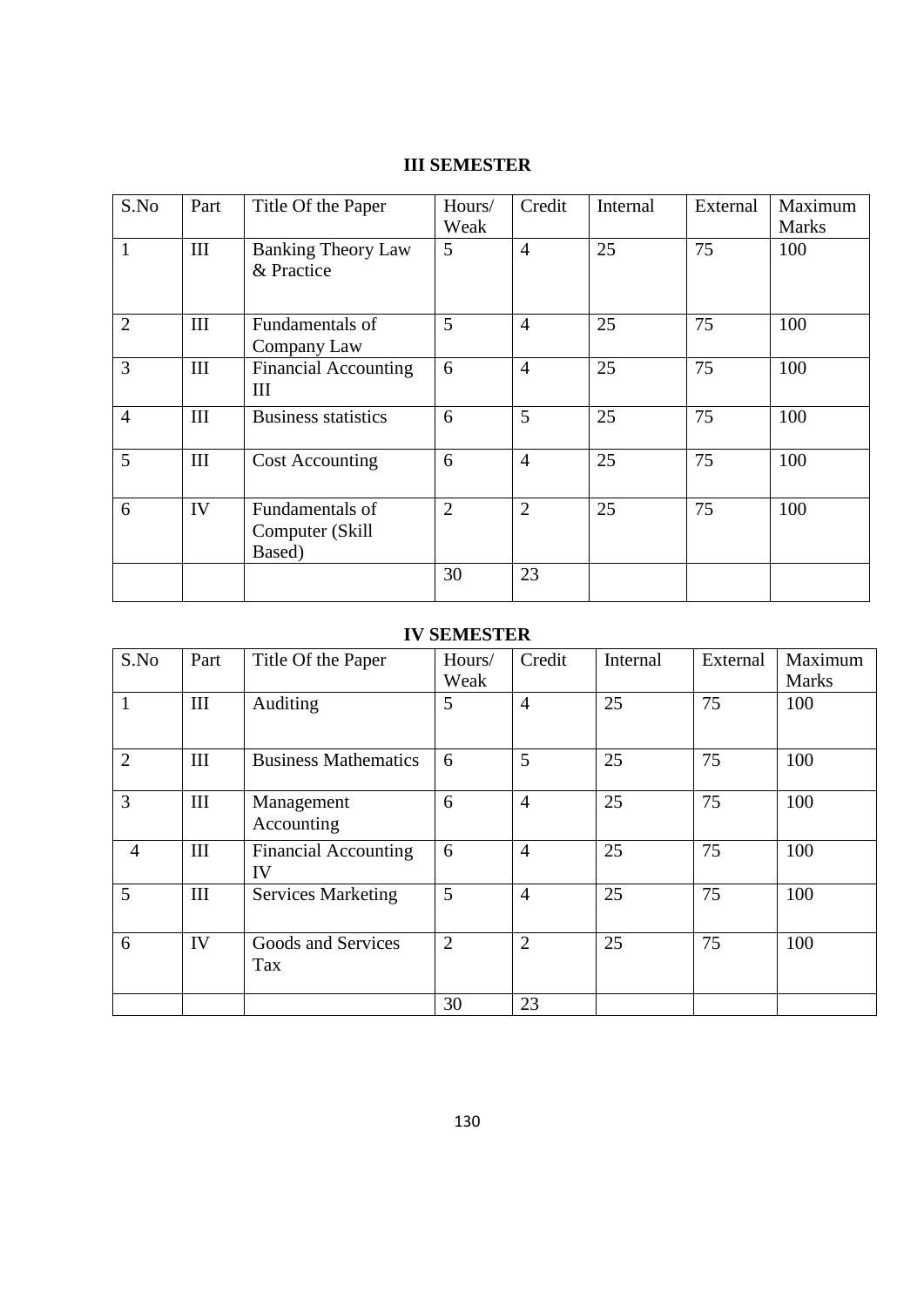|  | <b>V SEMESTER</b> |
|--|-------------------|
|--|-------------------|

| S.No           | Part               | Tittle Of the Paper                             | <b>Hours</b>   | Credit         | Internal | Externa | Maximum      |
|----------------|--------------------|-------------------------------------------------|----------------|----------------|----------|---------|--------------|
|                |                    |                                                 | /Weak          |                |          |         | <b>Marks</b> |
| $\mathbf{1}$   | III                | Financial Accounting - V                        | 5              | $\overline{4}$ | 25       | 75      | 100          |
| $\overline{2}$ | III                | <b>Business Laws</b>                            | 5              | $\overline{4}$ | 25       | 75      | 100          |
| 3              | III                | Income Tax Law and Practice $-I$                | 5              | $\overline{4}$ | 25       | 75      | 100          |
| $\overline{4}$ | $\mathop{\rm III}$ | <b>Entrepreneurship Development</b>             | 5              | $\overline{4}$ | 25       | 75      | 100          |
| 5              | $\mathop{\rm III}$ | Elective:1 (Any one subject from<br>A)          | 6              | 5              | 25       | 75      | 100          |
| 6              | IV                 | <b>Environmental Studies</b>                    | $\overline{2}$ | $\overline{2}$ | 25       | 75      | 100          |
| $\overline{7}$ | IV                 | Export – Import Procedures and<br>Documentation | $\overline{2}$ | $\overline{2}$ | 25       | 75      | 100          |
|                |                    |                                                 | 30             | 25             |          |         |              |

# **VI SEMESTER**

| S.No           | Part         | Title Of the Paper                       | Hours/<br>Weak | Credit         | Internal | External | Maximum<br><b>Marks</b> |
|----------------|--------------|------------------------------------------|----------------|----------------|----------|----------|-------------------------|
| $\mathbf{1}$   | $\mathbf{I}$ | Industrial relations<br>and Labour Laws  | 5              | $\overline{4}$ | 25       | 75       | 100                     |
| $\overline{2}$ | III          | Income Tax Law and<br>Practice $-$ II    | $\overline{5}$ | $\overline{4}$ | 25       | 75       | 100                     |
| $\overline{3}$ | III          | Elective II (Any one)<br>subject from B) | 6              | 5              | 25       | 75       | 100                     |
| $\overline{4}$ | III          | Elective III (Any one<br>subject from C) | 6              | 5              | 25       | 75       | 100                     |
| $\overline{5}$ | IV           | <b>Value Education</b>                   | $\overline{2}$ | $\overline{2}$ | 25       | 75       | 100                     |
| 6              | IV           | Ms office and Tally<br>$-$ Theory        | $\overline{2}$ | $\overline{2}$ | 25       | 75       | 100                     |
| $\overline{7}$ | IV           | Ms office and Tally<br>$-Lab$            | $\overline{2}$ | $\overline{2}$ | 25       | 75       | 100                     |
| 8              | IV           | <b>Commerce Practical</b>                | $\overline{2}$ | $\overline{2}$ | 25       | 75       | 100                     |
|                |              |                                          | 30             | 26             |          |          |                         |

**Extension Activities – 1 Credit**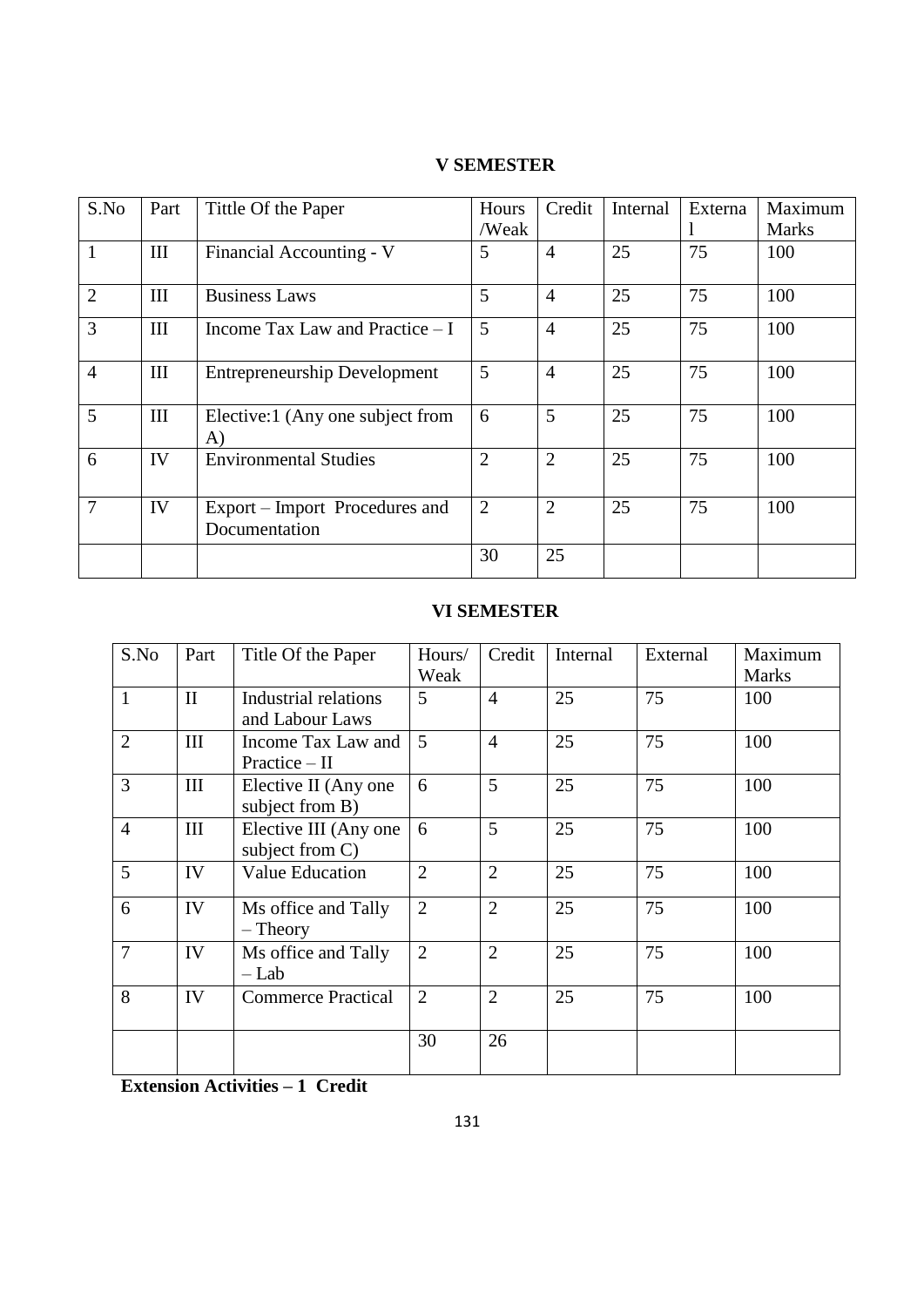பகுதி — **I** gpwghleid – மாவட்டம் – மாவட்டம் – மாவட்டம் – மிறபாடம்

ருதலாமாண்டு குறிப்பிட்டு குறிப்பிட்டு குறிப்பிட்டு குறிப்பிட்டு குறிப்பிட்டு குறிப்பிட்டு குறிப்பிட்டு குறிப்ப

#### வணிகக்கடிதத் தொடா்புகள்

நோக்கம் வணிகத்திற்கு தேவையான கடித தொடர்புகளை எழுதுவது, கையாளுவது குறித்து அடிப்படை புரிதலை மேம்படுத்துதல்.

- **அலகு அ்** வணிகத் தொடா்பு பொருள் இலக்கணம் முக்கியத்துவம் அடிப்படைக் கூறுகள் - பணிகள் - வணிகத் தொடர்பு வழிமுறை —— ஊடகங்கள் - நேரடி மற்றும் மறைமுக வணிகத் தொடர்பு - தடைகள் - வணிகத் தொடா்பிற்கான மின்னணு அமைப்பு மற்றும் சாதனங்கள்.
- <mark>அலகு ஆ்</mark> வணிக கடிதப் போக்குவரத்து கோட்பாடுகள் வடிவமைப்பு கட்டமைப்பு -திட்டமிடுதல் - தயாா் செய்தல் - மின் அஞ்சல் வகைகள் - பயன்பாடுகள் - மின் அஞ்சல் உருவாக்கம் - பாதுகாப்பு
- <mark>அலகு இ</mark> வணிக விசாரணைக் கடிதங்கள் ஆணையுறுக் கடிதங்கள் விற்பனைக் கடிதங்கள் - பினபற்றுக் கடிதங்கள் - புகாா் மற்றும் சாிகட்டல் கடிதங்கள் - வசூல் கடிதங்கள் - வங்கிக் கடிதங்கள் - வகைகள் - முகமைக் கடிதங்கள் - வகைகள் -முகமைக்கு விண்ணப்பித்தல் - முகவா் நியமனக் கடிதம் - காப்பீட்டு கடிதங்கள் -வகைகள்.
- அலகு ்ஈ பணி தொடா்பான கடிதப் போக்குவரத்து பணி வேண்டி விண்ணப்பக் கடிதம் எழுதுதல் - அதன் கட்டமைப்பு - சுய அறிமுகப் படிவம் - பணி நியமன கடிதம்.
- <mark>அலகு உ்</mark>: அறிக்கை பொருள் முக்கியத்துவம் அடிப்படைக் கூறுகள் வகைகள் பொருளடக்கம் - சட்ட பூா்வ அறிக்கை — ஆண்டறிக்கை — தணிக்கை அறிக்கை. சந்தை அறிக்கை – பொருள் - பணிகள் - பண்புகள் - கட்டமைப்பு.

#### பரிந்துரைக்கப்படும் புத்தகங்கள்

|                                              | 1. வகைத் தகவல் தொடா்பு   -   திரு. கதிரேசன் மற்றும் முனைவா் ராதா |
|----------------------------------------------|------------------------------------------------------------------|
|                                              | 2.   வாணிப தகவல் தொடா்பு    -   முனைவா் வி.எம். செல்வராஜ்        |
| 3. வணிகக் கடிதத் தொடா்பு - திரு.எஸ்.முத்தையா |                                                                  |
| 4. வணிகக் கடிதங்கள்                          | - முனைவா் ந.முருகேசன் மற்றும் திரு.மனோகா்                        |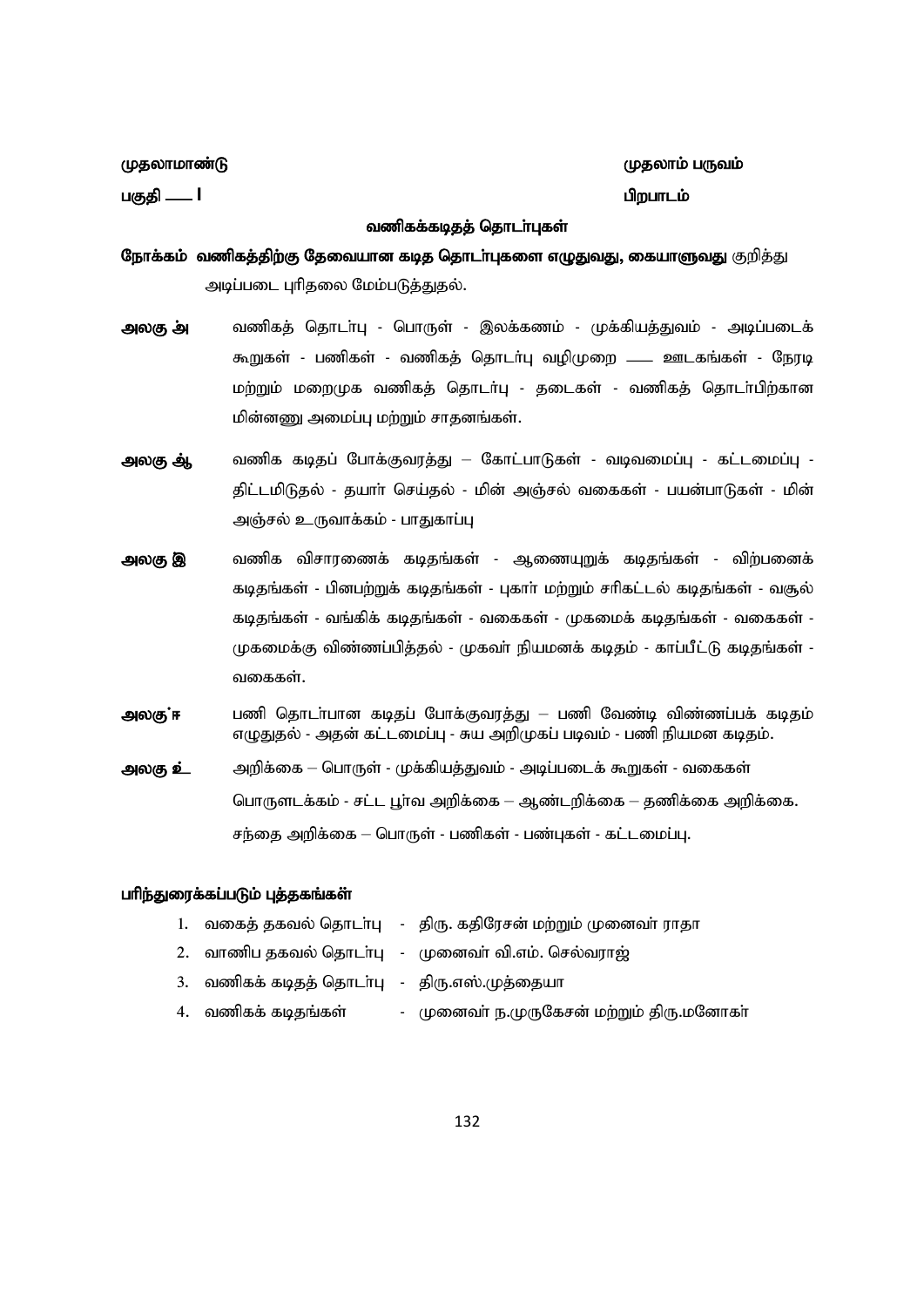#### gFjp **– I Alternative Subject (**gpw ghlk;) முதலாமாண்டு முடி முதலாமாம் படுவம்

#### காப்பீடு – கோட்பாடுகளும் நடைமுறைகளும்

# நோக்கம் : இந்தியாவில் காப்பீடு தொடங்கப்பட்டதன் பின்னணி மற்றும் பல்வகைக் காப்பீடுகள், தற்போதைய சட்டங்கள் குறித்து மாணவா்கள் அறிந்து கொள்ளுதல்

- அலகு அ: காப்பீடு பொருள் இலக்கணம் தொடக்கப் பின்னணி நாட்டுடமையாக்கம் -கோட்பாடுகள் - முக்கிய வழி கூறுகள் - பணிகள் - காப்பீட்டின் முக்கியத்துவமும் பங்களிப்பும் - காப்பீட்டின் வகைகள் - இரட்டைக் காப்பீடு – மறு காப்பீடு - இந்திய ஆயுள் காப்பீட்டுக் கழகம் தொடக்கம் - நோக்கங்கள்.
- அலகு ஆ: அையுள் காப்பீடு பொருள் கோட்பாடுகள் ஆயுள் காப்பீட்டு பத்திர வகைகள் -ஆயுள் காப்பீடு செய்வதற்கான வழிமுறைகள் - முனைமம் செலுத்துதல் - சலுகை நாட்கள்.

பிரதி நியமனம் - ஒப்படைப்பு - தவறிய பத்திரம் - இழப்பு காப்பீட்டுத் தொகை வழங்குதல் - முகவா் அறிக்கை – பத்திரம் உாிமை இழப்பு - பத்திரம் உாிமை மீட்பு - சரண் மதிப்பு - காப்பீட்டுப் பத்திரத்தின் மூலம் கடன் பெறுதல்.

- அலகு இ: கடல் காப்பீடு: பொருள் பிாிவுகள் கடல்சாா் காப்பீட்டின் பத்திர வகைகள் -கடல்சாா் நட்டத்தின் வகைகள் - இழப்பீட்டுத் தொகை வழங்குதல்.
- அலகு ஈ: தீ காப்பீடு : பொருள் - பலவகையான காப்பீட்டுப் பத்திரங்கள் - வப்பந்தத்தின் நிபந்தனைகள் - இழப்பீட்டுத் தொகை வழங்குதல்.
- அலகு உ: காப்பீட்டு முறைப்படுத்தல் மற்றும் வளா்ச்சிக்கான அதிகார சட்டம் 1999 அறிமுகம் - நோக்கங்கள் - IRDA சட்டத்தின் சாத்துகள், அதிகாரங்கள் மற்றும் பணிகள்.

காப்பீடு தனியாா் மயமாக்குதல் - ஆதரவும் எதிா்ப்பும் - தனியாா் மயமாக்குதலின் தற்போதைய நிலை.

#### பரிந்துரைக்கப்படும் புத்தகங்கள்

|    | காப்பீடு                                     | முனைவா் S.பீாமுகமது<br>முனைவா் S.A.N.ஷாஜீலி இப்ராஹிம்                              |
|----|----------------------------------------------|------------------------------------------------------------------------------------|
|    | காப்பீடு கொள்கைகளும் நடைமுறைகளும் -          | திரு.சொ.சொ.மீனாட்சி சுந்தரம்<br>முனைவா் மு.முத்துப்பாண்டி                          |
| 3. | காப்பீடு கோட்பாடுகளும் நெறிமுறைகளும் -       | முனைவா் L.P. இராமலிங்கம்<br>பேராசிரியா் T.S.ஜெயக்குமாா்<br>முனைவா் M.செல்வக்குமாா் |
| 4. | காப்பீடு கோட்பாடுகளும் நடைமுறைகளும் -<br>133 | முனைவா் L.ரெங்கராஜன்                                                               |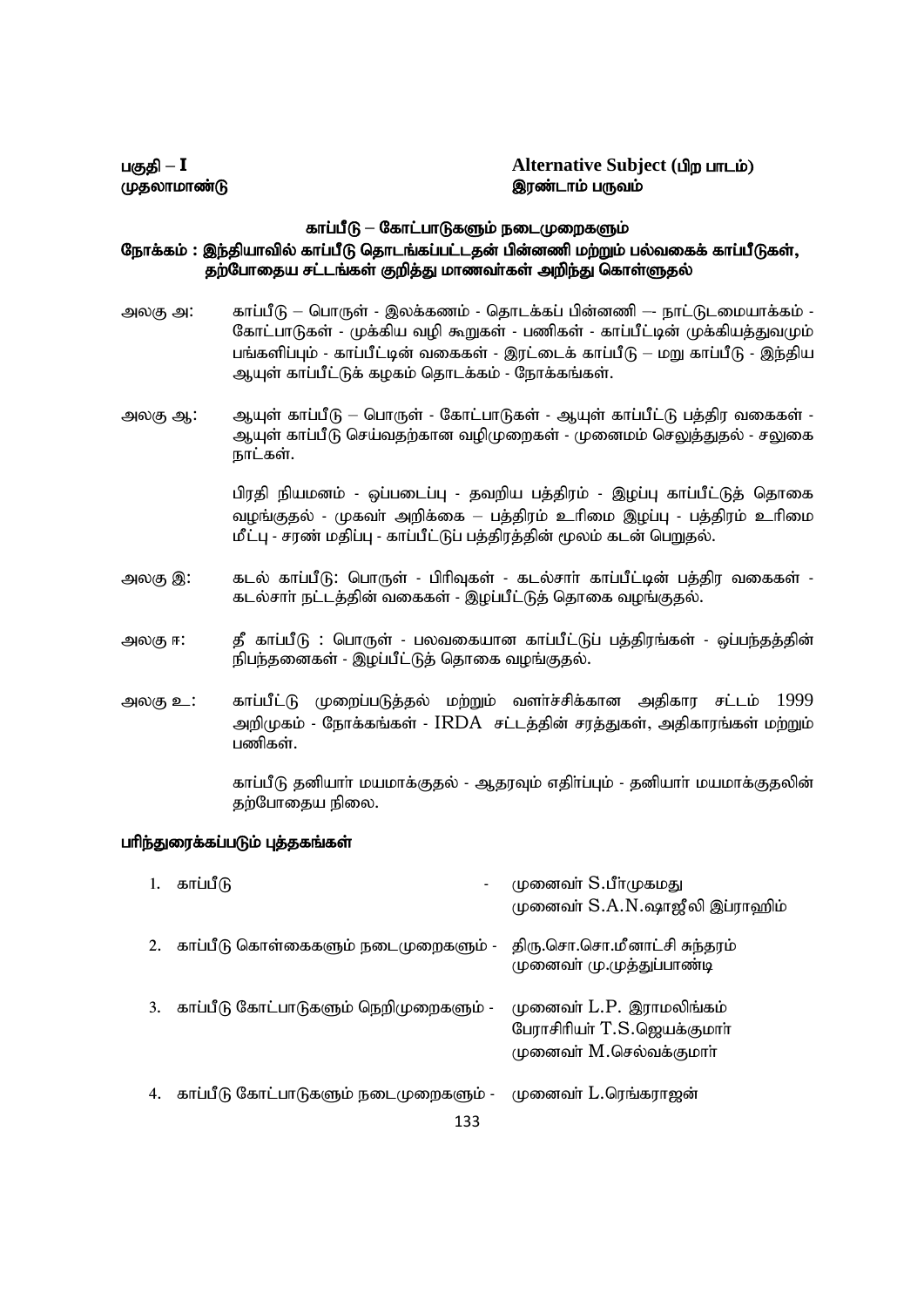# **I YEAR**

# 1. **Managerial Economics**

# **I YEAR**

# **PART III I SEMESTER**

# **2. MARKETING**

**Objectives:** To provide basic knowledge of concepts, principles, tools and techniques

of marketing

### **UNIT I**

Marketing – Definition – Nature – Scope – Functions – Importance – Role of Marketing – Approaches to the Study of Marketing – Marketing concept – Recent innovations in Modern Marketing.

#### **UNIT II**

Product – Meaning – Classification – Planning – Modification – Diversification – Elimination – New product development.

# **UNIT III**

Pricing – Meaning – objectives – Factors influencing price determination – Methods of price determination – Cost oriented pricing – Demand oriented pricing – Competitive pricing – New product pricing – Product line pricing – Geographical pricing – Psychological pricing – Price discounts.

# **UNIT IV**

Channels of distribution - Channel functions – Factors to be considered in channel selection – retailing, wholesaling, direct marketing and on-line marketing.

# **UNIT V**

Advertising – Objectives – Types – Benefits – Criticism against advertising – Media selection.

# **BOOKS FOR STUDY**

| 1. Marketing Management      | V.S.Ramasamy&S.Namakumari    |
|------------------------------|------------------------------|
| 2. Marketing Management      | C.P. Gupta and N. Rajan Nair |
| 3. Marketing                 | J.Jayasankar                 |
| 4. Fundamentals of Marketing | <b>Stanton</b>               |
| 5. Marketing                 | R.S.N. Pillai and Bagavathi  |
| 6. Essential of marketing    | K.Sundar                     |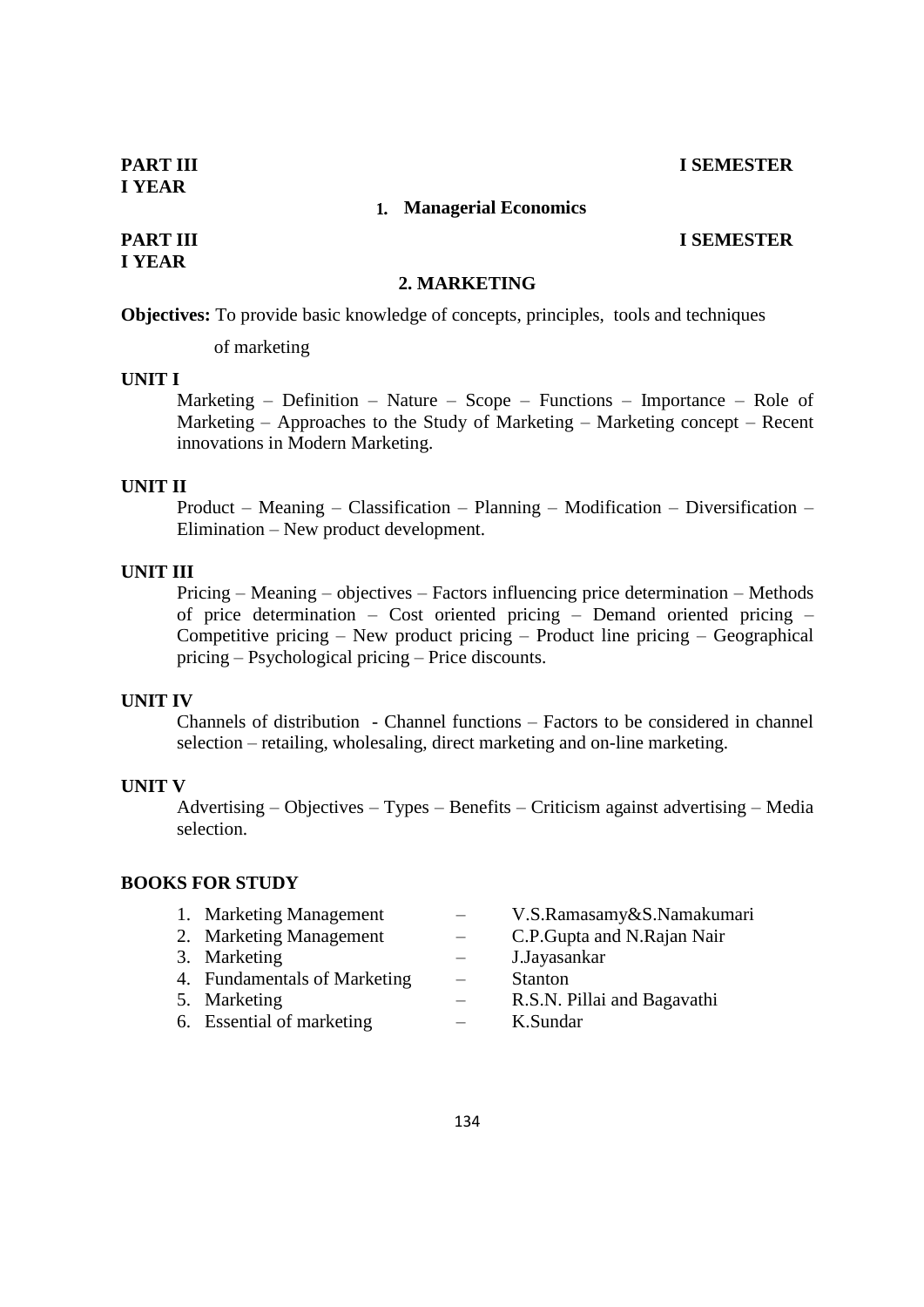### **BOOKS FOR REFERENCE**

- 1. Marketing Management S.A.Sherlekar
- 
- 3. Marketing Management Philip Kotler
- 4. Marketing Management M.M. Varma
- 5. Marketing Management P.K.Agarwal

# **FIRST YEAR**

- 2. Marketing Management C.P.Mamoria and SathishMamoria
	-
	-
	-

# **PART III I SEMESTER**

# **3.FINANCIAL ACCOUNTING – I**

**Objectives:** To help students to acquire conceptual knowledge of the financial accounting and to impart skills for recording various kinds of business transactions.

# **UNIT I**

Accounting Principles – Concepts – Conventions – Rules of Double Entry System – Transactions - Journals – Ledgers – Subsidiary Books – Trial Balance.

#### **UNIT II**

Errors – Types – Errors disclosed and not disclosed by trial balance – Suspense account – Rectification of errors – Bank Reconciliation Statement.

#### **UNIT III**

Final accounts of sole trading concerns with adjustments.

#### **UNIT IV**

Bills of Exchange – Trade and Accommodation bills – Renewals – Dishonour due to insolvency – Retiring the bill.

#### **UNIT V**

Single entry or Accounts from incomplete records – Methods of ascertainment of profit : Net worth method – Conversion method.

#### **BOOKS FOR STUDY:**

- 
- 
- 
- 
- 5. Advanced Accountancy T.S.Reddy and A.Murthy
- 
- 1. Advanced Accountancy R.L.Gupta and Radhaswamy
- 2. Advanced accounting S.P. Jain and K.L. Narang
- 3. Advanced Accountancy M.A.Arulanandam and K.S. Raman
- 4. Advanced Accountancy S.N. Maheswari and S.K. Maheshwari
	-
- 6. Principles of Accountancy DalstonL.Cecil and JenitraL.Merwin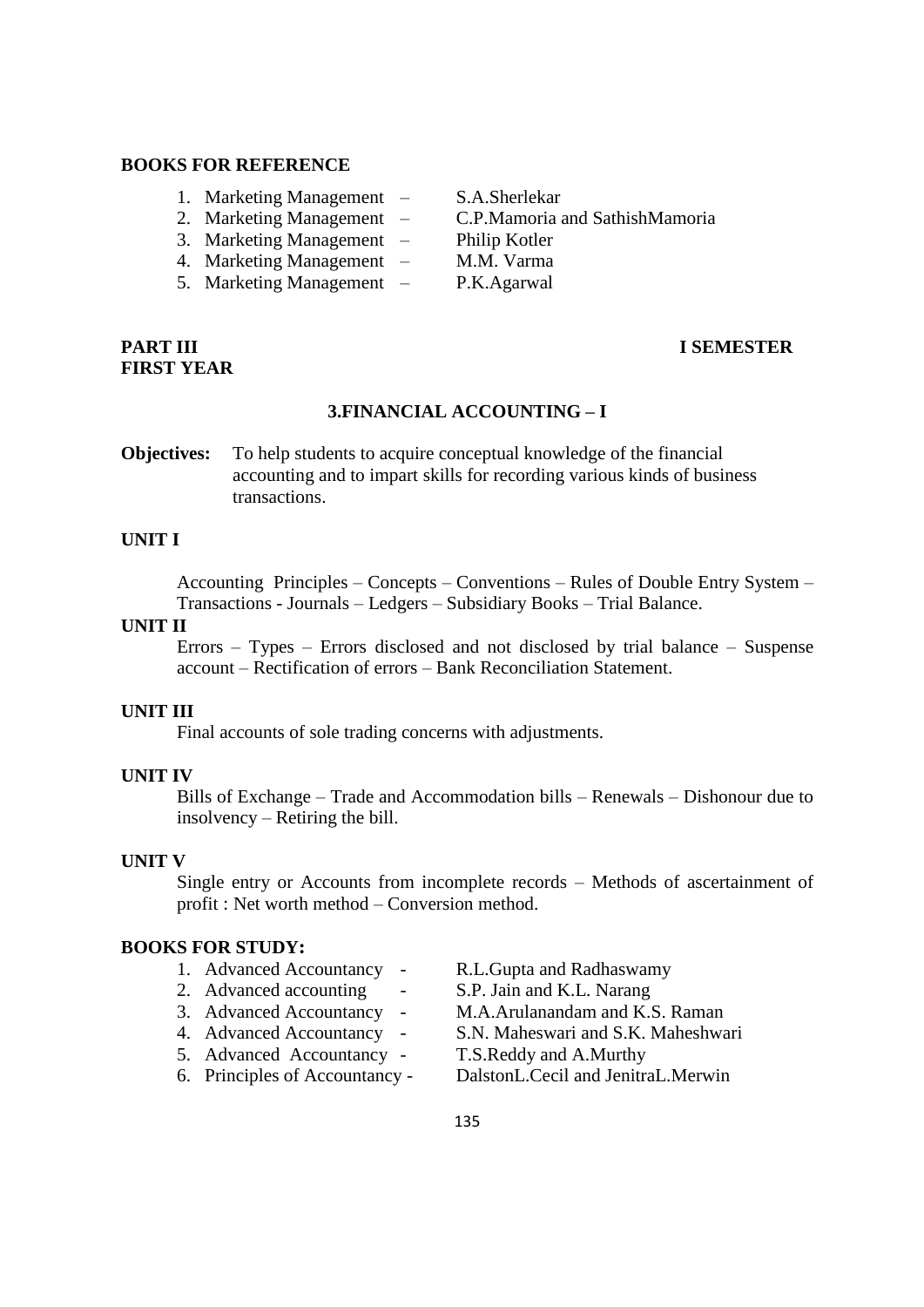# **BOOKS FOR REFERENCE**

| 1. Advanced Accounts           | $\overline{\phantom{a}}$ | M.C.Shukla and T.S.Grewal |
|--------------------------------|--------------------------|---------------------------|
| 2. Advanced Accountancy        | $\sim$ 100 $\mu$         | P.C.Tulsian               |
| 3. Introduction to accountancy | $\sim$ 100 $\mu$         | T.S. Grewal               |

**Note:** The Questions should be asked in the ratio of 60% for problems and 40% for theory.

**PART III II SEMESTER I YEAR**

#### **4.ECONOMIC DEVELOPMENT OF INDIA**

# **PART III II SEMESTER I YEAR**

#### **5.PRINCIPLES OF MANAGEMENT**

**Objectives:** To expose of the students to basic concepts of management.

# **UNIT – I**

**Management :** Meaning, Nature, Levels of Management – Functions – Administration Vs Management - Schools of Management thought – FW Taylor, Henry Fayol

#### **UNIT –II**

**Planning :** Meaning – Importance – Process of Planning – Types of plans – Forecasting – Techniques of forecasting – Decision making – Importance and Process.

#### **UNIT III**

**Organisation :** Meaning – Importance – Principles of organization – Types of organisation –Centralisation and decentralization of authority – Merits and Demerits – Delegation – Barriers to delegation –span of control – Committee – Merits and drawbacks.

#### **UNIT IV**

**Staffing and Direction** : Recruitment : Meaning, Sources, Selection: Meaning – Procedure – Training: Meaning, methods, Direction, Leadership: Importance – Qualities of a good leader – Communication : Importance – Qualities of a good leader – Communication : Importance – Types – Barriers to Communication – Motivation : Importance.

# **UNIT V**

**Co-ordination controlling :** Need for co-ordination – Nature and process of control.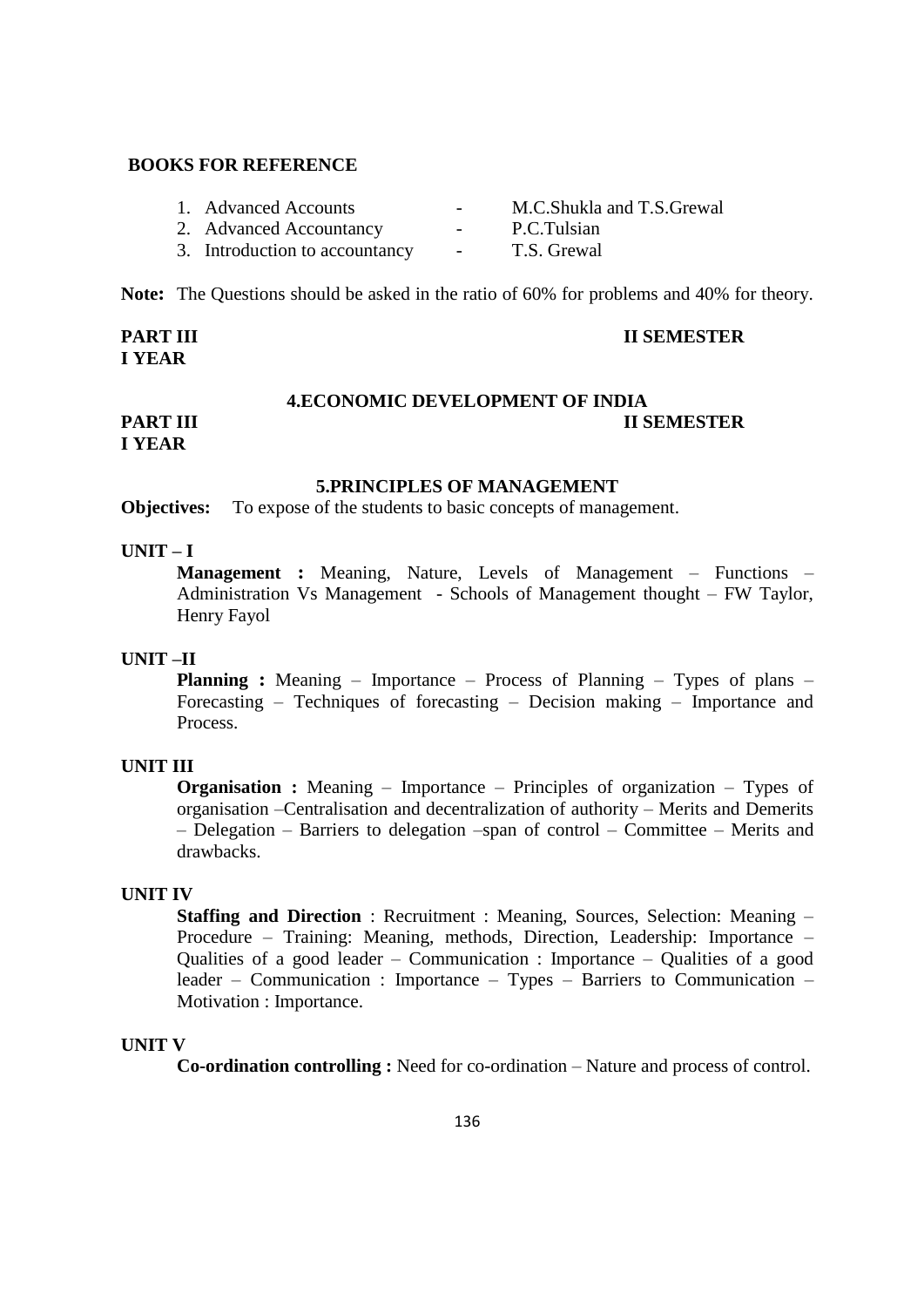#### **Reference books**

- 1. L.M.Prasad**Principles and Practice of management,**Sultanchand& Sons Ltd.2001.
- 2. Stephen P.Robbins, **OrganisationBehaviour,** Prentice Hall of India Pvt Ltd., New Delhi, 2002.
- 3. DinakarPagare, **Business Management,** Sultan Chand & Sons 2001
- 4. Triathi& CN Reddy, **Principles of Management,** Tata McGrawHillpublishing Co. Ltd New Delhi 2003.
- 5. J.Jeyasankar: Principles of Management, Margham Publication, Chennai 17.
- 6. Principles of management K.N.NatarajanK.P.Ganesan –Himalayas Printing House

# **I YEAR**

# **PART III II Semester**

# **6.FINANCIAL ACCOUNTING –II**

**Objectives:** To help the students to acquire the knowledge and impart the skills about different kinds of Financial Accounting Methods.

#### **UNIT I**

Consignment Accounts – Invoicing goods at cost price – Proforma invoice price – Valuation of unsold stock – Loss of Stock – Accounting treatment of – Normal Loss and Abnormal Loss.

#### **UNIT II**

Joint Venture Accounts – Recording in individuals books – Recording in separate set of books.

### **UNIT III**

Account Current – Methods of calculation of interest – Forward method – Red ink Interest –Epoque method – Periodic Balance Method.

Average due date – Calculation of due date based on holidays intervention – Interest calculation.

#### **UNIT IV**

Depreciation accounting – Depreciation – Concept – Causes – Need – Basic factors – Methods : Straight line – Written down Value – Annuity – Depreciation fund.

#### **UNIT V**

Accounts of Non – Trading Concerns – Accounting treatment relating to – Receipts and Payments Account is given and Income and Expenditure Account and Balance Sheet are required – Income and Expenditure Account is given and Receipt and Payments Account is required.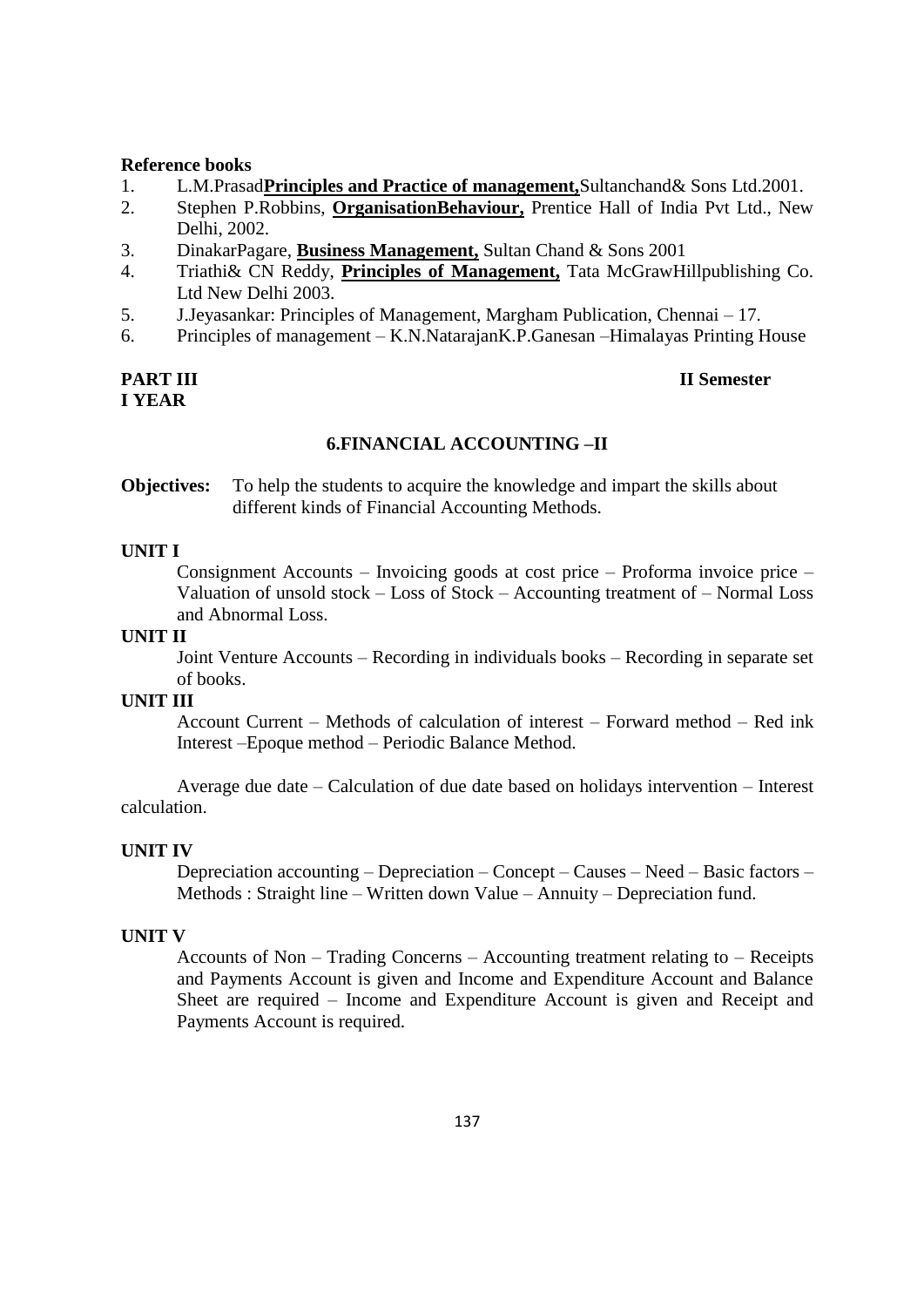# **BOOKS FOR STUDY:**

| 1. Advanced accountancy         | $\overline{\phantom{m}}$ | R.L.Gupta and Radhaswamy           |
|---------------------------------|--------------------------|------------------------------------|
| 2. Advanced accounting          | $\equiv$                 | S.P. Jain and K.L.Narang.          |
| 3. Advanced accountancy         | $\overline{\phantom{m}}$ | M.A.Arulanandam and K.S.Raman      |
| 4. Advanced accountancy         | $\overline{\phantom{m}}$ | S.N.Maheshwari                     |
| 5. Advanced accountancy         | $\overline{\phantom{m}}$ | T.S. Reddy and A Murthy            |
| 6. Principles of Accounting $-$ |                          | DalstonL.Cecil and JenitraL.Merwin |
|                                 |                          |                                    |

#### **BOOKS FOR REFERENCE:**

| 1. Advanced Accounts           | $\overline{\phantom{0}}$ | M.C.Shukla and T.S.Grewal |
|--------------------------------|--------------------------|---------------------------|
| 2. Advanced accountancy        | $\overline{\phantom{a}}$ | P.C.Tulsian               |
| 3. Introduction to accountancy | $\overline{\phantom{0}}$ | T.S.Grewall               |

**Note:** The questions should be asked in the ratio of 60% for problems and 40% for theory.

#### **PART III III SEMESTER**

#### **II YEAR**

# **7.BANKING THEORY LAW AND PRACTICE**

**Objectives:** To impart knowledge about the basic principles of Banking.

#### **UNIT I**

Introduction – Origin of banking – definition – Banker and customer relationship – General and special – Types of deposits – Origin and growth of Commercial Banks in India – Reserve Bank of India and its functions – Ratios – CRR – SLR – Repo rate – Reverse repo rate.

#### **UNIT II**

Cheque – Crossing – Endorsement – Meaning – Definition – Types – Ruless.

#### **UNIT III**

Paying Banker – Duties – Statutory protection – Payment –in- due- Course.

Collecting Banker – Duties – Statutory protection –holder-in-due – Course – Concept of negligence.

#### **UNIT IV**

Bank lending – Principles of sound lending – Secured Vs Unsecured advances – Types of advances – Advances against various securities. (Land  $\&$  Building, Life Insurance Policies and Stock exchange securities)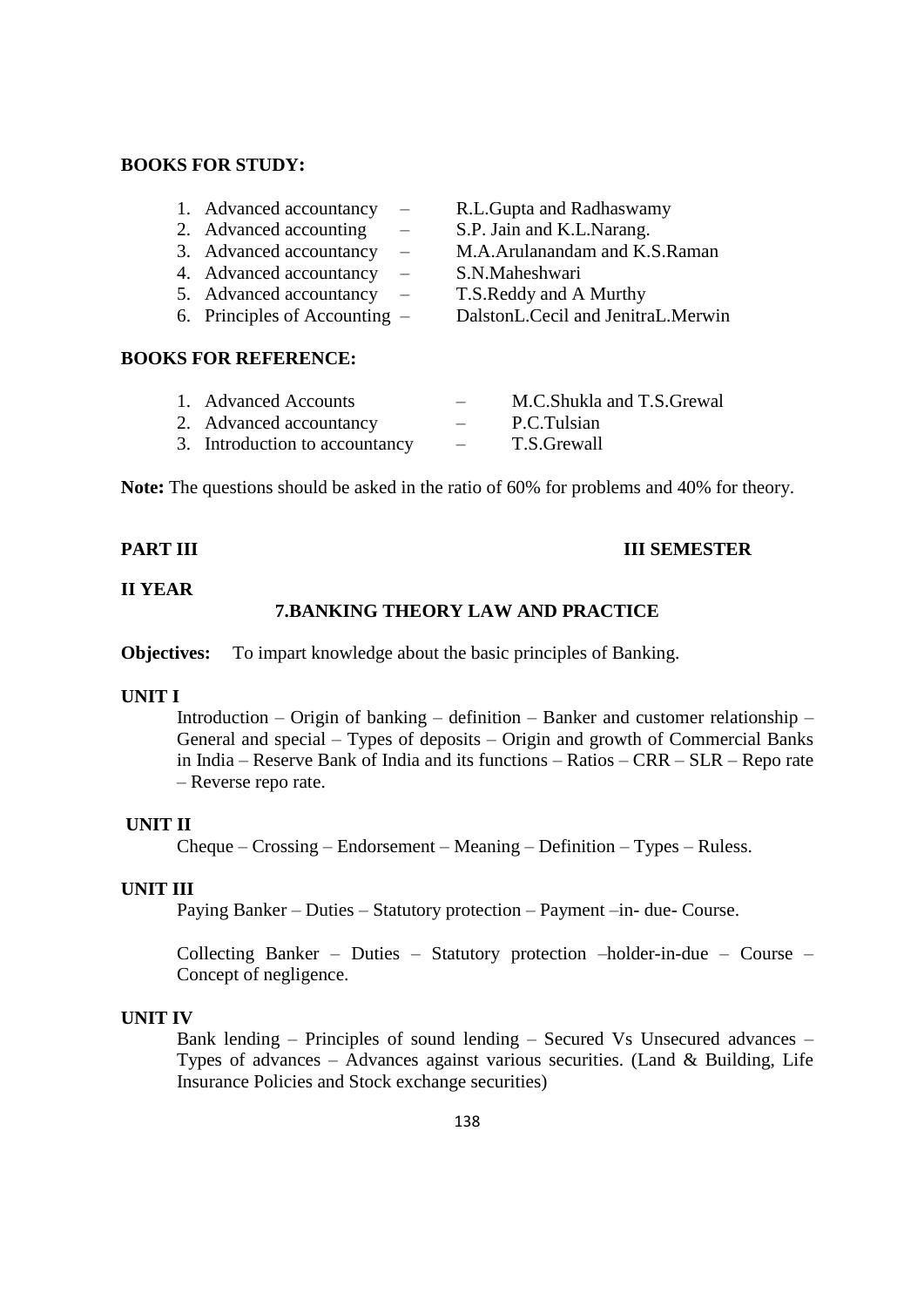#### **UNIT V**

E-Banking –Meaning –Benefits –Internet Banking – Home Banking- Mobile Banking – Virtual Banking –E-Payments – ATM Card/Biometric Card, Debit/Credit/Smart card, EFT,ECS (Credit / Debit) – E.money – Electronic purse, Digital Cash.

#### **BOOKS FOR STUDY**

| 1. Banking theory, Law and Practice | $-$ Sundaram & Varshney       |
|-------------------------------------|-------------------------------|
| 2. Banking theory, Law and Practice | - Gordon and Natarajan        |
| 3. Banking theory, Law and Practice | $-P.N. Varshney$              |
| 4. Banking theory, Law and Practice | $-Dr.S.Gurusamy$              |
| 5. Banking theory, Law and Practice | - A.V.Renganadhachary&D.S.Rao |
| 6. Banking theory and Practice      | - P.K. Srivastava             |
| <b>BOOKS FOR REFERENCE:</b>         |                               |

# 1. A Textbook of Banking 1. A Textbook of Banking  $-$  M. Radhasway<br>2. Banking in India  $-$  Vasant Desai **PART III III SEMESTER**

**SECOND YEAR**

#### **8.FINANCIAL ACCOUNTING III**

**Objectives:** To help the students to acquire the knowledge and impart skills about

different kinds of Financial Accounting Methods.

#### **UNIT I**

Fire Insurance Claims – Loss of stock policy – Loss of profit policy – Application of average clause.

#### **UNIT II**

Royalty Accounts – Accounting treatment in the books of lessor and lessee-Sublease.

# **UNIT III**

Insolvency Accounts – Individual Only – Statement of affairs – Deficiency account (List H)

Self balancing system: Self balancing ledger – Transfer from one ledger to another ledger.

# **UNIT IV**

Branch accounts – Types of Branches – Branch not keeping full system of accounting – Branch keeping full system of accounting (Excluding foreign branches) – Simple problems only- Departmental accounts – Allocation of expenses – Inter – Departmental transfers.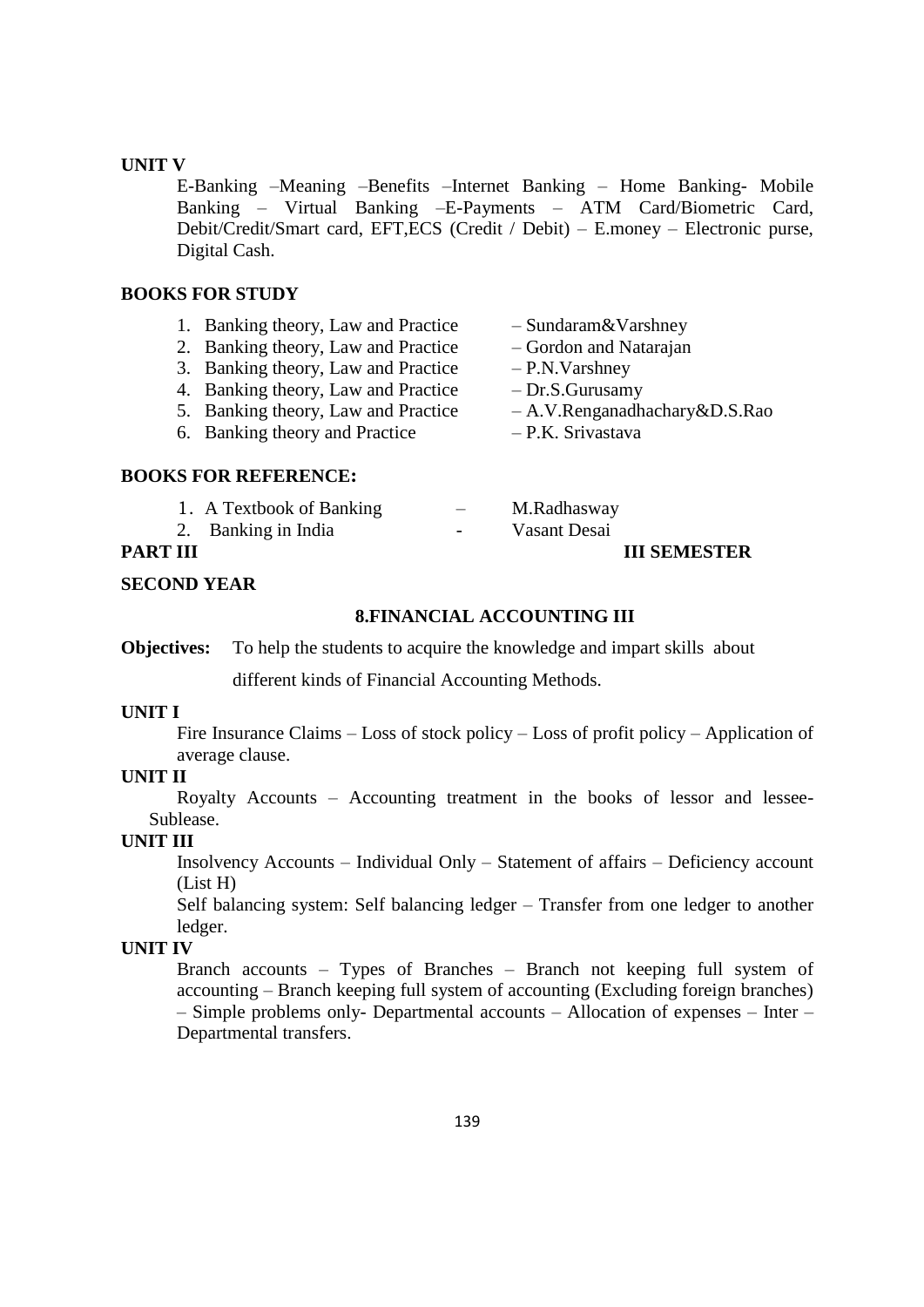#### **UNIT V**

Hire purchase accounting  $-$  Calculation of interest  $-$  Cash price  $-$  Accounting treatment in the books of Hire purchaser and Hire vendor – Default and Installment purchase system : Theory only.

# **BOOKS FOR STUDY**

| 1. Advanced accountancy | $\equiv$                 | R.L.Cupta and Radhaswamy          |
|-------------------------|--------------------------|-----------------------------------|
| 2. Advanced accounting  |                          | S.P. Jain and K.L. Narang         |
| 3. Advanced accountancy |                          | M.A.Arulanandam and K.S.Raman     |
| 4. Advanced accountancy |                          | S.N.Maheshwari and S.K.Maheshwari |
| 5. Advanced accountancy | $\overline{\phantom{m}}$ | T.S. Reddy and A. Murthy          |
|                         |                          |                                   |
|                         |                          |                                   |

#### **BOOKS FOR REFERENCE**

| 1. Advanced Accounts    | $-$                      | M.C.Shukla and T.S.Grewal |
|-------------------------|--------------------------|---------------------------|
| 2. Advanced Accountancy | $\overline{\phantom{0}}$ | P.C.Tulsian               |

**Note:** The questions should be asked in the ratio of 60% for problems and 40% for theory.

#### **PART III III SEMESTER**

#### **II YEAR.**

#### **9.BUSINESS STATISTICS**

**Objectives:** To familiarize the students with the application of statistics in business

Decision making

# **UNIT – 1**

Statistics – Meaning – Function – Importance – Limitation – Data collection – Sources – Primary – Secondary –Tools of Data collection – Interview Schedule - Qustionnaire - Census – Sampling – Classification – Presentation – Tabulation – Diagrammatic – Graphic.

#### **UNIT – II**

Arithmetic mean – Combined mean – Median – Mode - Geometric mean – Harmonic mean.

Range – Quartile deviation – Mean deviation – Standard deviation – Combined standard deviation – Co-efficient of variation.

# **UNIT – III**

Skewness – Methods of studying skewness – Karl Pearson's Co-efficient of skewness – Bowley's co-efficient of skewness.

Correlation – Methods of studying correlation – Scatter diagram – Graphic method – Karl pearson's Co-efficient of correlation, Rank correlation, Concurrent deviation method.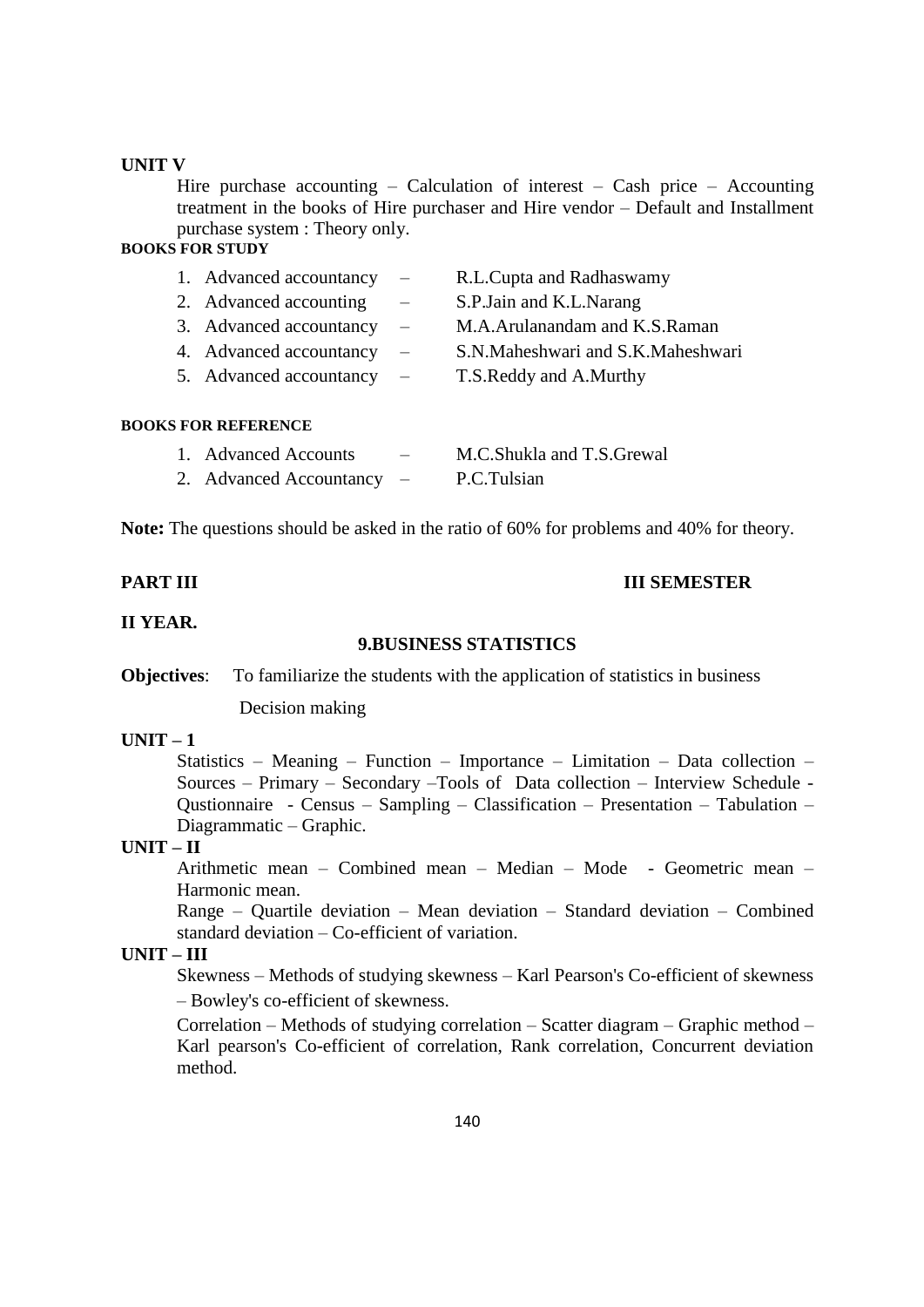# **UNIT – IV**

Regression analysis – Regression line – Regression equations – Least square method – Deviations taken from actual mean and assumed mean method.

#### **UNIT – V**

Analysis of time series – components – Methods of determining trend – Graphic – Semi – average – Moving average – Least square – Seasonal Variations – Method of simple average only.

#### **Book for study**

| 1. Statistical Methods | $\sim$ 100 $\mu$ | M. Manoharan                  |
|------------------------|------------------|-------------------------------|
| 2. Business Statistics | $\sim$ $ \sim$   | P.R. Vital                    |
| 3. Statistics          |                  | R.S.N.Pillai & V. Bagavathi   |
| 4. Statistical Methods | $\sim 100$       | C.B. Gupta.                   |
| 5. Business Statistics | $\sim 100$       | J.K. Sharma.                  |
| 6. Business Statistics |                  | S.P.Rajagopalam&R.Sattanathan |

# **Book for Reference**

| 1. Statistical                 | Methods, S.P. Gupta. |
|--------------------------------|----------------------|
| 2. Statistical Methods         | Vijay Gupta.         |
| 3. Fundamental of Statistics - | D.N.Elhance          |
| 4. Business Statistics         | Levine               |

**Note:** The questions should be asked in the ratio of 60% for problems and 40% theory.

# **II YEAR.**

#### **PART III III SEMESTER**

#### **10.COST ACCOUNTING**

**Objective:** To acquaint the students with basic concepts used in the cost accounting, various methods involved in cost ascertainment and cost accounting book keeping system**.**

# **UNIT – 1**

**Introduction :** Definition of Cost – Costing, Cost Accounting and Cost Accountancy – Scope and Objectives – Advantages and Limitations – Cost Accounting VS Financial Accounting and Cost Accounting VS Management Accounting – Classification of Cost – Elements of Cost – Preparation of Cost sheet.

# **UNIT – II**

**Material :** Material Control – Purchase Procedure – Different Levels of Stock of Materials – EOQ – Perpetual Inventory System – ABC Analysis – Inventory Turnover Ratio – Bin Card – Stores Ledger – Pricing of Material Issues (FIFO, LIFO and Average Methods)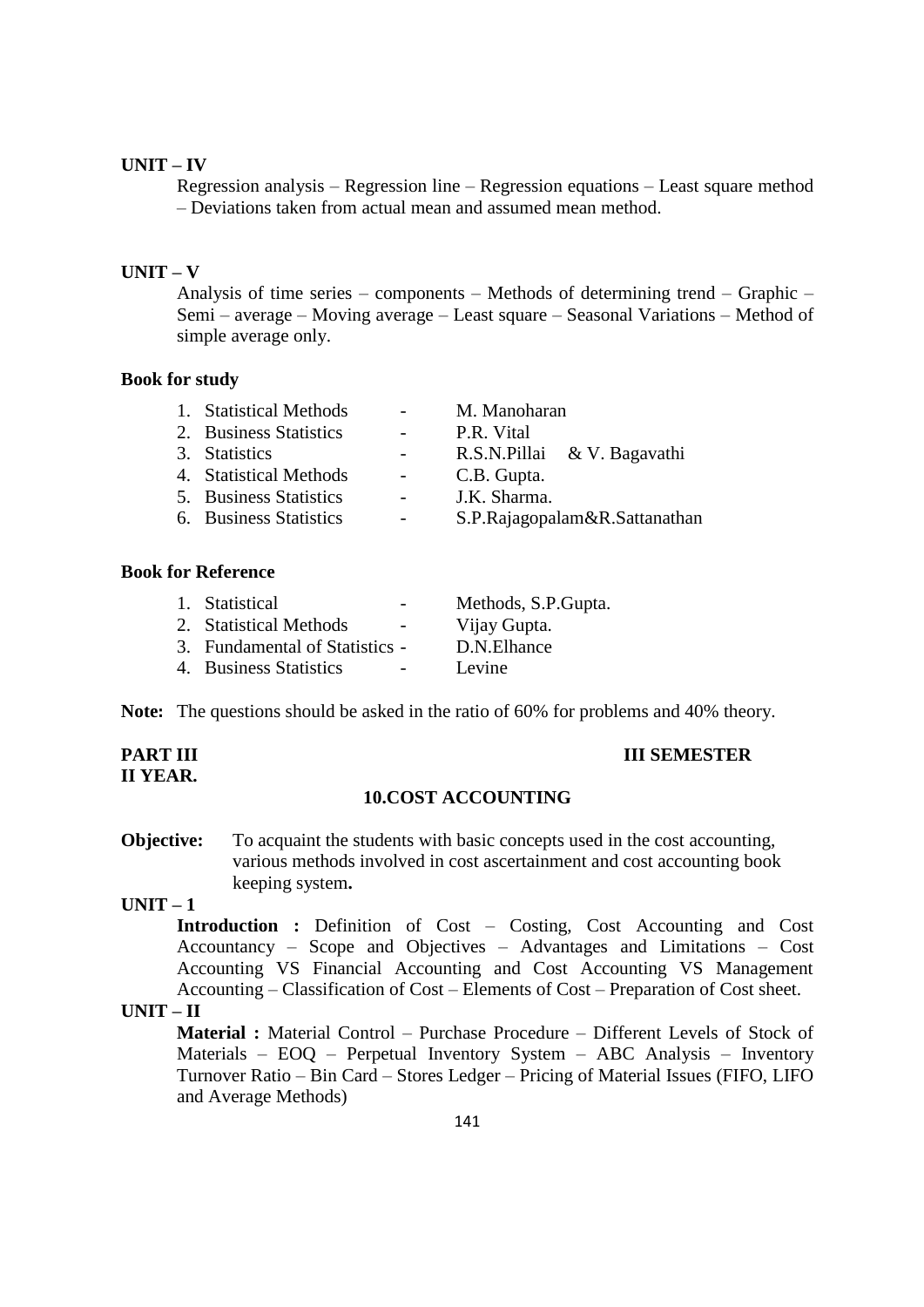**Labour:**Labour Turnover – Methods of Remunerating Labour – Incentive Schemes. **UNIT – III**

**Overheads :** Meaning – Classification – Primary and Secondary Distribution of Overheads – Absorption of Overheads (Simple Problem)

# **UNIT – IV**

**Methods of Costing :** Operating costing – Process Costing – Normal Loss, Abnormal Loss and Abnormal effectives – Process Accounts (Excluding Inter – Process Profit and Equivalent Production)- Simple Problems. Joint Product and By – Product (Theory only).

# **UNIT – V**

Cost Center : Definition – Classification Profit Center : Meaning – Purpose – Profit centreVs Cost Centre Cost Unit : Meaning – Examples Cost Control : Meaning – Elements – Cost control Techniques. Cost Reduction: Meaning – Features – Fields covered – Merits – Tools & Techniques – Cost control Vs.Cost Reduction. Cost Audit : Definition – Objectives – Advantages – Cost Audit Vs. Financial Audit.

#### **BOOK FOR STUDY**

| 1. Cost Accounting          | $\sim$ 100 $\mu$ | R.S.N. Pillai and Bhagavathi       |
|-----------------------------|------------------|------------------------------------|
| 2. Cost Accounting          | $\sim 100$       | T.S. Reddy and Y.Hair Prasad Reddy |
| 3. Advanced Cost Accounting | $\sim$           | S.P.Jain&K.L.Narang                |
| 4. Cost Accounting          |                  | S.P. Iyengar.                      |
| for Reference               |                  |                                    |
| 1. Cost Accounting          |                  | S.N. Maheswari                     |

# **Book**

| 1. Cost Accounting | $\sim$ | S.N. Maheswari        |
|--------------------|--------|-----------------------|
| 2. Cost Accounting | $\sim$ | Das Gupta             |
| 3. Cost Accounting | $\sim$ | Nigam, Naranja&Seghal |
| 4. Cost Accounting | $\sim$ | B.K. Ghosh            |

**Note:** The questions should be asked in the ratio of 60% for problems and 40% theory.

#### **PART III III** SEMESTER **II YEAR 11.FUNDAMENTALS OF COMPANY LAW**

**Objectives:** To impart basic knowledge of the provisions of companies Act 2013.

#### **UNIT I**

Definition of a company – Characteristics of company – Company distinguished from partnership – Kinds of companies – Administration of Company Law including National Company Law Tribunal ( NCLT), National Company Law Appellate Tribunal ( NCLAT).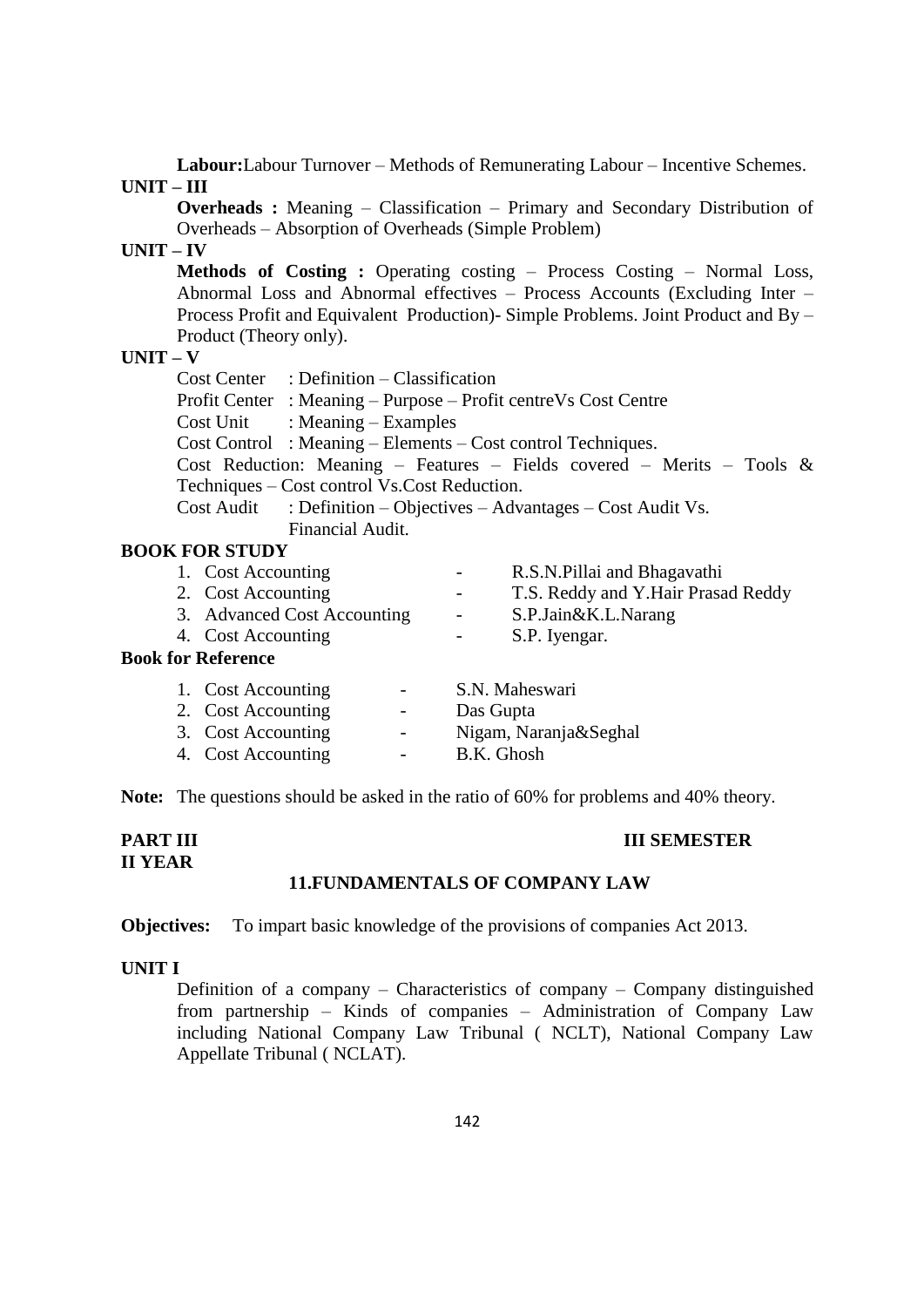Formation of company – Incorporation – Documents to be filled with registrar – Online filing of documents – Promoters – Their legal positions – Pre incorporation contracts – On line registration of company - Certificate of incorporation – Certificate of commencement of business.

#### **UNIT III**

Memorandum of Association: Contents – Alteration of memorandum – Articles of Association – Contents – Alteration of Articles – Articles and Memorandum distinction.

# **UNIT IV**

Prospectus - Content – Statement in lieu of prospectus - Shareholder – How to become a member – Rights and liabilities of members – Register and Index of members.

#### **UNIT V**

Meetings of company –Types of meeting – Notice –Quorum –Minutes – Proxies – Agenda – Chairman of the meeting – Resolution – Types of resolution.

## **BOOKS FOR STUDY:**

|    | 1. Elements of Company Laws | N.D.Kapoor(Latest Edition) |
|----|-----------------------------|----------------------------|
| 2. | Company Law                 | Kathiresan&Radha.V         |
| 3. | Company Law                 | <b>Avtar Singh</b>         |
| 4. | Company Law                 | Dr.M.R.Sreenivasan         |

5. Company Law as per companies Act 2013– PMS Abdul Gaffor& S. Thothadri

# **BOOKS FOR REFERENCE:**

| 1. Company Law                                                             | Bagrial (Ashok .K)  |
|----------------------------------------------------------------------------|---------------------|
| 2. A student hand book on Company law and Practice $-$ Dr.V.Balachandran & |                     |
|                                                                            | Dr. M. Govindarajan |

# **II YEAR.**

**PART III IV SEMESTER**

#### **12.AUDITING**

#### **Objectives:** To impart the knowledge of auditing principles and procedures.

#### **UNIT – 1**

Introduction : Definition and objectives of Auditing, classification of audit, preparation before the commencement of new audit, Audit Note Book and Audit Working Papers, basic principles governing an audit.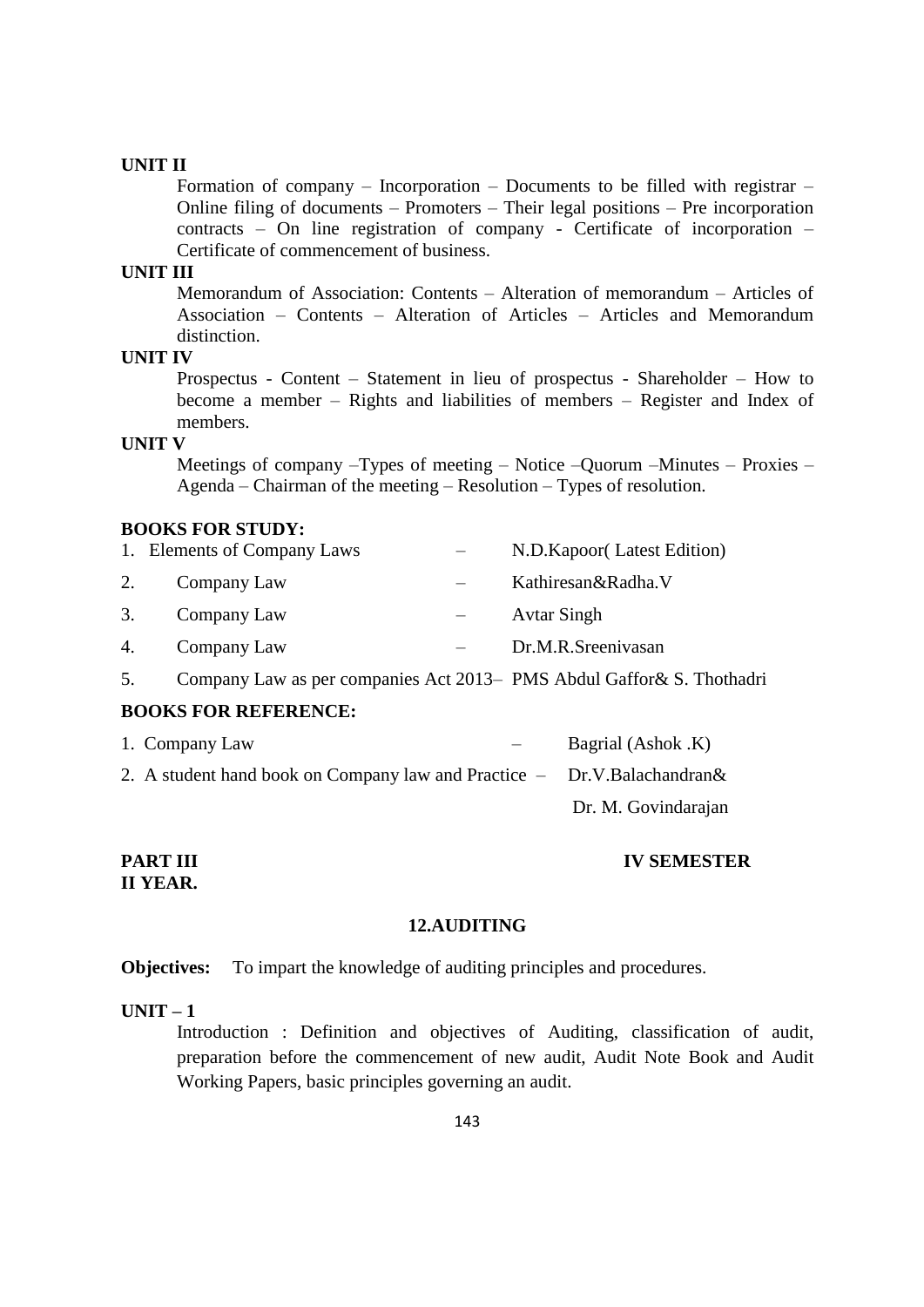# **UNIT – II**

Concept, Objectives and Importance of Vouching, Vouchers and Points to be Noted Therein, Vouching of Cash Receipts and Cash Payment Transactions, Vouching of Purchase Book and Purchase Return Book, Sales Book And Sales Return Book.

# **UNIT – III**

Meaning, Rationale, General Principles of Verification and Valuation, Distinction Between Verification and Valuation, Auditor"s Position as Regards Valuation of Assets, Verification and Valuation of Fixed Assets, Current Assets and Investments.

#### **UNIT – IV**

Appointment, Qualifications, Disqualifications, Remuneration and Removal of a Company Auditor, Rights, Duties and Liabilities of an Auditor-Legal Provisions under the Companies Act and under the Decisions of Legal Cases.

#### **UNIT – V**

Meaning, Scope, Contents and Importance of Audit Report, Essentials of Good Audit Report, Types of Audit Report, Audit Report and Audit Certificate, Consideration for making Qualification in Audit Report, Specimen of Audit Report.

#### **BOOK FOR STUDY**

| 1. Auditing Principle and Practice -Ravinder Kumar and Virender Sharma |  |  |
|------------------------------------------------------------------------|--|--|
|------------------------------------------------------------------------|--|--|

- 2. Auditing Theory & Practice A.K.Singh and Gupta Lovleen
- 3. Auditing ArunaJha
- 

# **II YEAR.**

#### **PART III IV SEMESTER**

#### **13.BUSINESS MATHEMATICS**

**Objectives:** To familiarize students with the application of mathematics in business decision making.

**UNIT – 1**

Number systems and equations – Counting techniques – Binomial expansion – Numbers – Natural – Whole – Rational – Irrational –Real – Alegebraic expressions – factorization – Equations – Linear quadratic – Simultaneous linear equations with two or three unknowns – Nature of roots forming quadratic equation – Permutations – Combinations.

#### **UNIT – II**

Elements of Set theory – Definition – Symbols – Roster method and Rule method – Types of sets – Union & Intersection – Sub sets – Complements - Difference of two sets – Family of sets – Venn diagram – De – Morgon's law.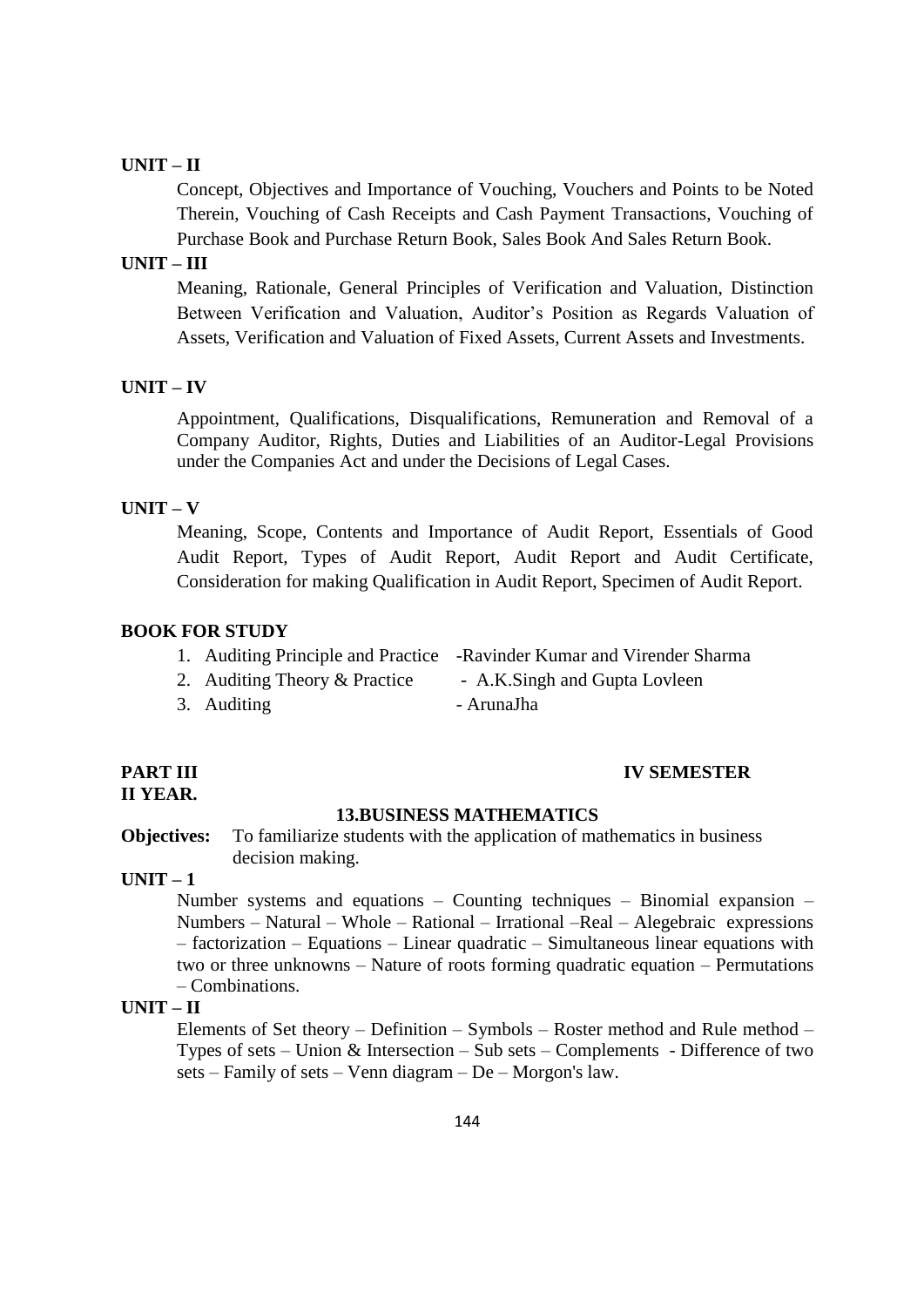# **UNIT – III**

Indices – Positive – Fractional – Operation with power function – Logarithms – Definition – Exponential forms – Laws of logarithms – Change of base – Formula – Common logarithms and natural logarithms – Characteristics and mantissa – Rules to write – Practical Problems.

### **UNIT – IV**

Commercial Arithmetic – Interest – Simple – Compound – Normal rate – Effective rate – Depreciation – Present value – Discounting of bills – Face value of bills – Banker's discount – Banker's gain – Normal due date – Legal due date – Calculation of period for banker's discount and true discount.

# **UNIT – V**

Determinants – Properties – Product – Matrices – Types – Addition – Multiplication – Matrix Inversion – Solving a system of linear equation using matrix inversion – Rank of matrix – Testing consistency of equations.

# **BOOK FOR STUDY**

| 1. Business Mathematics        | D.C.Sancheti&V.K.Kapoor  |
|--------------------------------|--------------------------|
| 2. Business Mathematics        | M. Manoharan & C. Elango |
| 3. Business Mathematics        | P.R. Vittal              |
| 4. Business Mathematics        | B.M. Aggarwal            |
| <b>5.</b> Business Mathematics | M.Wilson                 |
|                                |                          |

#### **Book for Reference**

| 1. Business Mathematics | $\sim$ 100 $\mu$ | V.K. Kapoor   |                          |
|-------------------------|------------------|---------------|--------------------------|
| 2. Business Mathematics | $\sim$           |               | Jeyaseelan and Sundresan |
| 3. Business Mathematics |                  | G.K.Ranganath |                          |
|                         |                  |               | $\sqrt{2}$               |

**Note:** The questions should be asked in the ratio of 60% for problems and 40% theory.

# **II YEAR.**

#### **PART III IV SEMESTER**

#### **14.MANAGEMENT ACCOUNTING**

**Objectives:** To impart knowledge of profit planning, decision making and give information about budgeting.

# **UNIT – 1**

Management Accounting : Meaning – Definition – Characteristics – Scope – Objectives and Functions – Advantages – Limitations – Management Accounting Vs Financial Accounting – Management Accounting Vs. Cost Accounting – Tools and Techniques of Management Accounting.

#### **UNIT – II**

Financial Statement Analysis: Meaning – Importance and Limitations of Financial Statements – Techniques of Financial Statement Analysis – Comparative Statements – Common size statement – Trend Analysis (Theory Only)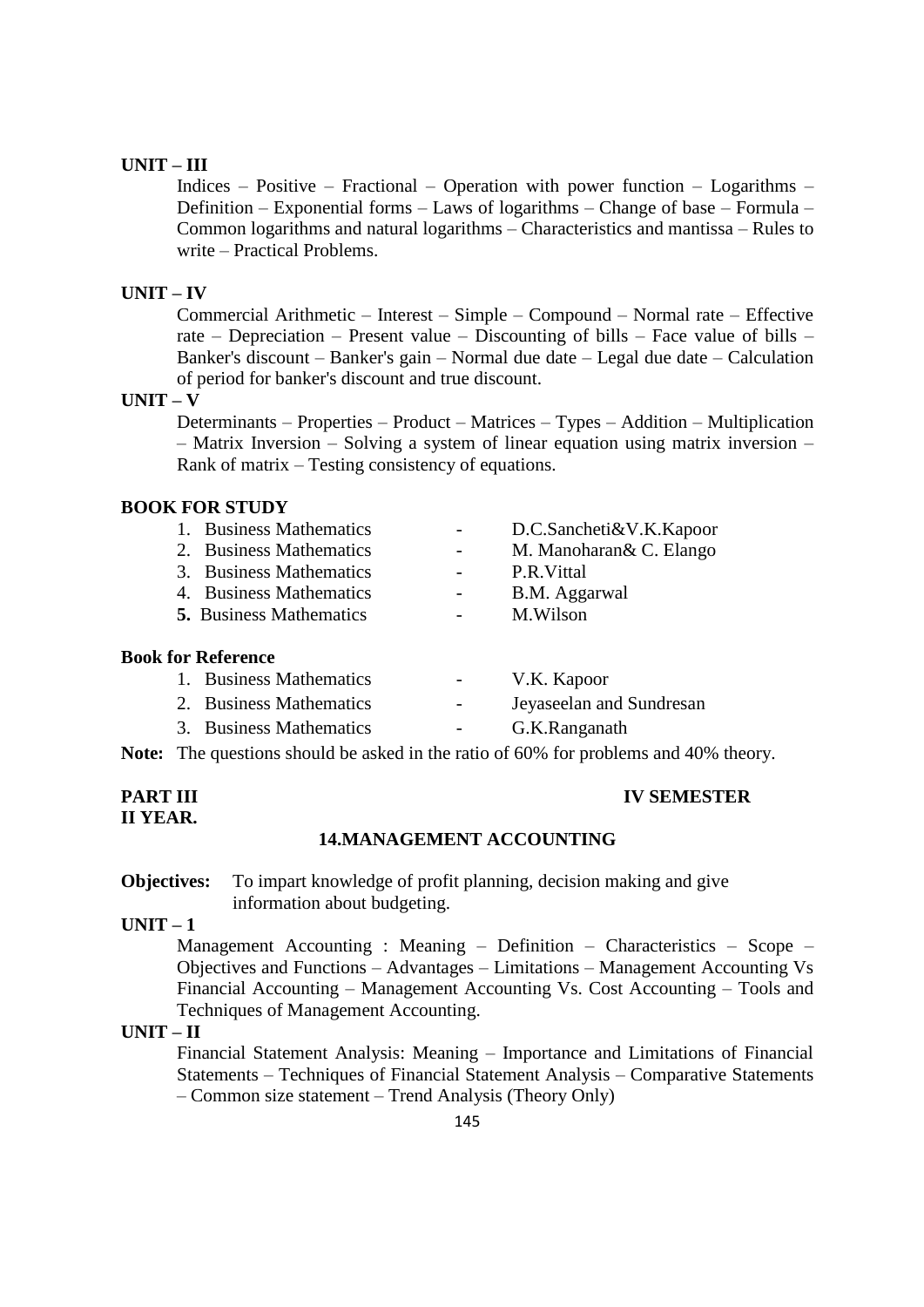Ratio Analysis : Meaning – Advantages – Limitations – Classifications and Computation of Ratios (Simple Problems)

#### **UNIT – III**

Cash Flow Statement – Meaning – Importance – Advantages – Limitations – Preparation of Cash Flow Statements (As per Revised Accounting Standards) Simple Problems – Preparation of Cash Budget – Cash Flow Statement Vs.Cash Budget.

#### **UNIT – IV**

Marginal Costing: Meaning – Definition – Advantages – Limitations – Computation of Profit Volume Ratio, Break Even Point and Margin of Safety – Managerial Uses of Marginal Costing (Make or Buy, Key factor, Selection of Best Sales mix and Accepting foreign Offer) Simple Problems.

#### **UNIT – V**

Budgeting and Budgetary Control – Meaning – Objectives – Advantages – Limitations – Classification of Budgets – Preparation of Sales, Production, Material, Flexible and Master Budget – Zero Base Budgeting.

Capital Budgeting – Meaning Advantages – Methods (Theory only)

# **BOOK FOR STUDY**

- 1. Management Accounting & Financial Control :S.N.Maheswari
- 2. Management Accounting :T.S.Reddy and Y. Hari Prasad Reddy
- 3. Management Accounting :Manmohan&Goyal
- 4. Management Accounting :M.Y.Khan&P.K.Jain.
- 5. Management Accounting :GordenP.Jeyaram, N.Sundaram,R.Jeyachandran

#### **BOOK FOR REFERENCE**

- 1. Management Accounting C. Horngren
	-
- 2. Management Accounting R.N.Anthony
- 3. Management Accounting Hingorani& A.R. Ramanathan
- 4. Principles & Practice of Management Accounts R.K. Gupta

**Note:** The questions should be asked in the ratio of 60% for problems and 40% theory.

#### **PART III IV SEMESTER II YEAR.**

# **15.FINANCIAL ACCOUNTING– IV**

**Objectives:** To enable students to gain expert knowledge on partnership Accounts**.**

# **UNIT – 1**

Partnership accounts : Partnership – Definition – Provisions relating to Partnership Accounting – Capital and Current Accounts of partners – Fixed and Fluctuating – Appropriation of profits – Past adjustments and guarantee.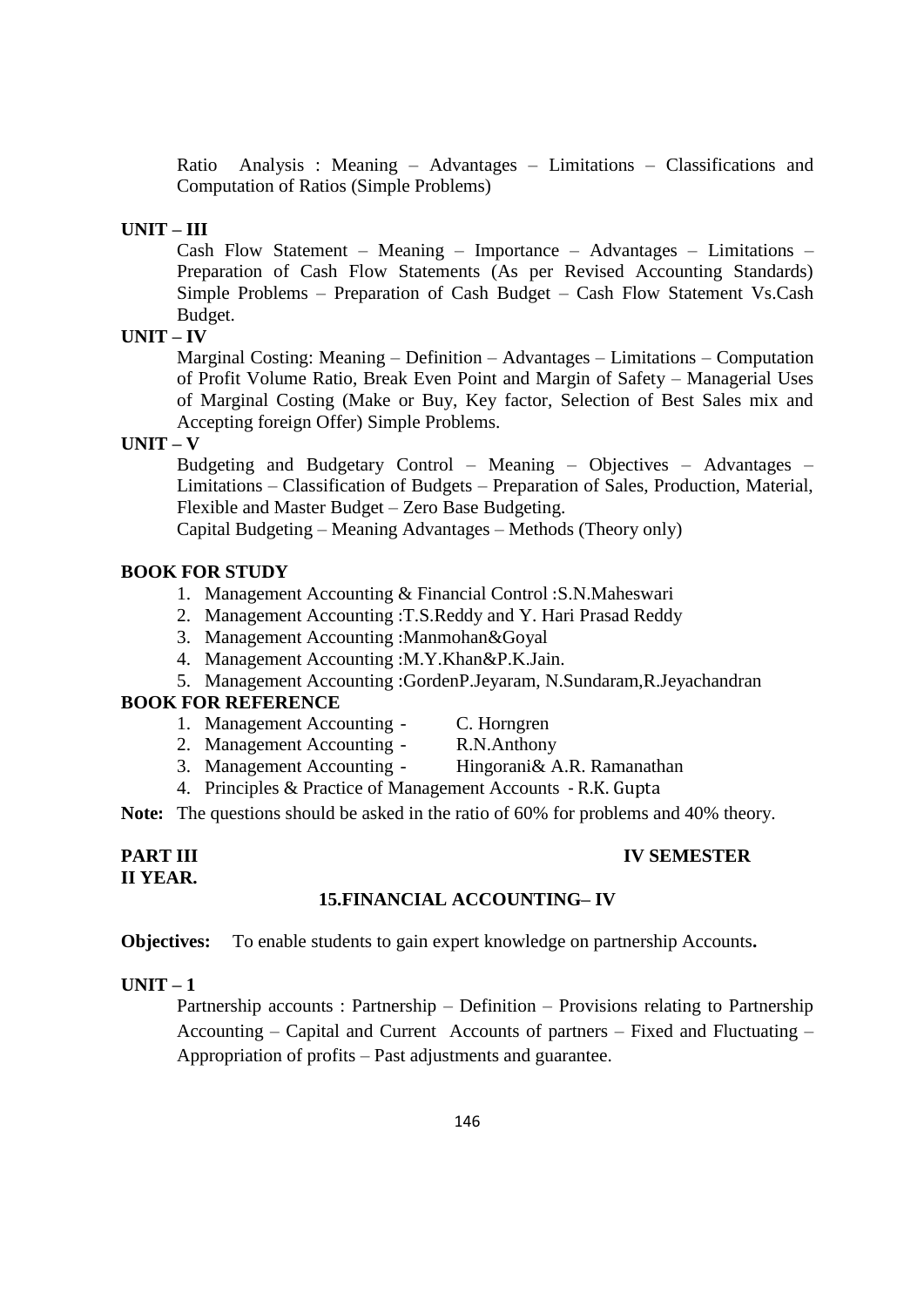# **UNIT – II**

Admission of partner – calculation of new profit sharing ratio – Adjustment of undistributed profits, losses and reserves – Revaluations of Assets and Liabilities – Treatment of Good will – Adjustment of capitals of partners after admission of a partner.

# **UNIT – III**

Retirement of partner – Transfer of balance due to retired partner – Death of a partner – Treatment of joint life policy – Settlement of amount due to legal representative of deceased partner.

#### **UNIT – IV**

Amalgamation of firms – Sale to a company.

#### **UNIT – V**

Dissolution of Partnership : Accounting treatment – Insolvency of partner- Decision in Garner Vs Murray case –Insolvency of all partners – Piecemeal distribution – Proportionate capital method – Maximum loss method.

# **BOOK FOR STUDY**

| 1. Advanced accountancy | $\overline{\phantom{a}}$ | R.L.Gupta and Radhaswamy           |
|-------------------------|--------------------------|------------------------------------|
| 2. Advanced accounting  | $\overline{\phantom{m}}$ | S.P.Jain and K.L.Narang            |
| 3. Advanced accountancy |                          | M.A.Arulanandam and K.S.Raman      |
| 4. Advanced accountancy | $\overline{\phantom{a}}$ | S.N.Maheshwari and S.K.Maheswari   |
| 5. Advanced accountancy | $\overline{\phantom{a}}$ | T.S. Reddy and A. Murthy.          |
| 6. Business Accounting  | $\overline{\phantom{m}}$ | DalstonL.Cecil and JenitraL.Merwin |
|                         |                          |                                    |

# **BOOK FOR REFERENCE**

| 1. Advanced accounts    | $\overline{\phantom{0}}$ | M.C. Shukla T.S. Grewal |
|-------------------------|--------------------------|-------------------------|
| 2. Advanced accountancy |                          | P.C. Tulsian            |

**Note:** The questions should be asked in the ratio of 60% for problems and 40% theory.

#### **PART III IV SEMESTER II YEAR.**

# **16.SERVICES MARKETING**

**Objectives:** To enable students to gain expert knowledge on marketing of various services.

# **UNIT – 1**

Services Marketing – Concept – Definition – Nature and Characteristics of Services – Classification of Services – Need for Services Marketing – Role of Services Marketing – Role of Services Marketing in an Economy – Obstacles in Services Marketing – Overcoming the Obstacles.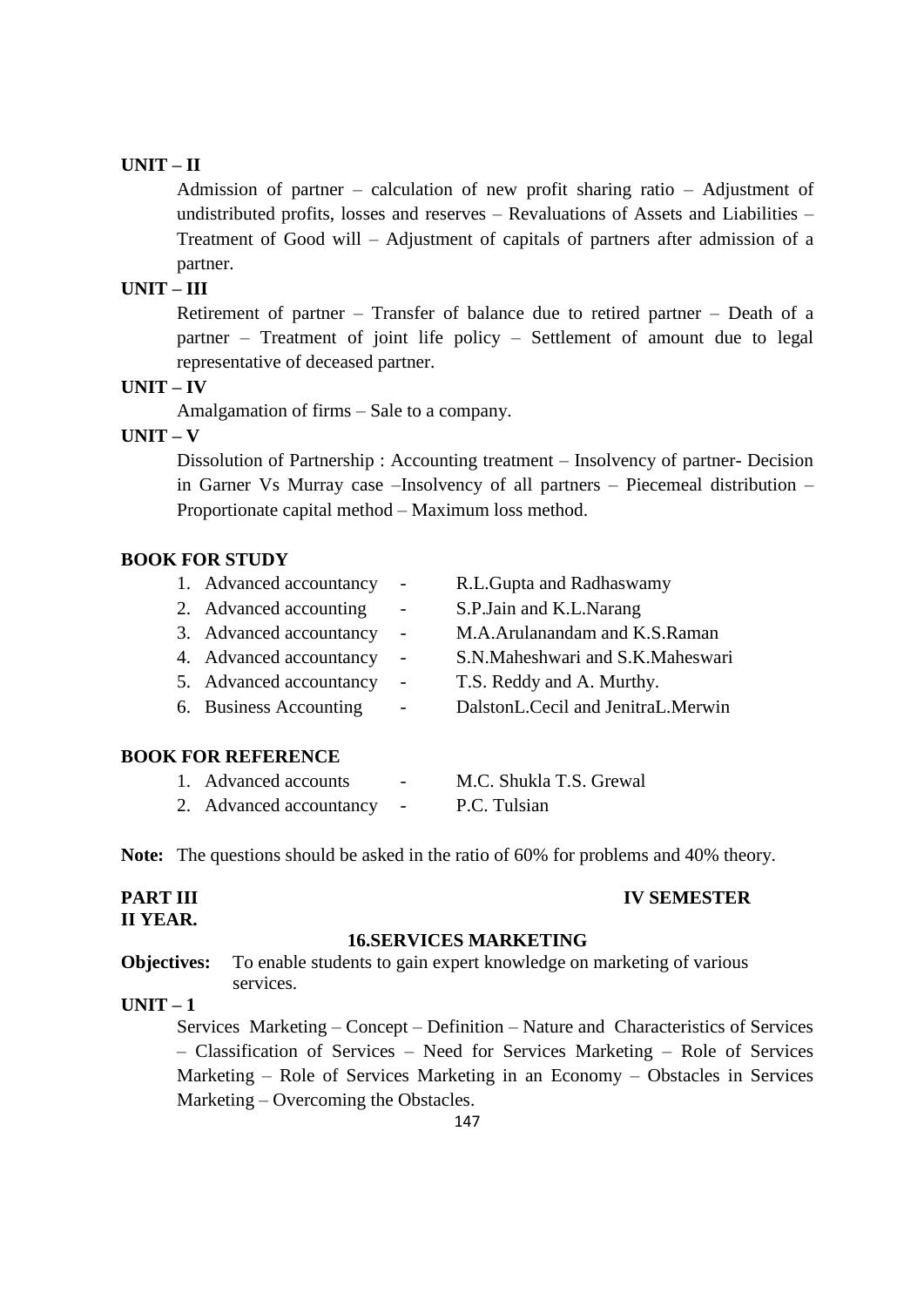# **UNIT – II**

Services Marketing mix – Elements of Services Marketing mix – Seven Ps: Product decisions, Pricing strategies, Promotion of Services, Placing of distribution methods/dimensions in services marketing – People, Physical evidence and process.

# **UNIT – III**

Services Marketing for Health Services – Types of hospitals – Marketing Mix for hospitals – Indian Health Care Industry.

# **UNIT – IV**

Tourism Services – Users of tourism services – Marketing Mix for Tourism – Tourism Products – Techniques of sales promotion for tourism – Tour operators – Travel agent – Travel guides.

# **UNIT – V**

Services Marketing for Professional or Consultancy Services – Market Segmentation for consultancy organizations – Marketing mix of professional services providers – Telecommunication services –Formulation of marketing mix for telecommunication services.

#### **BOOK FOR STUDY**

- 1. Services Marketing VasantiVenugopal&V.N.Raghu
- 2. Services Marketing Dr. S. Shajahan
- 3. Services Marketing P.N. Reddy & H.R. Appaniah
- 4. Services Marketing and Management Dr.B.Balaji

# **BOOK FOR REFERENCE**

| 1. Services Marketing | $\overline{\phantom{0}}$ | S.M. Jha                |
|-----------------------|--------------------------|-------------------------|
| 2. Services Marketing | $\overline{\phantom{0}}$ | S.K. Singha& S.C. Sahoo |
| 3. Services Marketing |                          | Rao.                    |

# **THIRD YEAR**

#### **PART III V.SEMESTER**

#### **17.FINANCIAL ACCOUNTING – V**

**Objectives:** To familiarize the students with the principles of joint stock Company Accounts.

#### **UNIT I**

Issue of shares : Introduction - Accounting Procedures for issue of equity and preference shares at par, at discount and at premium - forfeiture and reissue. Rights issue, Bonus issue and Buyback of shares (Theory only) Redemption of Redeemable Preference Shares.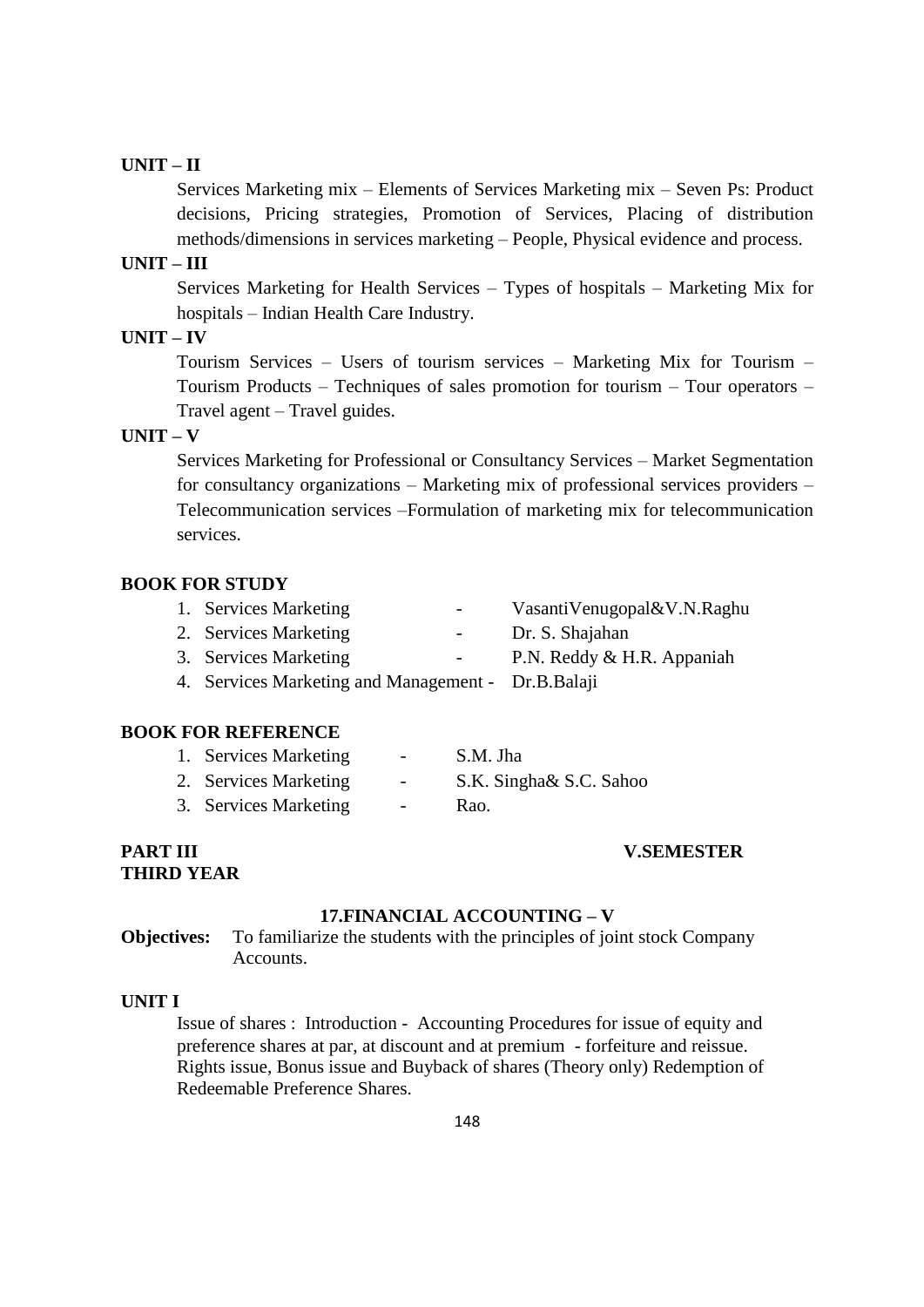Issue of debentures- Accounting procedures for issue of Debentures - Debentures issued as collateral security – Redemption of debentures - Methods – Installment – Lottery – Sinking fund - Purchase of own debentures - Ex Interest and Cum- interest quotations (Purchase of own debentures as investment –cancellation of own debentures)

# **UNIT III**

Underwriting of shares and debentures – Marked and unmarked applications - Firm underwriting– Profit and Loss prior to Incorporation – Final accounts of joint Stock Company.

# **UNIT IV**

Valuation of goodwill - methods - Simple profit – Super profit – Capitalization

method – Valuation of shares – methods – intrinsic value – Yield value – Fair value.

# **UNIT V**

Amalgamation, Absorption and Reconstruction (Internal and External) of joint stock companies.

#### **BOOKS FOR STUDY**

- 1. Advanced accountancy R.L. Gupta and Radhaswamy
- 2. Advanced accounting S.P.Jain and K.L.Narang
- 3. Advanced accountancy M.A.Arulanandam and K.S.Raman
- 4. Advanced accountancy S.N.Maheshwari and S.K. Maheshwari

**Note :** The questions should be asked in the ratio of 60% for problems & 40% for theory.

# **THIRD YEAR**

#### **PART III V. SEMESTER**

#### **18.BUSINESS LAWS**

**Objectives:** To impart basic Knowledge of the important business legislations**.**

#### **UNIT I**

Contract: Meaning and Definitions of contract – Essential elements of valid contract – Valid, Void and Voidable contract. Offer – Acceptance – Communication and revocation of Offer and Acceptance.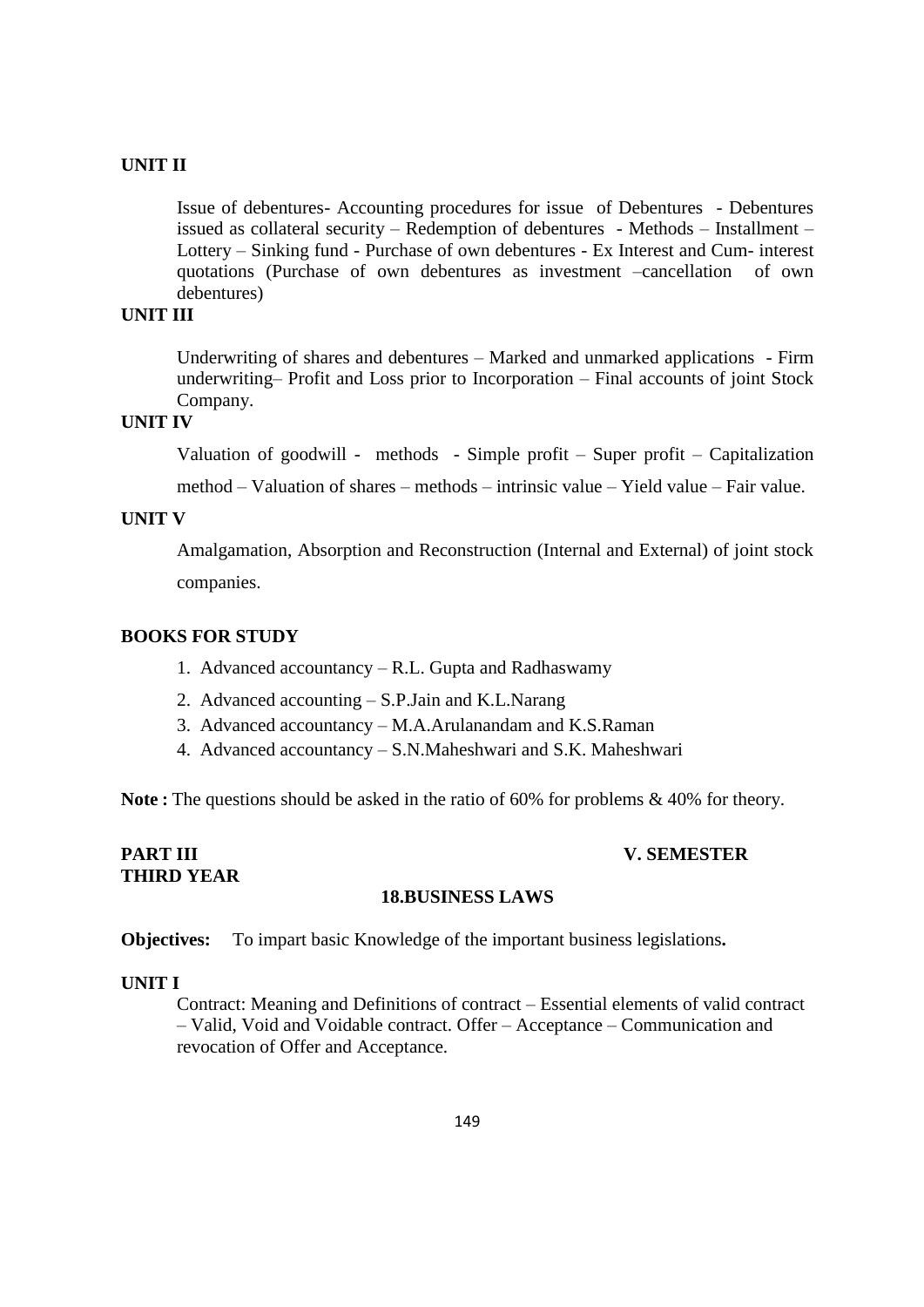Consideration – Capacity of parties- Free consent – Modes of discharge of contract – Breach – Remedies for Breach.

# **UNIT III**

Sale of Goods Act , 1930: Contract of sale – Conditions & warranties –Transfer of Property and title to goods – Rights & duties of Seller & buyer – Rights of unpaid seller. Contract of Indemnity &Guarantee : Features – Rights & Liabilities of Surety.

# **UNIT IV**

Cyber law and contract – Procedures – Digital signature- Safety mechanisms.

#### **UNIT V**

Consumer Protection Act 1986 : Definition – Objectives - Consumer Protection councils – consumer disputes – Redressal –Reasons for slow growth of consumer movement in India – Suggestions for Strengthening.

#### **BOOKS FOR STUDY**

- 1. Elements of Mercantile law N.D. Kapoor
- 2. Business Law R.S.N Pillai&Bagawathi
- 3. Mercantile Law M.C. Kuchal
- 4. Business Law M.R. Sreenivasan
- 5. Business Law V.Balachandran&S.Thothadri

# **BOOKS FOR REFERENCE**

- 1. Hand Book of Mercantile Law- E.Venkatesan
- 2. Business Law Shukla&Saxena
- 3. Mercantile Law N.D. Kapoor
- 4. Business andInd.ustrial Law M.C. Kuchal
- 5. E-Commerce Puja
- **Note**: The last unit of syllabus will be replaced by the New consumer Act when it is Enforced.

#### **PART III V. SEMESTER**

# **THIRD YEAR**

#### **19.INCOME TAX LAW AND PRACTICE –I**

**Objectives:** To provide the basic knowledge and equip students with application of principles and provisions of income tax Act 1961 and latest relevant Rules.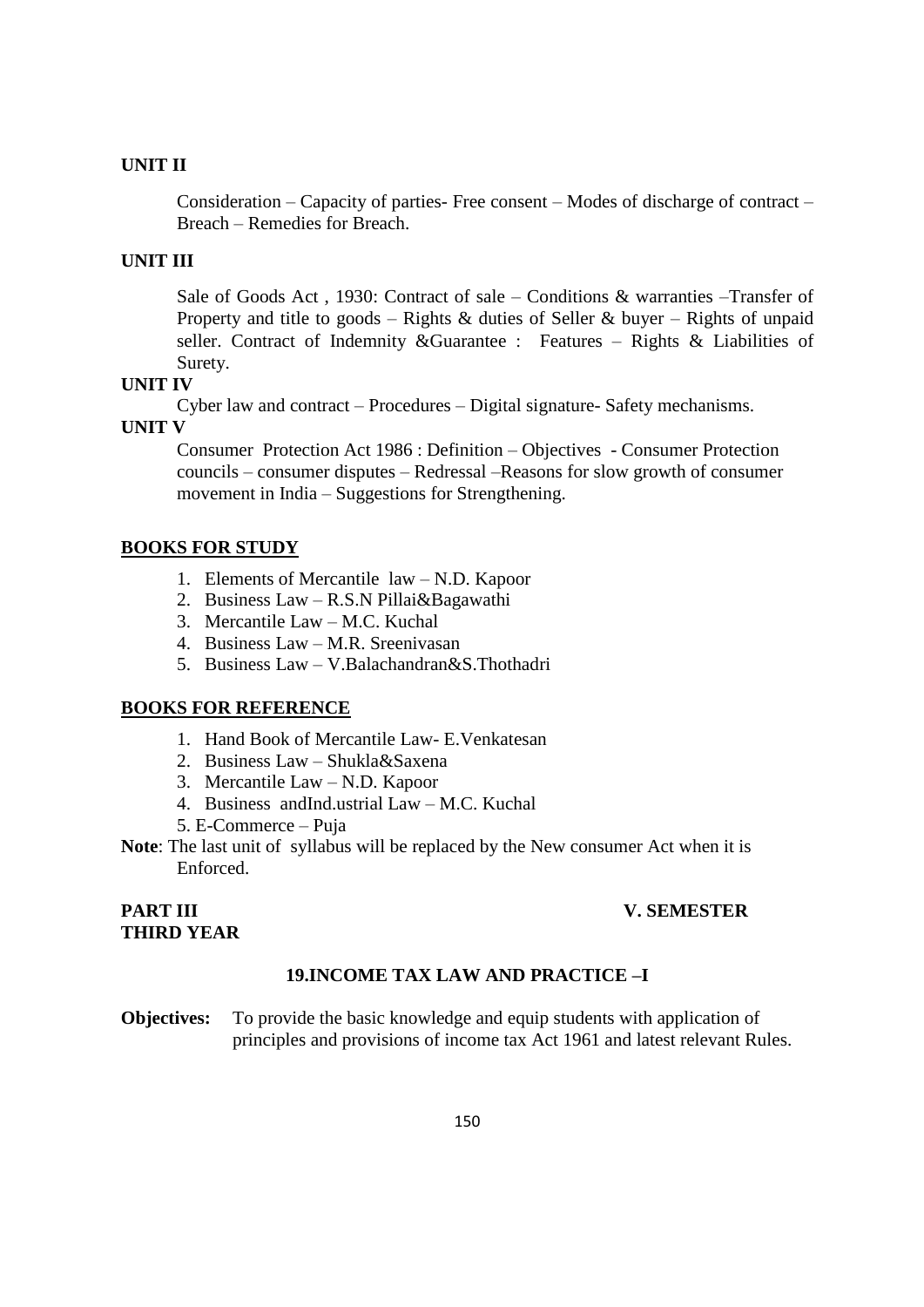Income Tax Act, 1961 – Definitions - Income - Assessment –Assessment year-Previous year – Person –Assessee – Resident but not ordinary resident- Non – resident – Deemed Income- Capital receipts and revenue Receipts – Capital expenditure and Revenue expenditure.

#### **UNIT II**

Exempted Income u/s10, Exempted income on free trade zones u/s 10A, Special economic zones u/s 10AA, Charitable trust u/s 11, 12, and 13 Political parties u/s 13A.

#### **UNIT III**

Computation of Taxable income – Income from salary – Income from House Property.

#### **UNIT IV**

Profits and gains from Business or profession – Depreciation and other deductions.

#### **UNIT V**

Capital gains – Income from other sources.

#### **BOOKS FOR STUDY**

- 1. Income tax law and Practice B.B.Lal
- 2. Income Tax law and Practice BhagavathiPrased
- 3. Students Guide to Income Tax VinodK.Singhania
- 4. Income Tax Law and Practice Murthy & Reddy

### **BOOKS FOR REFERENCE :**

- 1. Income Tax law and Practice H.C. Mehrotra
- 2. Law and Practice of Income Tax dinkarPagare
- 3. Income Tax law and Practice V.P Gaur and D.B.Narang
- 4. Income Tax Law and Practice Hariharan

**Note :** The questions should be asked in the ratio of 60% for problems and 40% for theory.

#### **PART III V. SEMESTER**

#### **THIRD YEAR 20.ENTREPRENEURSHIP DEVELOPMENT**

**Objectives:** To orient the learner towards entrepreneurship as a career option and creative thinking and behaviour.

# **UNIT I**

Entrepreneur – Entrepreneurship – Meaning – Importance – Qualities – Functions of entrepreneurs – Types – Role of entrepreneurs in economic development – Women entrepreneurs – Growth – Problems.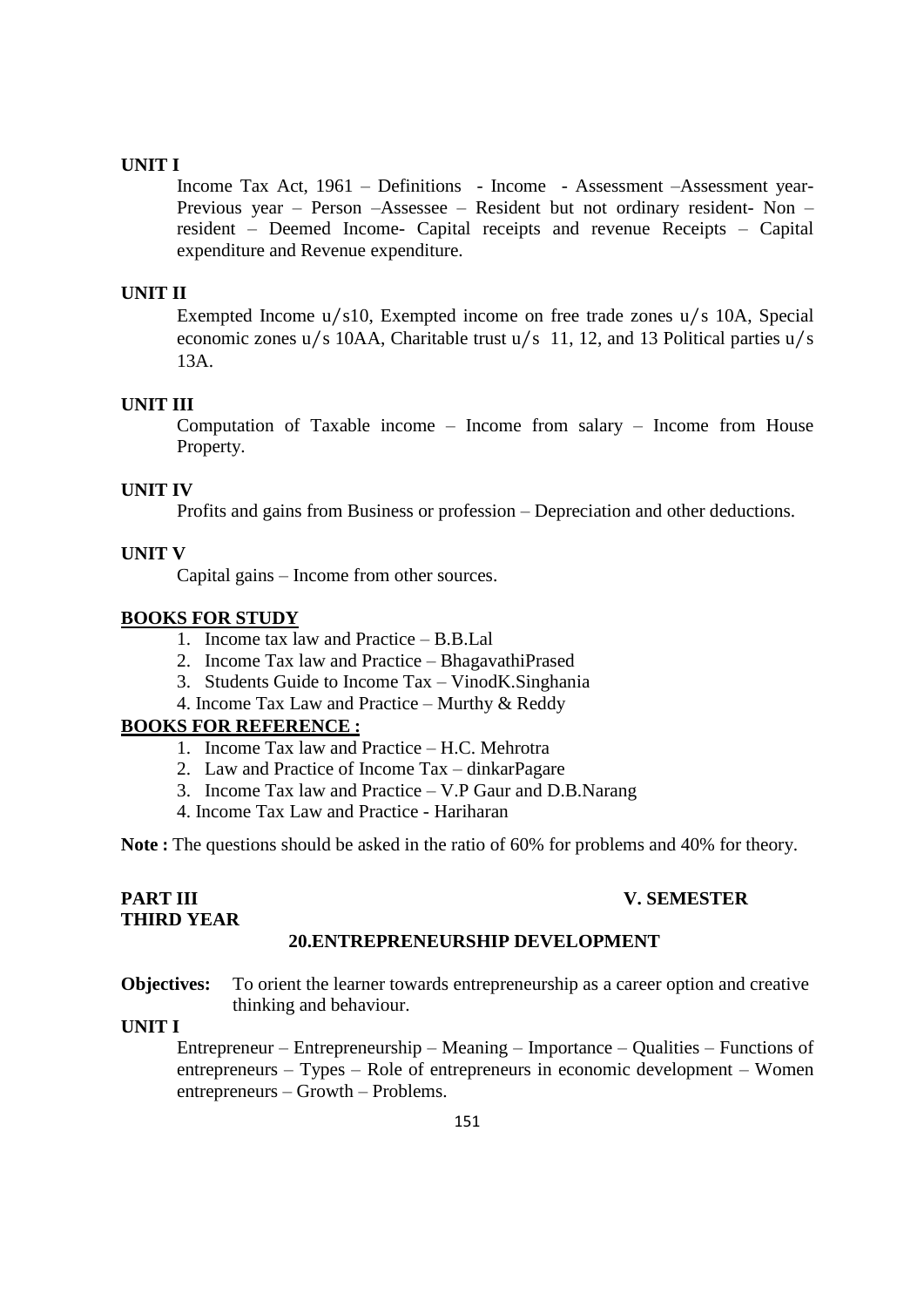Factors Affecting Entrepreneurial Growth – Economic and Non- economic factors – Entrepreneurship Development Programs (EDP) Meaning Objectives – course contents Phases of EDPS.

# **UNIT III**

Institutional Support to Entrepreneurs – DIC – SISI - SIDCO - SIPCOT- NAYE – NIESBUS- EdII. Institutional Finance to Entrepreneurs – IFCI – IDBI –SFC – TIIC.

# **UNIT IV**

Project meaning – project identification – steps- project formulation stages of project formulation, Project Report – contents – preparation of project report.

# **UNIT V**

Project appraisal – stages – Economic analysis – Technical feasibility – Financial analysis- Market analysis.

# **BOOKS FOR STUDY**

- 1. Fundamentals of Entrepreneurship and Small business –RenuArora&S.K.Sood
- 2. Entrepreneurship Development Jose Paul, Ajithkumar& Paul. T.Mampilly
- 3. Entrepreneurial Development Jayshree Suresh
- 4. Entrepreneurship Development –E.Gordon, K.Natarajan
- 5. Entrepreneurship Development L.Rengarajan.
- 6. Entrepreneurship Development C.S.V Murthy.

# **BOOKS FOR REFERENCE**

- 1. Dynamic of entrepreneurial Development & Management Vasant Desai
- 2. Entrepreneurship Development P. Saravanavel
- 3. Entrepreneurship Development S.S.Kanka
- 4. Entrepreneurship and Small Business Suresh K.Dameja
- 5. Entrepreneurship Development in India Gupta, Srinivasan
- 6. Entrepreneurship Development Taneja, Gupta
- 7. Entrepreneurship Development- Laxmisha A.S

**III Year**

# **22.INDUSTRIAL RELATIONS AND LABOUR LAWS**

**Objectives:** To impart the basic Knowledge of the important labour legislations.

# **UNIT I**

Meaning, Natures, Objectives and Significance of Industrial Relation, Approaches to the study of Industrial Relation, Causes and Effects of Poor Industrial Relation, Suggestions to improve Industrial Relation.

# **PART III VI Semester**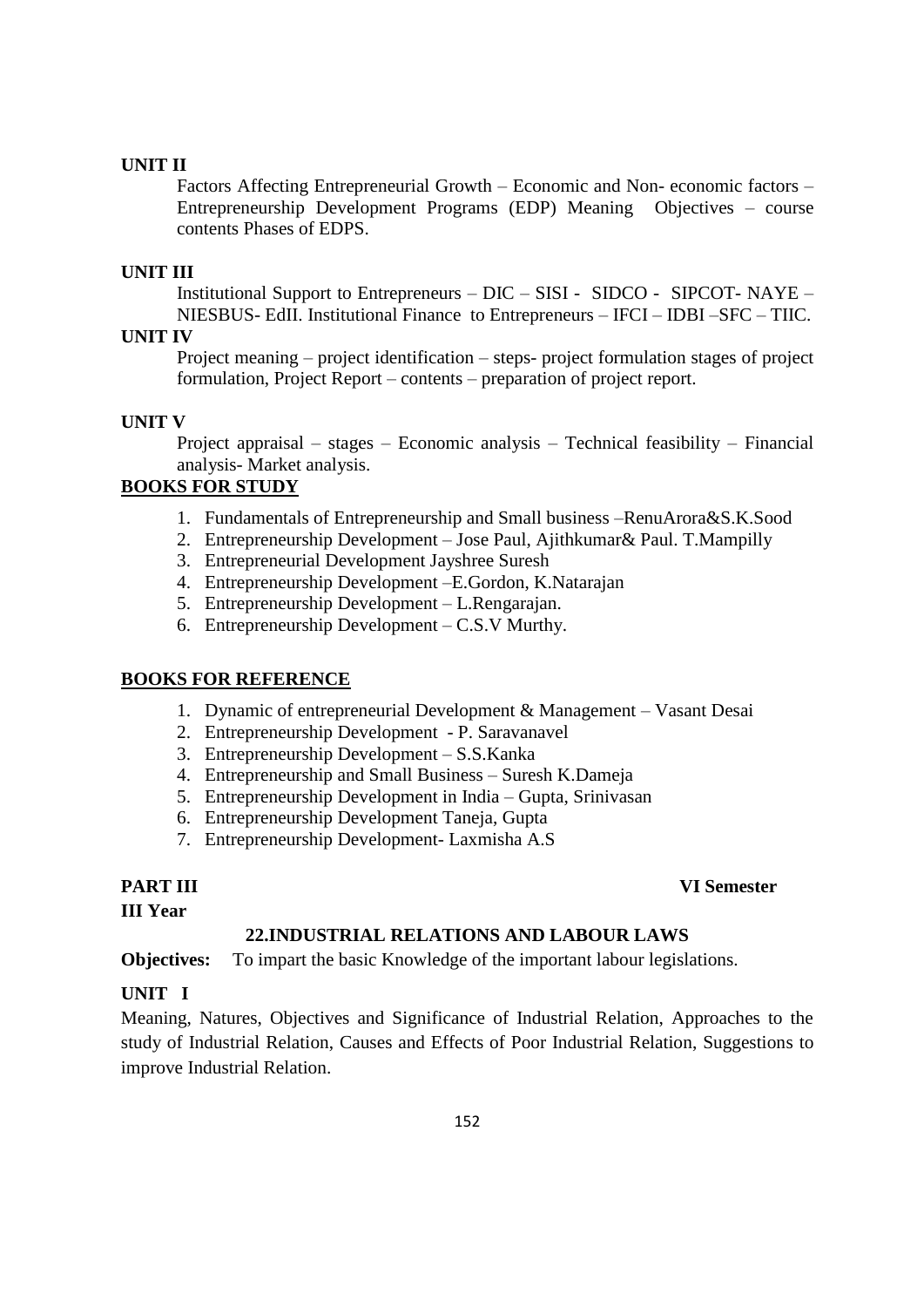Trade Union Theories, Need Objectives and Functions of Trade Union, Historical Development of Trade Unions in India, Obstacles in the Growth of Strong Trade Unionism, Salient Features of Trade Union Act, 1926.

## **UNIT -III**

Industrial Disputes Act, 1948 : Meaning, Forms, Causes and Consequences of Industrial Disputes,

# **UNIT IV**

Concepts, Significance and Types of Collective Bargaining, Conditions for Collective Bargaining, Factors Influencing Collective Bargaining, Collective Bargaining in India.

#### **UNIT - V**

Salient Features of Factories Act, 1948; Payment of Wages Act, 1936; Minimum Wages Act,1948.

### **BOOKS FOR STUDY**

| 1. Elements of Mercantile Law                    | N.D. Kapoor.        |
|--------------------------------------------------|---------------------|
| 2. Mercantile Law                                | M.C.Kuchal          |
| 3. Industrial Relations & Labour<br>Legislations | Dr.M.R.Sreenivasan. |
| <b>BOOKS FOR REFERENCE:</b>                      |                     |
| 1. Hand books of Mercantile law                  | E.Venkatesan        |
| 2 Business and Industrial sl aw                  | $M \cap K$ uchal    |

| PART - III |                                                         |      |                       | <b>VI SEMESTER</b> |
|------------|---------------------------------------------------------|------|-----------------------|--------------------|
|            | Corporate Laws                                          |      | Dr.K.Kapoor           |                    |
|            | 3. Lectures on Business $\&$                            |      |                       |                    |
|            | $\mathcal{L}$ . Dusiness and muusulai s $\mathcal{L}aw$ | ____ | <u>ivi.C.ixuciidi</u> |                    |

# **III YEAR**

# **23.INCOME TAX LAW AND PRACTICE – II**

**Objectives:** To acquaint students to know the latest income tax law and enable them to file income tax returns.

# **UNIT I**

Clubbing of Income - Set - off and carry forward of losses - Deductions from gross total income.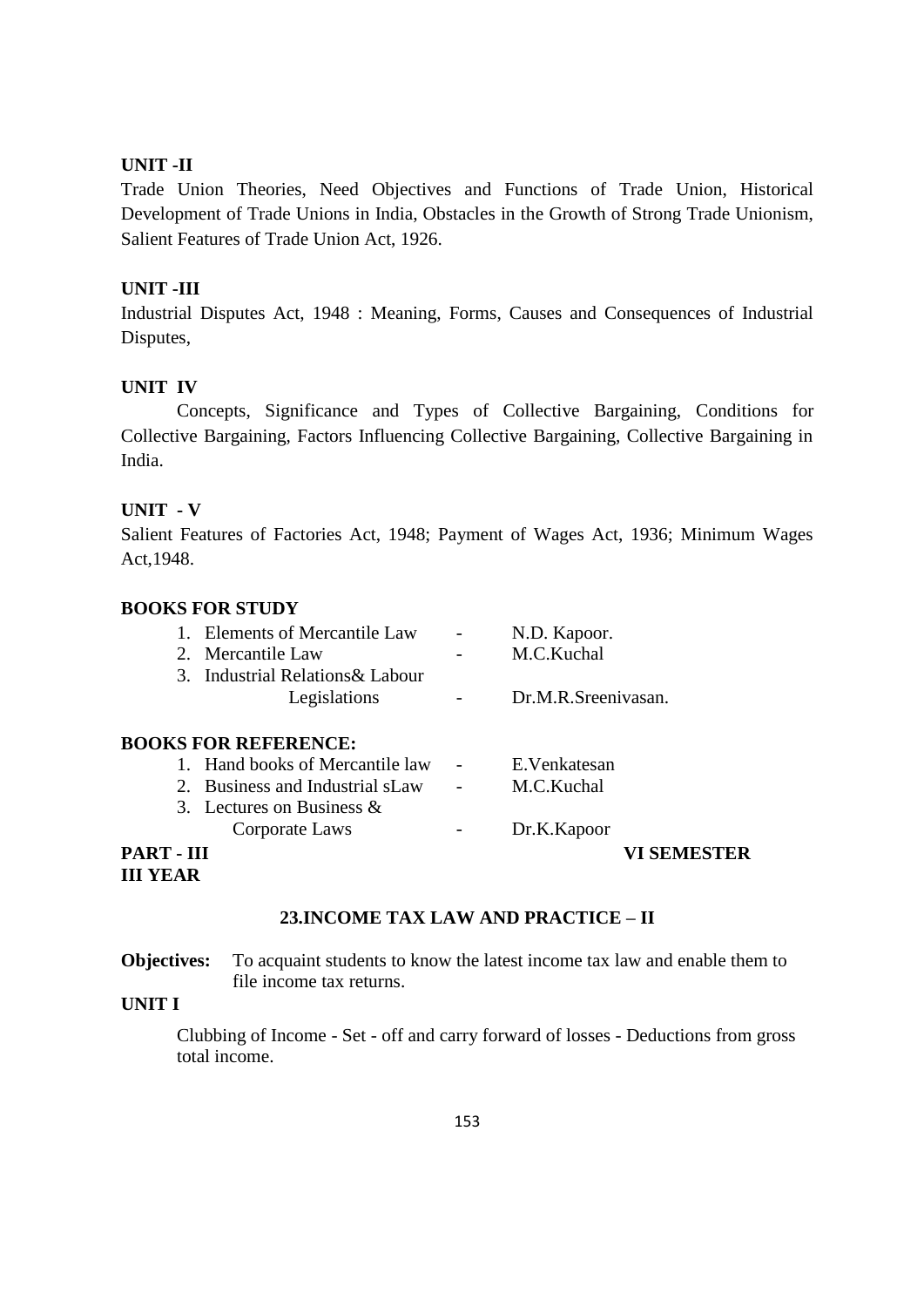Assessment of Individual and Hindu undivided family.

#### **UNIT III**

Assessment of Partnership firms, Association of Persons and joint stock companies.

# **UNIT IV**

Preparation of Return of Income- Filing of returns -: Manually, On line filing of returns of income and TDS, Provision and procedures of compulsory on line filing of returns for specified assessees.

#### **UNIT V**

Deduction and Collection of tax at source - Advance payment - Tax refunds – Consequences of failure to deduct or pay tax - Tax credit certificate - Tax clearance certificate.

#### **BOOKS FOR STUDY:-**

| Income Tax Law and Practice         | $\sim$ | B.B.Lal           |
|-------------------------------------|--------|-------------------|
| Income Tax Law and Practice         | $-$    | Bhagavathi Prasad |
| <b>Students Guide to Income Tax</b> | $-$    | VinodK.Singhania  |

#### **BOOKS FOR REFERENCE:-**

| 1. Income Tax Law and Practice    |            | H.C.Mehrotra            |
|-----------------------------------|------------|-------------------------|
| 2. Law and Practice of Income Tax | $\sim 100$ | DinkarPagare            |
| 3. Income Tax Law and Practice    |            | V.P.Gaur and D.B.Narang |

**Note:** The Questions should be asked in the ratio of 60% for problems and 40% for theory. **ELECTIVES**

#### **PART-III ELECTIVES A1 III YEAR V SEMESTER**

# **A.1 OPERATIONS RESEARCH**

**Objectives:** To acquaint the students with the use of quantitative model in decision making.

# **UNIT I**

Operations research - Meaning - Nature - Characteristics - Scope – Modeling - Limitations.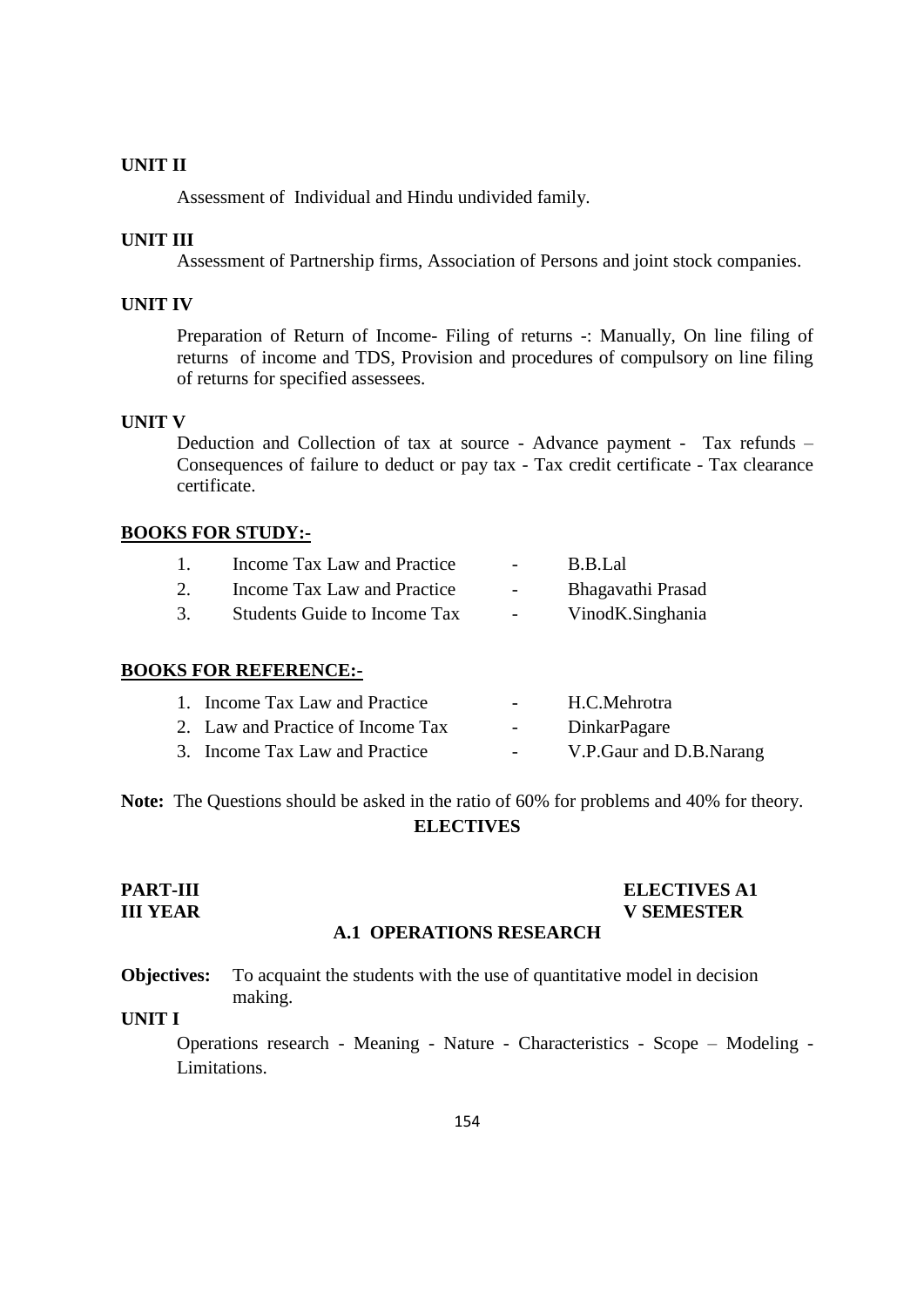Linear Programming - Mathematical formulation - Graphical method - Standard form only - Simplex methods (Problems involving < Constraints only and excluding degeneracy) - Optimal solutions - Limitations of Linear Programming Techniques.

# **UNIT III**

Transportation - Assignment - Unbalanced - Degeneracy – Maximization of profits – Transportation - Vs Assignment.

#### **UNIT IV**

Queuing theory - Meaning - Elements -Single channel model – M/MI – FCFS/infinite Model only.

#### **UNIT V**

Network analysis - PERT - CPM – Objectives - Advantages – Limitations Similarities and Dissimilarities (Excluding crash cost method).

#### **BOOKS FOR STUDY:-**

| 1. Operations Research | $\sim 100$               | V.K. Kapoor                           |
|------------------------|--------------------------|---------------------------------------|
| 2. Operations Research | $\overline{\phantom{a}}$ | P.R.Vittal&V.Malini                   |
| 3. Operations Research | $\sim$ $-$               | Kanti Swarup, P.K. Gupta and Manmohan |
| 4. Operations Research | $\sim$ $-$               | P.K. Gupta and D.S. Hira              |
| 5. Operations Research | $\overline{\phantom{a}}$ | Natarajan                             |
|                        |                          |                                       |

# **BOOKS FOR REFERENCE:-**

| 1. Operations Research     | H.M.Wanger    |
|----------------------------|---------------|
| 2. Operations Research     | J.K. Sharma   |
| 3. Operations Research     | S.D. Sharma   |
| 4. Quantitative Techniques | K. VenkataRao |
| 5. Quantitative Techniques | C.R. Kothari  |
| 6. Operations Research     | H.A.Taha      |

**Note:-** The questions should be asked in the ratio of 80% of problems and 20% for theory.

# **PART –IV ELECTIVES – A2**

**III YEAR**

#### **A.2 BUSINESS ENVIRONMENT**

**Objectives:** To provide the knowledge about different kinds of environment which affect business.

# **UNIT I**

Introduction: Concept, Components and Significance of Business Environment. Economic Systems. A brief profile of Indian Financial System.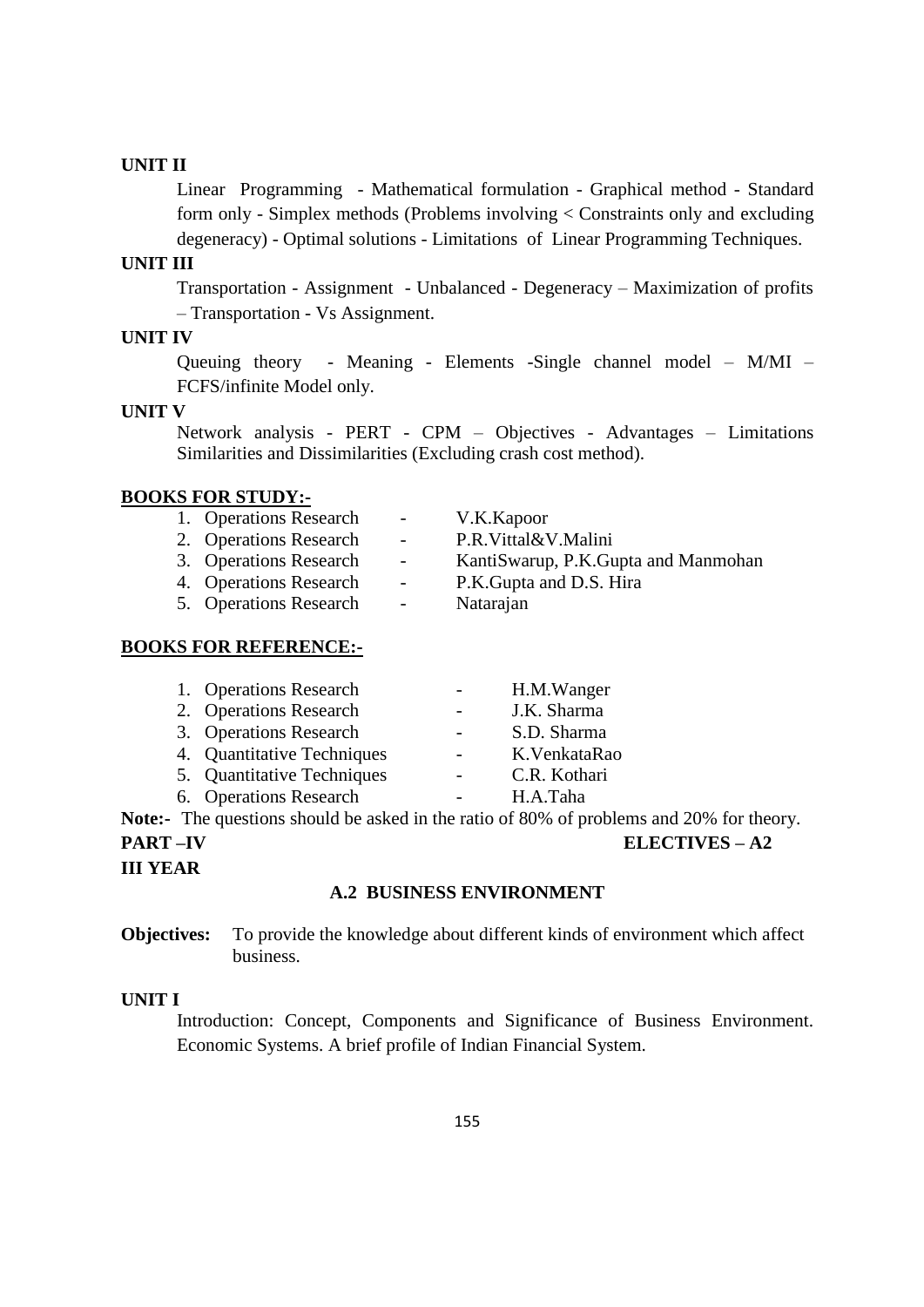Economic Environment: Components of Economic Environment. Planning Machinery in India. Regional Imbalance Privatization, Devaluation. Trade Agreements- Bilateral and Multilateral Agreement.

#### **UNIT III**

Industrial Environment: Role of Government in Business-Profile of Public Sector, Private Sector, Joint Sector and Co-operative Sector in India, Pattern of Industrial Development in India.

# **UNIT IV**

Socio-Cultural Environment: Nature of Indian Society and Ethos, Social Interest, Institutions and Values vis-à-vis Industrial Development. Social Responsibility of Business.

#### **UNIT V**

International Environment: Concept and Rationale of Globalization of Indian Business, Foreign Capital Investment, Choice and Transfer of Technology and Problems of Debt Servicing in India. Important Provisions of FEMA, Multinationals and Indian Business, International Economic Institution – WTO, UNCTAD, MOUs.

#### **BOOKS FOR STUDY:-**

|                 | <b>EIMANOLAL ACCOLUMENTO</b><br>D 1              |                                    |
|-----------------|--------------------------------------------------|------------------------------------|
|                 | <b>THIRD YEAR</b>                                | <b>VI SEMESTER</b>                 |
| <b>PART III</b> |                                                  | <b>ELECTIVE-B1</b>                 |
|                 | 5. Economic Environment of Business -            | M.A.Dikay                          |
| 4.              | <b>Business and Society</b>                      | Lokanathan&LaksmiRatan             |
| 3.              | Essential of Business Environment - K.Aswathappa |                                    |
| 2.              | <b>Business Environent</b>                       | Francis Cherunilam                 |
| $\mathbf{1}$ .  | <b>Businesx Environment</b>                      | - Dr.V.Aalagappan&Dr.K.Chidambaram |
|                 |                                                  |                                    |

#### **B.1 FINANCIAL ACCOUNTING – VI**

**Objectives:** To enable the students to understand the detailed concepts of Corporate accounting methods of different types of companies.

#### **UNIT I**

Accounts of Holding Companies: Definition – Holding Companies Subsidiary company – Calculation of Pre-Acquisition and Post-Acquisition profit – Cost of control or capital reserve – Minority interest – Revaluation of Assets Elimination of common transactions-treatment of unrealized profit- Preparation of consolidated Balance sheet-Simple problems only.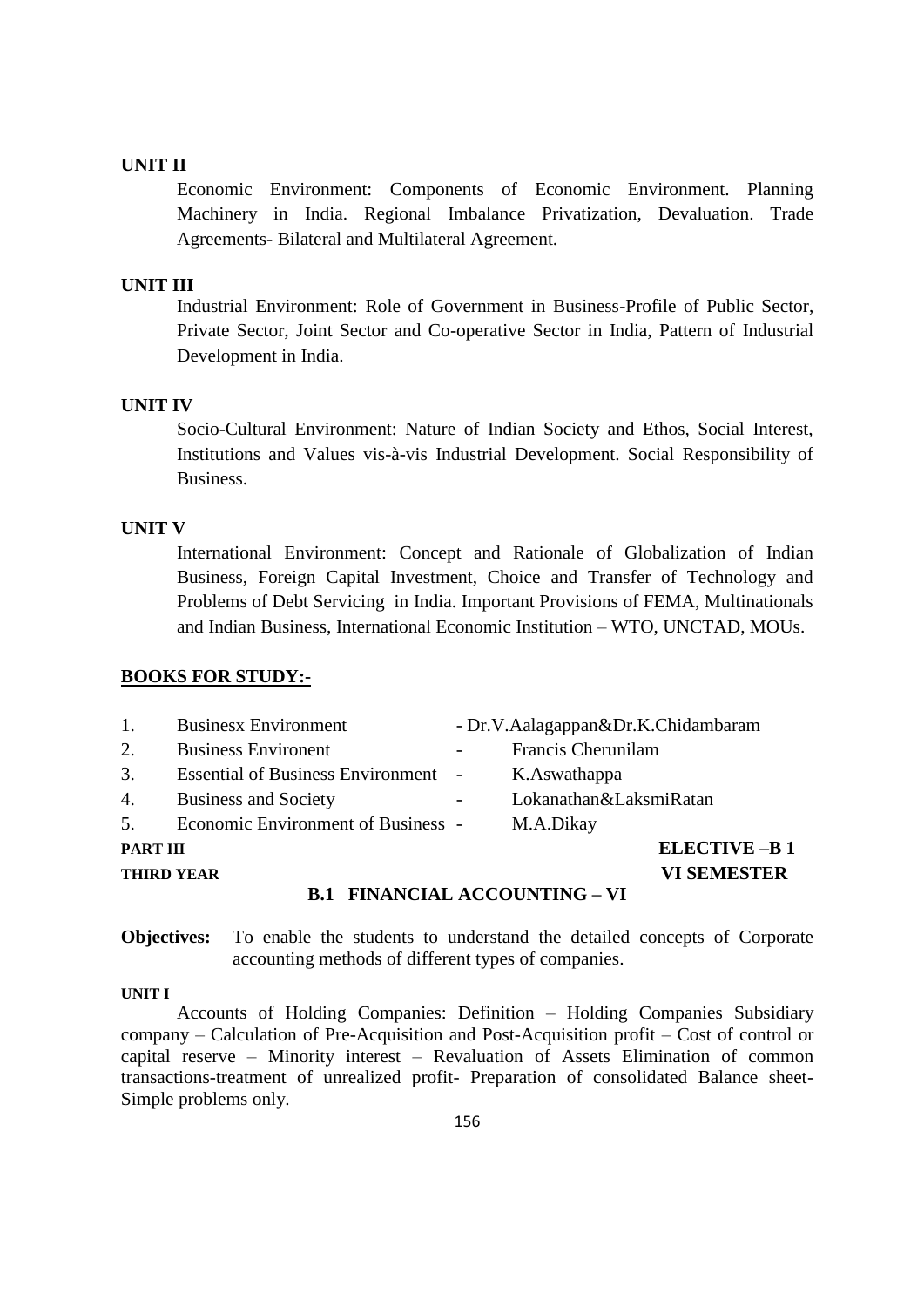Accounts of Bank Companies : Meaning- Classification of Bank Advances-Provisions required – Preparations of various schedule for preparing of Profit and Loss Account and Balance sheet (Forms B and A in Third Schedule) as per the revised guidelines of Reserve Bank of India.

#### **UNIT III**

Accounts of Insurance Companies : Meaning- Types of Insurance The General-Accounts of life and general insurance business-Preparation of various schedules for preparing of Revenue account, Profit and loss account and balance sheet of Life Insurance and General Insurance Business-Ascertainment of Profit under life insurance business. **UNIT IV**

Double Account system including Accounts of Electricity Companies : Meaning – Special features – Difference between single account system and Double account system-Preparation of Revenue account, Net Revenue account, Capital account and general Balance sheet-Clear profit- Reasonable return- Capital base – Disposal of surplus-Replacement of an Asset.

#### **UNIT V**

Accounting for price level changes ((Inflation Accounting) : Meaning Limitations of Historical Accounting – Methods of inflation accounting – Current Purchasing Power Accounting (CPPA)-Current Cost Accounting (CCA)-(Simple problems only).

#### **BOOKS FOR STUDY:**

- 1. Advanced accountancy R.L.Gupta and Rahdaswamy
- 2. Advanced accounting S.P.Jain and K.L.Narang
- 3. Advanced accountancy M.A.Arulanandam and K.S.Raman
- 4. Advanced Accountancy T.S.Reddy and A,Murthy

#### **BOOKS FOR REFERENCE:**

- 1. Advanced Accounts M.C.Shukla and T.S.Grewal
- 2. Advanced Accountancy S.N.Maheswari and S.K. Maheswari

**Note:** The question should be asked in the ratio 60 % for problems and 40% for theory.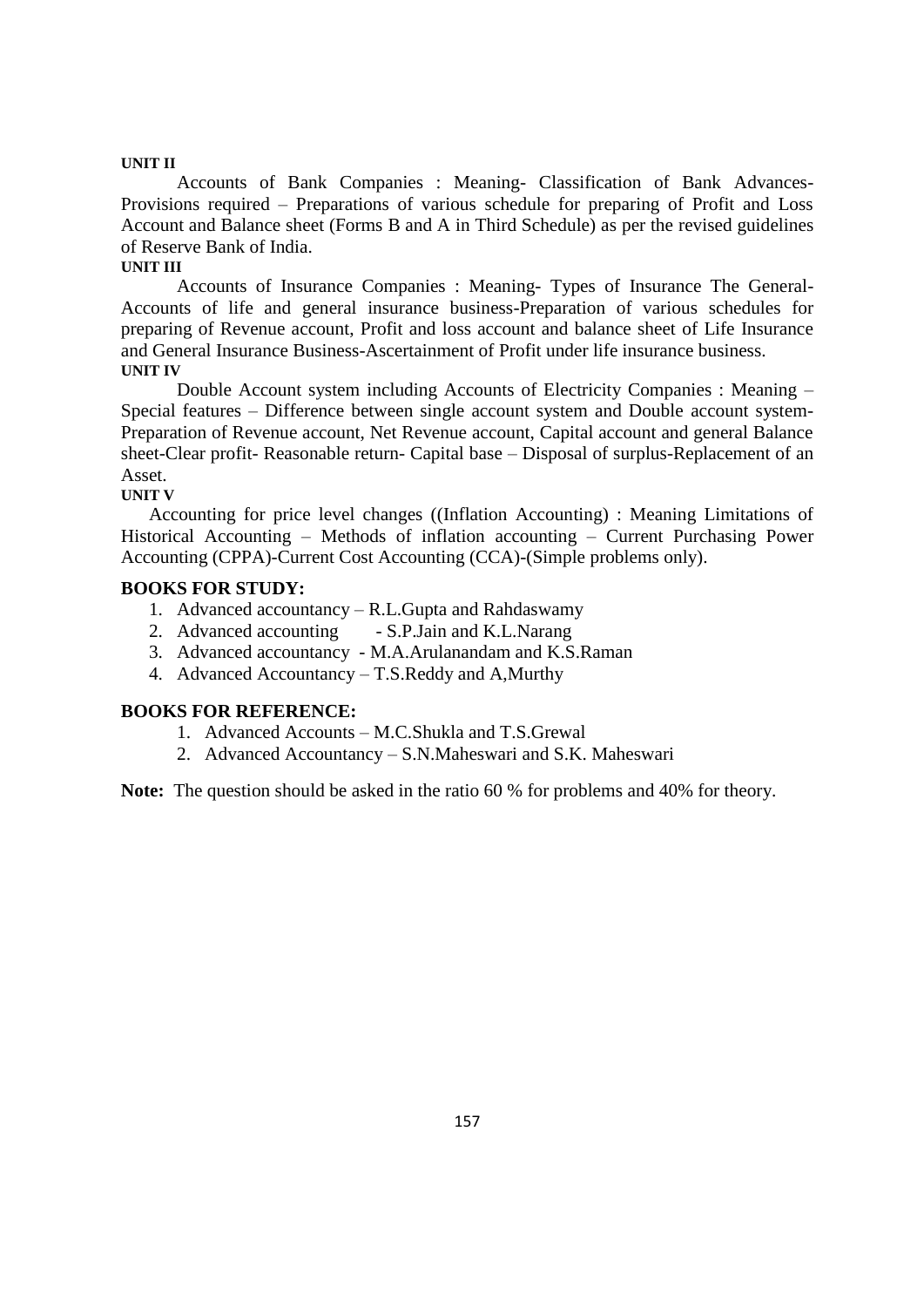#### **B.2 RETAIL MARKETING**

**Objectives:** To acquire the knowledge of various functions, principles associated with Retail marketing.

#### **UNIT I**

Introduction:- Retailing, Retail marketing - Definition - Importance - Functions of Retailing - Types of Retailing - Retailers.

#### **UNIT II**

Consumer behavior and retail operation – Types of customer – Merchandise management - Retail marketing mix.

# **UNIT - III**

Retail pricing - Concept - Strategies and approaches - Types - Methods of setting prices – Retail branding - Supply chain management.

#### **UNIT - V**

Consumerism and ethics in retailing - Role of Information Technology in Retailing – e-retailing – International retailing - Future of retailing - Retailing in India.

#### **BOOKS FOR STUDY**

| David Gilbert<br><b>Retail Marketing Management</b> |
|-----------------------------------------------------|
|                                                     |

2. Retail an Introduction - Rover cos

# **BOOKS FOR REFERENCE**

1. Retail Management: A Strategic Approach – Barry Berman,Joel R.Evans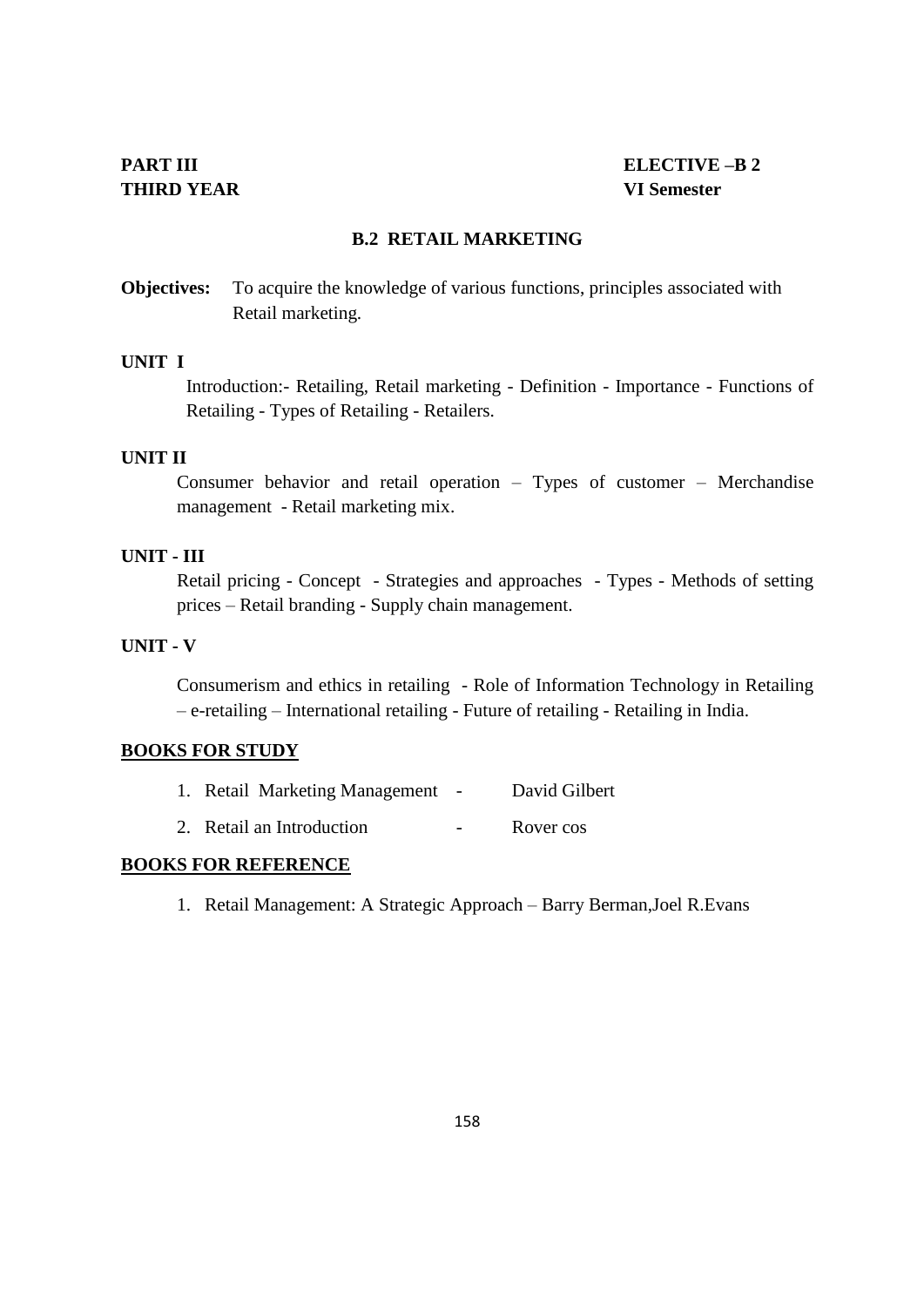#### **C.1 HUMAN RESOURCE MANAGEMENT**

- **Objectives:** To impart knowledge on the concepts and principles of HRM followed in different types of organization.
- **UNIT -I** Human Resource Management: Definition Objectives Importance Functions - Hindrances for the development of HRM – HR Department – HR Manager - Qualities - Role.
- **UNIT -II** Acquiring Human Resources: Human Resource Planning Job analysis Job design – Job specification – Recruitment and selection – Introduction.
- **UNIT – III** Wage and salary Administration: Objectives Principles Factors affecting wages – Methods of Wage payment - Wage policy in India - Fringe benefits. Wage Incentives: Meaning - Types – Employees Stock Option Plans (ESOP)
- **UNIT - IV** Retaining Human Resources: Absenteeism and Labour Turnover Employee Welfare – Social Security.
- **UNIT -V** Integrating Human Resources: Trade Union: Meaning Functions Trade Union Movement in India. Rights & Liabilities of Registered Trade Union – Collective bargaining - workers participation in management. Quality of Work Life (QWL): Meaning - Definition – Benefits of High QWL – measures to improve QWL.

#### **BOOKS FOR STUDY:**

- 1. Human Resource Management: Dr.L.M.Prasad
- 2. Human Resource Management: Prof J.Jeyasankar.
- 3. Human Resource Management: Dr.C.B.Gupta
- 4. Human Resource Management: Dr.R.S.Dwivedi
- 5. Essentials of Human Resource Management Sundar&Srinivasan.J

# **BOOKS FOR REFERENCE:**

- 1. A frame work for Human Resource Management: Dessler
- 2. Human Resource Management: Ian Beard well and Len Holden.
- 3. Human Resource Management & Industrial Relations: P.SubbaRao
- 4. Human Resource Management: SrinivasR.Kandula.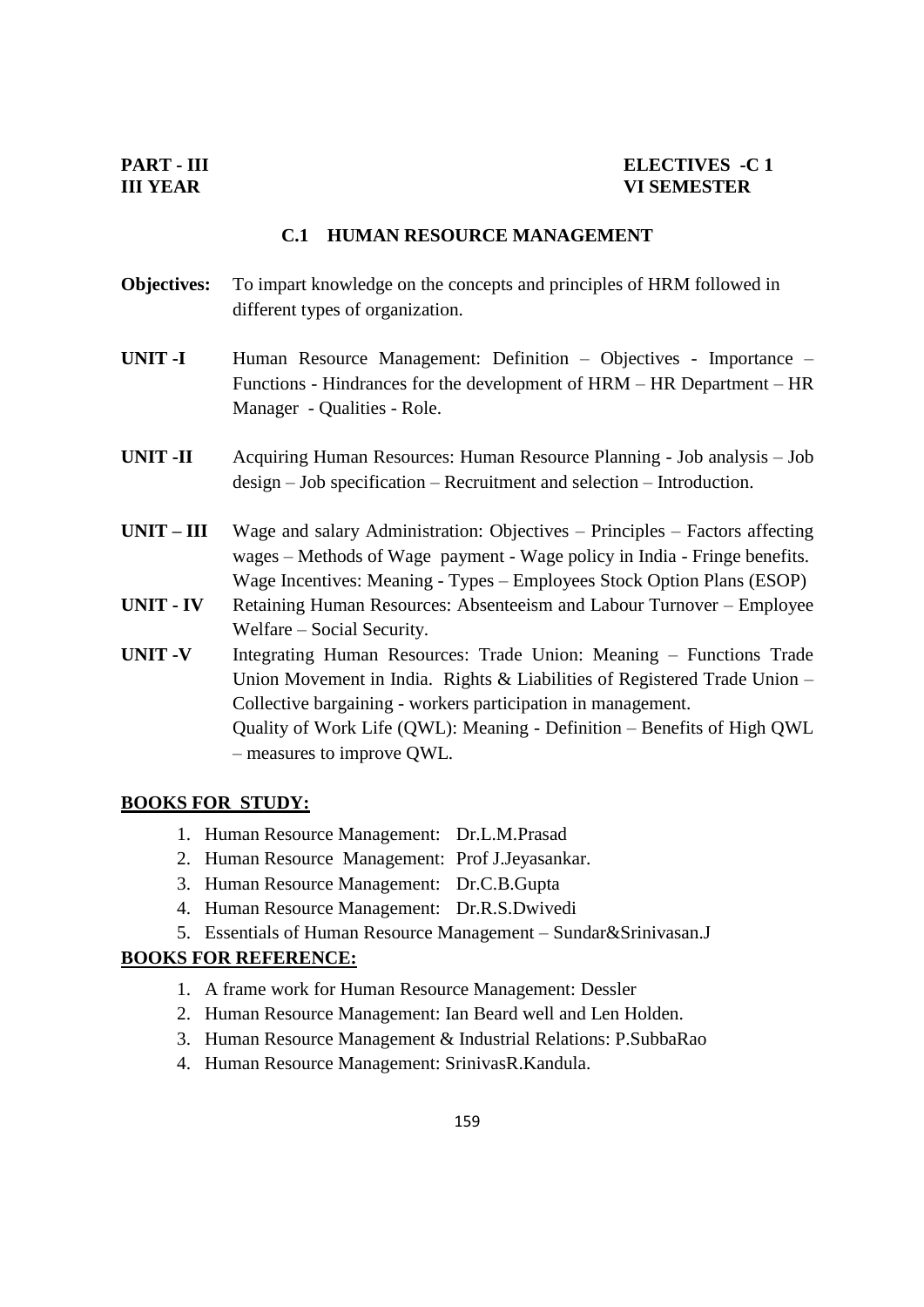# **PART – III ELECTIVES -C 2 III YEAR VI SEMESTER**

#### **C.2 FINANCIAL MARKETS AND SERVICES**

**Objectives:** To understand the rules & regulation and functions of money market and capital market and their services.

#### **UNIT I**

Financial System - Meaning – Functions - Financial concepts - Financial assets – Financial Intermediaries – Financial markets - Financial rate of returns Financial Instruments - Classification of Financial market - Capital Market – Money Market – Development of Financial system in India - Weaknesses of Indian Financial system.

#### **UNIT II**

Money Market - Definition –Money market Vs Capital Market - Features – Objectives - Characteristic features of a developed money market – Importance of money market - Composition of money market – Call money market – Commercial bills market – Acceptance market – Treasury bill market - Discount market – Bill markets in India – Money market Instruments.

#### **UNIT III**

Capital Market - New issue market - New issue market Vs Stock exchange – Functions of new issue market - Secondary market - Stock exchanges - Functions - Listing of Securities – Registration of stock brokers - Methods of trading in stock exchange- Defects of Indian capital markets.

#### **UNIT IV**

Mutual funds –Definition Importance - Risks - Classification of funds - Close – ended funds - Open –ended funds - Income funds – Growth funds – Balance funds - Specialized funds – Money market mutual fund – Taxation funds – Organisation of the fund – Net asset value.

#### **UNIT -V**

Merchant Banking - Meaning - Services of Merchant Banks – SEBI Guidelines – Scope for Merchant Banking in India.

Factoring:- Meaning - Functions - Types – Factoring Vs.Discounting - Benefits. **BOOKS FOR STUDY:-**

| 1. Indian Financial System       |                          | P.N.Varshnery&D.K.Mittal |
|----------------------------------|--------------------------|--------------------------|
| 2. The Indian Financial System   | $\overline{\phantom{a}}$ | Vasant Desai             |
| 3. Financial Market and services | $\sim$ 10 $\pm$          | Gordon and Natarajan     |
| 4. Indian Financial System       |                          | Pathak                   |
| 5. Indian Financial System       |                          | H.R.Machiraju            |
| 6. Financial Services            |                          | S.Gurusamy               |
| 7. Financial Services            |                          | <b>B.Santhanam</b>       |
| <b>BOOKS FOR REFERENCE:-</b>     |                          |                          |

# 1. Financial Institutions and Markets - L.M.Bhole 2. Management for Indian Financial Institutions - R.M.Srivastava 3. Financial Institutions and Markets - Merikohn 4. Foundations of Financial Markets and Institutions - Fabozzi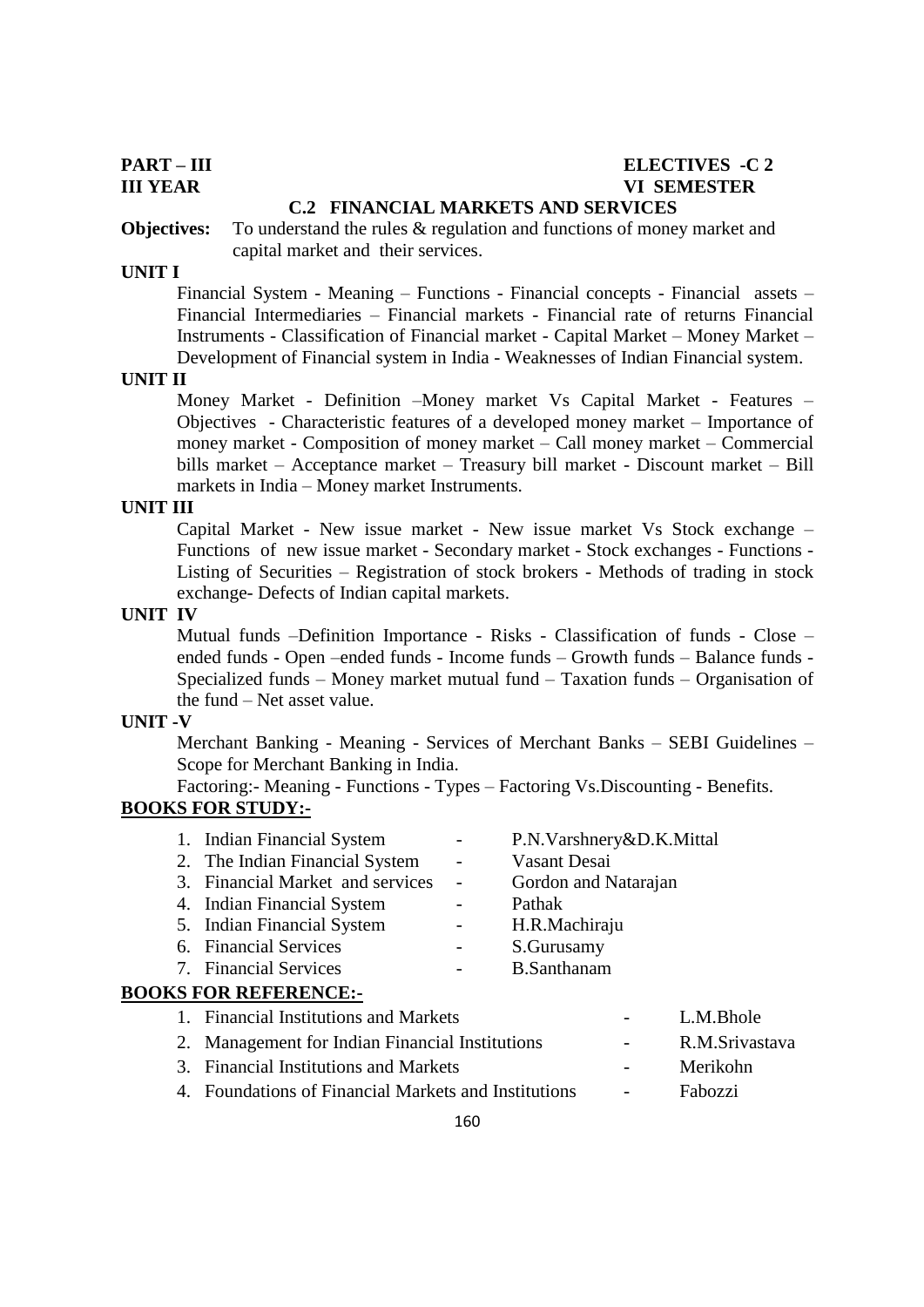# **PART IV - NON MAJOR ELECTIVE COURSES**

# **PART IV NON-MAJOR ELECTIVE**<br> **I YEAR I YEAR I SEMESTER**

# **26.BUSINESS ACCOUNTING**

**Objectives:** To help to the students to know the basic accounting principles and impart basic skill to record the business transactions.

#### **UNIT I**

Introduction – Book Keeping – Accountancy –Differences – Double Entry System – It's merits and Limitations – Differences between Single Entry and Double Entry System – Classification of Accounts – Rules – Users of Accounting information.

#### **UNIT II**

Books of Prime Entry – Accounting Equation – Journal - Advantages – Ruling (Simple Problems)

# **UNIT III**

Subsidiary Books – Objectives – Advantages – Purchases Book – Sales Book – Returns Books – Cash Book – (Simple Problems) Difference between Trade Discount and Cash Discount.

#### **UNIT IV**

Books of Final Entry – Ledgers – Advantages – Ruling – (Simple problems) – Trial Balance – Advantages – Difference between Trial Balance and Balance Sheet – Preparation of Trial Balance from given Ledger Balances.

#### **UNIT V**

Final Accounts of Sole Trading Concerns – Adjustments : Outstanding Expenses – Prepaid Expenses – Closing Stock – Depreciation – Bad debts – (Simple Problems) – Cost of Goods Sold.

#### **BOOKS FOR STUDY**

| 1. Double Entry Book-keeping             | $\sim$ 100 $\mu$         | T.S. Grewal             |
|------------------------------------------|--------------------------|-------------------------|
| 2. Advanced Accountancy                  | $ -$                     | T.S. Reddy and A.Murthy |
| 3. Principles and Practice of Accounting | $\overline{\phantom{a}}$ | R.L.Gupta&V.K.Gupta     |
| 4. Fundamental of Advanced Accounting -  |                          | R.S.N.Pillai&Bagawathi  |
| 5. Business Accounting                   | $-$                      | A. Balasubramaian       |
| 6. Fundamentals of Accounting            | $ \sim$                  | Appannaiah and others   |
|                                          |                          |                         |

#### **BOOKS FOR REFERENCE**

| 1. Advanced Accounts   | $\overline{\phantom{0}}$ | M.C.Shukla and T.S.Grewal  |
|------------------------|--------------------------|----------------------------|
| 2. Advanced Accounts   | $\overline{\phantom{a}}$ | S.P. Iyengar               |
| 3. Advanced Accounting | $\overline{\phantom{a}}$ | S.P. Jain and K.L. Narang. |

**Note:** The questions should be asked in the ratio of 60% for problems and 40% for theory.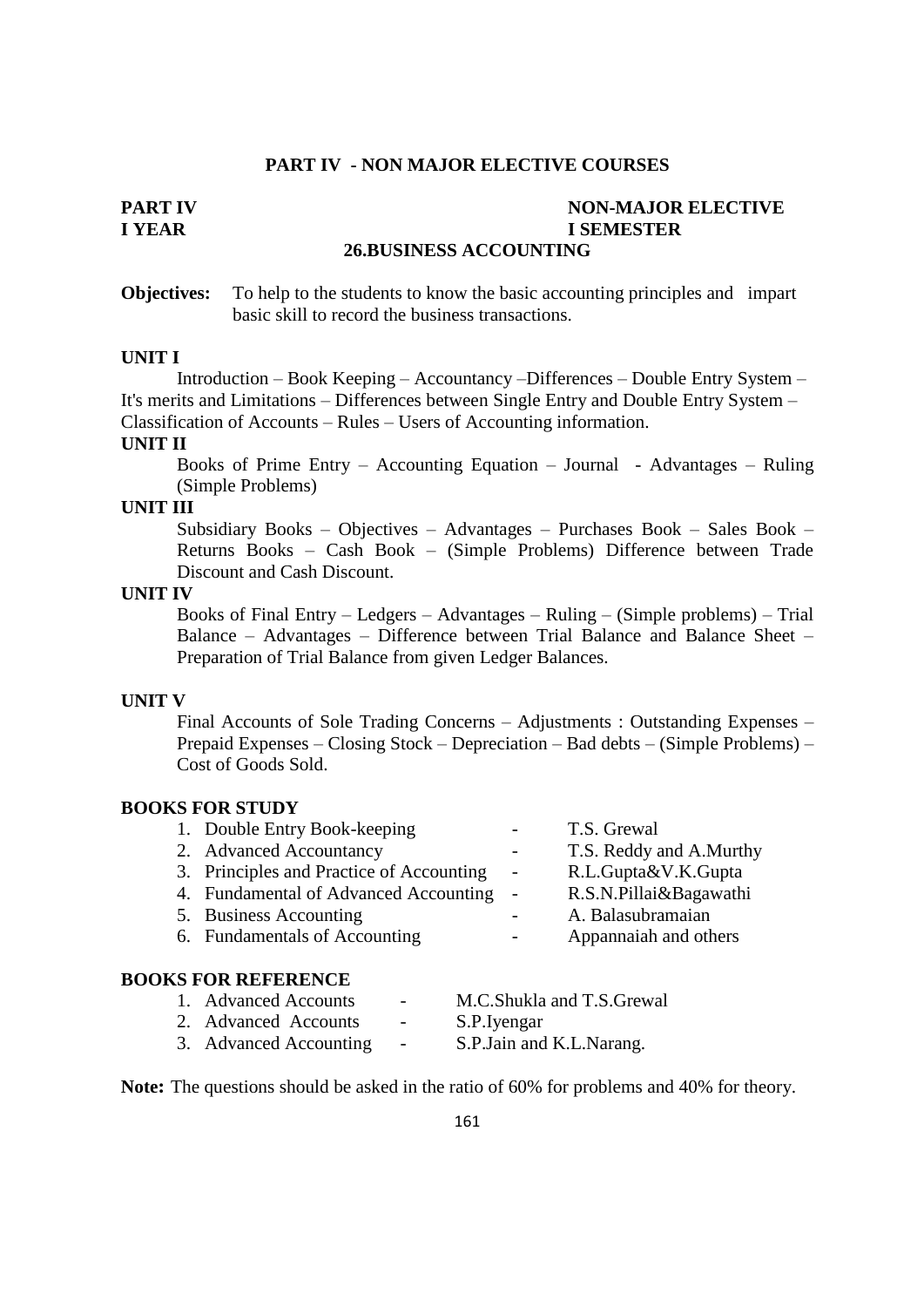#### **PART IV**<br> **IVEAR**<br> **EXECTIVE II SEMESTER**

### **27.ADVERTISING AND SALESMENSHIP**

**Objectives:** To familiarize the students with fundamentals of advertising and Salesmenship

# **UNIT I**

Meaning of advertising – Characteristic Features of Advertising – Nature and Scope of Advertising – Benefits or Advantages of Advertising – Criticisms of Advertising – Is Advertising Economic Waste? – Difference between Advertising and Salesmanship.

# **UNIT II**

Advertising Media – Indoor and Outdoor Advertising – Advertising agency – Role – Importance.

#### **UNIT III**

Personal Selling – Definition – Salesmenship – Definition Features – Objectives – Benefits – Criticisms against Salesmenship.

#### **UNIT IV**

Qualities of a successful salesman; Physical, Mental, Social and, Moral Qualities – Other Requisites of a Salesman.

# **UNIT V**

Recruitment of Salesman – Sources – Remuneration of Salesman; Methods.

#### **BOOKS FOR STUDY:**

| 1. Advertising and Salesmanship<br>$\overline{\phantom{a}}$ | P.Saravanavel&S.Sumathi     |
|-------------------------------------------------------------|-----------------------------|
| 2. Essential of Advertising                                 | S.Chandran                  |
| 3. Advertising and Sales Promotion –                        | Dr.R.L.Varshny&Dr.S.L.Gupta |
| 4. Advertising and Personal Selling –                       | Dr. C.B. Gupta              |
| 5. Advertising and sales promotion $-$                      | Mishra & Harikumar          |
|                                                             |                             |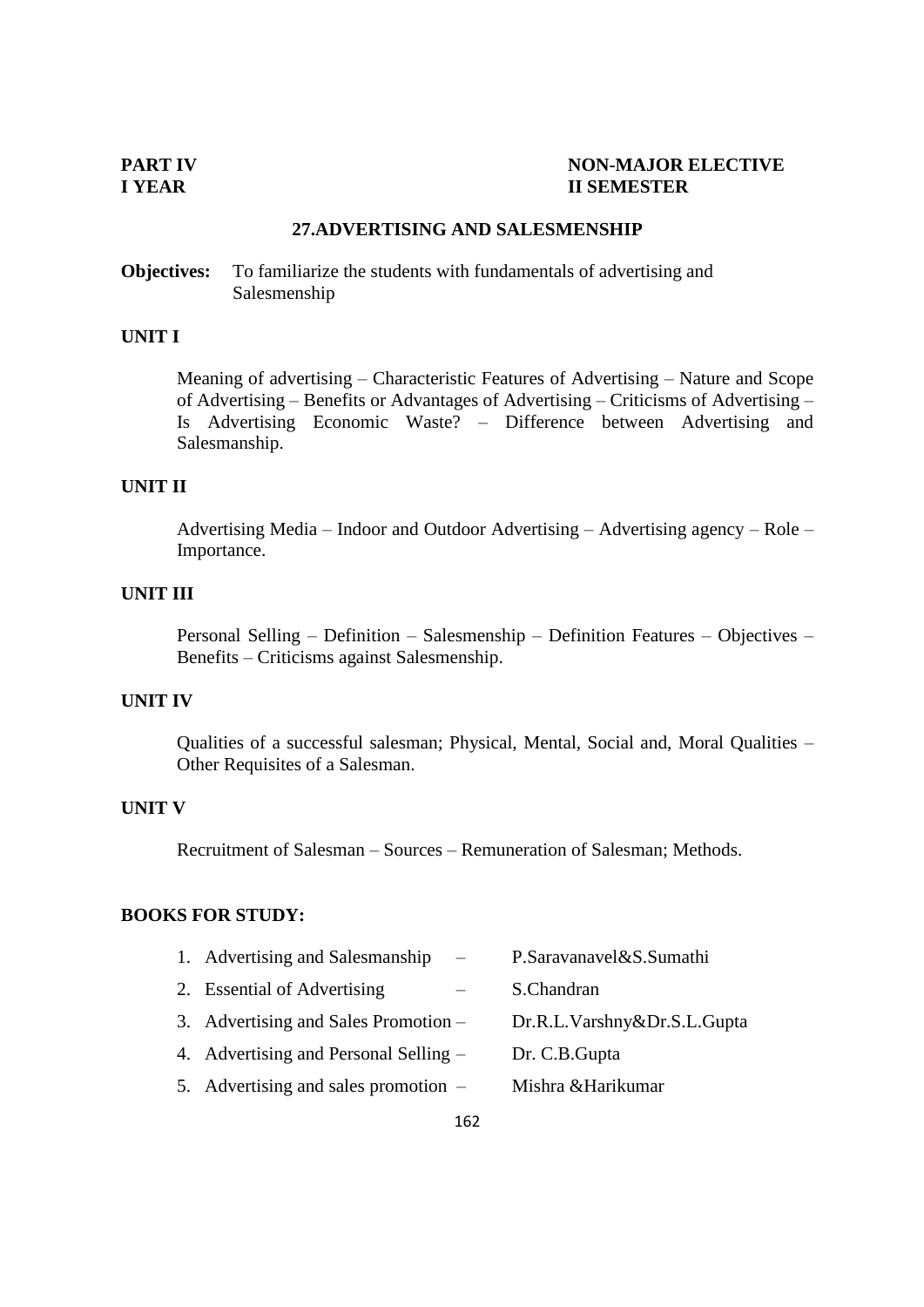#### **SKILL BASED SUBJECTS**

### **PART IV Skill Based Subject III SEMESTER**

## **28. FUNDAMENTALS OF COMPUTER**

#### **Objectives:** To impart basic knowledge of computer and simple programs.

#### **UNIT – 1**

Introduction – workings with Windows – opening; switching and closing.

# **UNIT – II**

Applications – using shortcut bar, creating a word document – moving, correcting and inserting text, editing and printing.

# **UNIT – III**

Undo and Redo features – spell checking – Inserting page numbers – Headers and footers – Using tables and graphics.

#### **UNIT – IV**

MS-Excel – Spread sheet – functions- formatting text and numbers- creationsenhancing and printing a chart.

# **UNIT – V**

Power Point – Basics – Creating,Presentations – workingwith text – working with graphics – Animation – Slide shows.

# **BOOK FOR STUDY**

| 1. Fundamentals of computers              | $-$ | V.Raja Raman - RHI - 1978 |
|-------------------------------------------|-----|---------------------------|
| 2. Computer Today<br>$\blacksquare$       |     | <b>Basantra</b>           |
| 3. Computers and Information Technology - |     | V.K. Kapoor.              |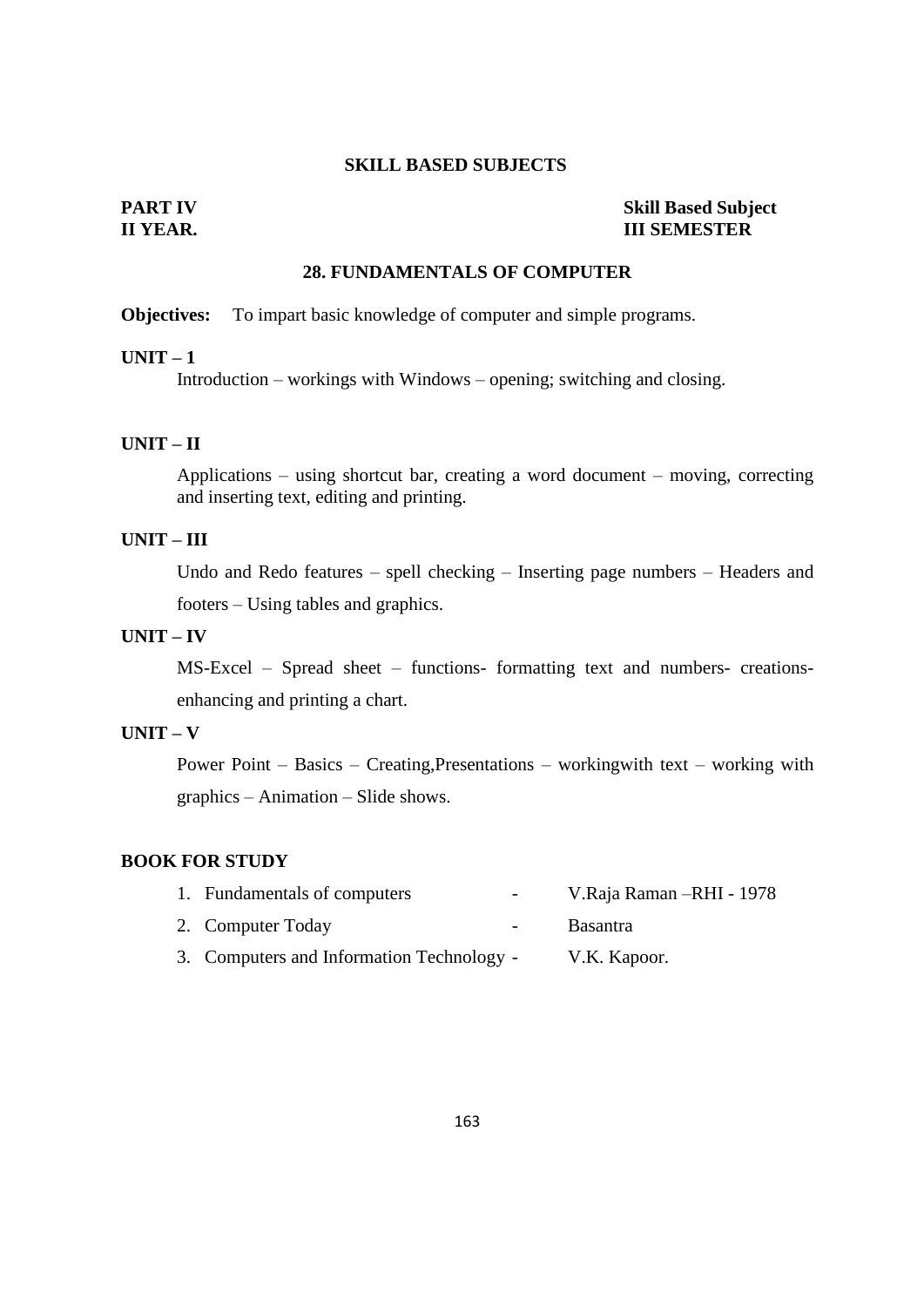#### **29. ENVIRONMENTAL STUDIES - UNIVERSITY**

#### **PART IV Skill Based Subject II YEAR. IV SEMESTER**

#### **30.GOODS AND SERVICES TAX**

**Objectives:** To understand the concept and the importance of goods and services tax in the Context of Indian economy.

#### **UNIT I**

GST – Concept – Meaning - Definition Objectives –Advantages . GST and Centre, State Financial relation.

### **UNIT II**

Main features of GST Law – Impact of GST - Subsuming of taxes – Types of GST – CGST - SGST, IGST, UTGST.

# **UNIT III**

GST Council - Constitution – Structure – Action Plan – Quorum and decision making of meeting – Functions.

#### **UNIT IV**

Registration – Registration under GST – Procedure – Persons liable for registration – Persons not liable for registration – Compulsory registration.

# **UNIT V**

Computation of taxable value and tax liability – Comparative calculations with previous tax laws –Tax calculation for inter state sales – Value of supply – Value of taxable supply – Input tax credit .( Simple problems only ).

# **Books for study**

- 1. Goods and Services Tax GhousiaKhatoon, Naveen Kumar C.M, &Venkatesh S.N Himalaya publishing house private ltd, Mumbai.
- 2. Fundamentals of GST and customs Act R.G.Sha,S.K.PodderShruthiPrabhakar.
- 3. Goods and services Tax B.Mariappa
- 4. GST The essentials of Goods and Service Tax Dr.Thomas Joseph,

Dr.Jayajacob, Ms.ChinnuMariamchacko

**Note:** The questions should be asked in the ratio of 80% for theory and 20% for problems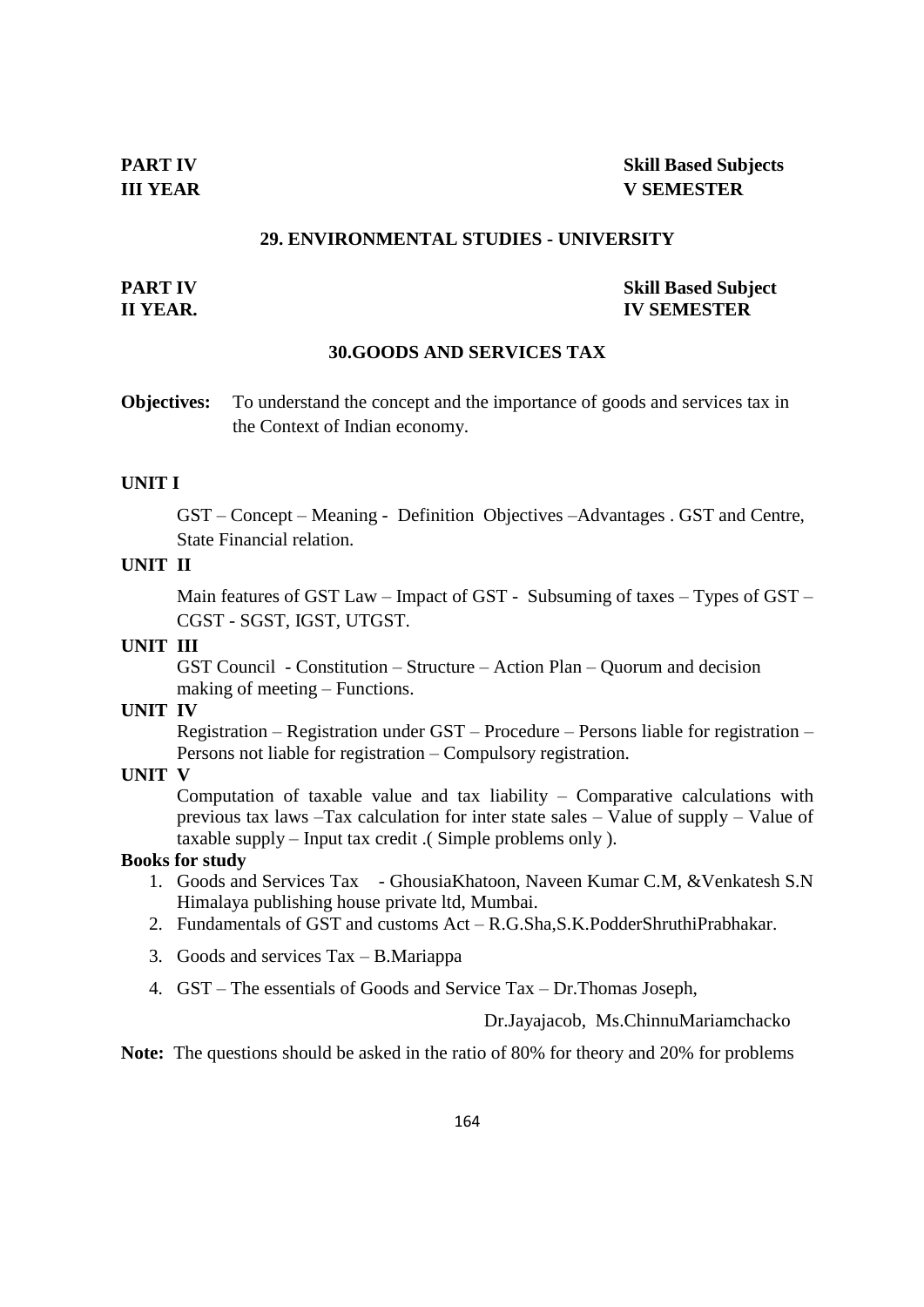# **31.EXPORT - IMPORT PROCEDURES AND DOCUMENTATION**

**Objectives**: To impart basic knowledge on Export and import documentation and procedures.

#### **UNIT I**

Export - Import policy - New Export - Import policy - Aims - Schemes - Highlights

# **UNIT II**

Export procedures - Export an order – Consignment - Receiving an order - Packing and Marketing - Shipping order – Customs formalities.

# **UNIT III**

Export documentation - Documentation - Letter of credit - Credit documentation – Insurance documents and other documents.

# **UNIT IV**

Import procedures - Importing through Indent house- Obtaining import licenses – Terms used in mentioning prices.

# **UNIT V**

Import documentation – Documentation- Documents for Port and Customs Clearances - Insurance documents - Finance documents and all other documents.

#### **BOOKS FOR STUDY**

|    | <b>International Marketing</b> | $\sim$ | Varshney&B.Battacharya     |
|----|--------------------------------|--------|----------------------------|
| 2. | <b>International Marketing</b> | $\sim$ | Francis Cherunilam         |
| 3. | <b>International Marketing</b> | $\sim$ | B.S. Rathorand J.S. Rathor |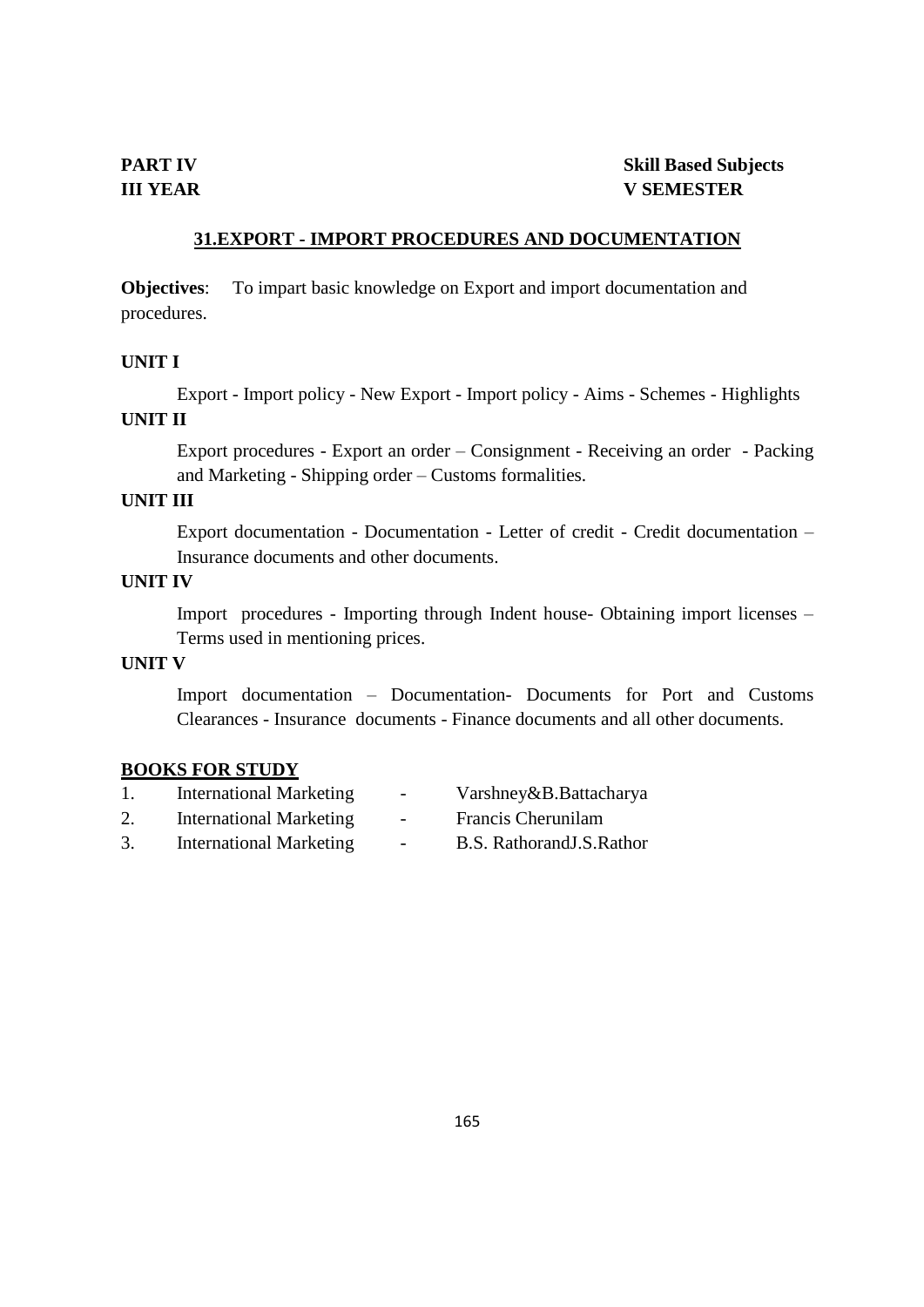| <b>PART IV</b> | <b>Skill Based Subjects</b>             |
|----------------|-----------------------------------------|
| III YEAR       | <b>VI SEMESTER</b>                      |
|                | <b>32. VALUE EDUCATION - UNIVERSITY</b> |
| PART IV        | <b>Skill Based Subjects</b>             |
| III YEAR       | <b>VI SEMESTER</b>                      |
|                |                                         |

# **33.M.S. OFFICE & TALLY – THEORY**

| Objectives:     | To provide computer skill and knowledge for commerce students and help<br>them to understand the usefulness of M.S. Office and Tally programs. |
|-----------------|------------------------------------------------------------------------------------------------------------------------------------------------|
| <b>UNIT-I</b>   | Starting word 2000 - Creating a document – Editing - Saving - Formatting –                                                                     |
|                 | Creating table - Printing a document.                                                                                                          |
| UNIT - II       | Starting Excel 2000 - Editing - Inserting and deleting rows and columns –                                                                      |
|                 | Changing width and height - formula (Financial formula only)                                                                                   |
| <b>UNIT-III</b> | Power point 2000 – Creating a new presentation - Using templates - Slide                                                                       |
|                 | transition - Slide animation - Power Point views.                                                                                              |
| UNIT - IV       | Tally – Features - Opening Screen of Tally - Creating Company – Selecting                                                                      |
|                 | a Company - Shutting - Altering a Company                                                                                                      |
| $UNIT - V$      | Creating Groups & Ledger - Alteration - Alteration - Deletion - Voucher                                                                        |
|                 | entry - Payment - Receipt - Journal - Contra Voucher - Alteration -                                                                            |
|                 | Deletion.                                                                                                                                      |
| <b>PART IV</b>  | <b>Skill Based Subjects</b>                                                                                                                    |
| <b>III YEAR</b> | <b>VI SEMESTER</b><br>34.M.S.OFFICE & TALLY - LAB.                                                                                             |
| Objectives:     | To provide the practical knowledge about M.S. Office and Tally Programs.                                                                       |
| UNIT - I        | Starting Word 2000 - Creating a document - Editing - Saving - Formatting -                                                                     |
|                 | Creating Table – Printing a document.                                                                                                          |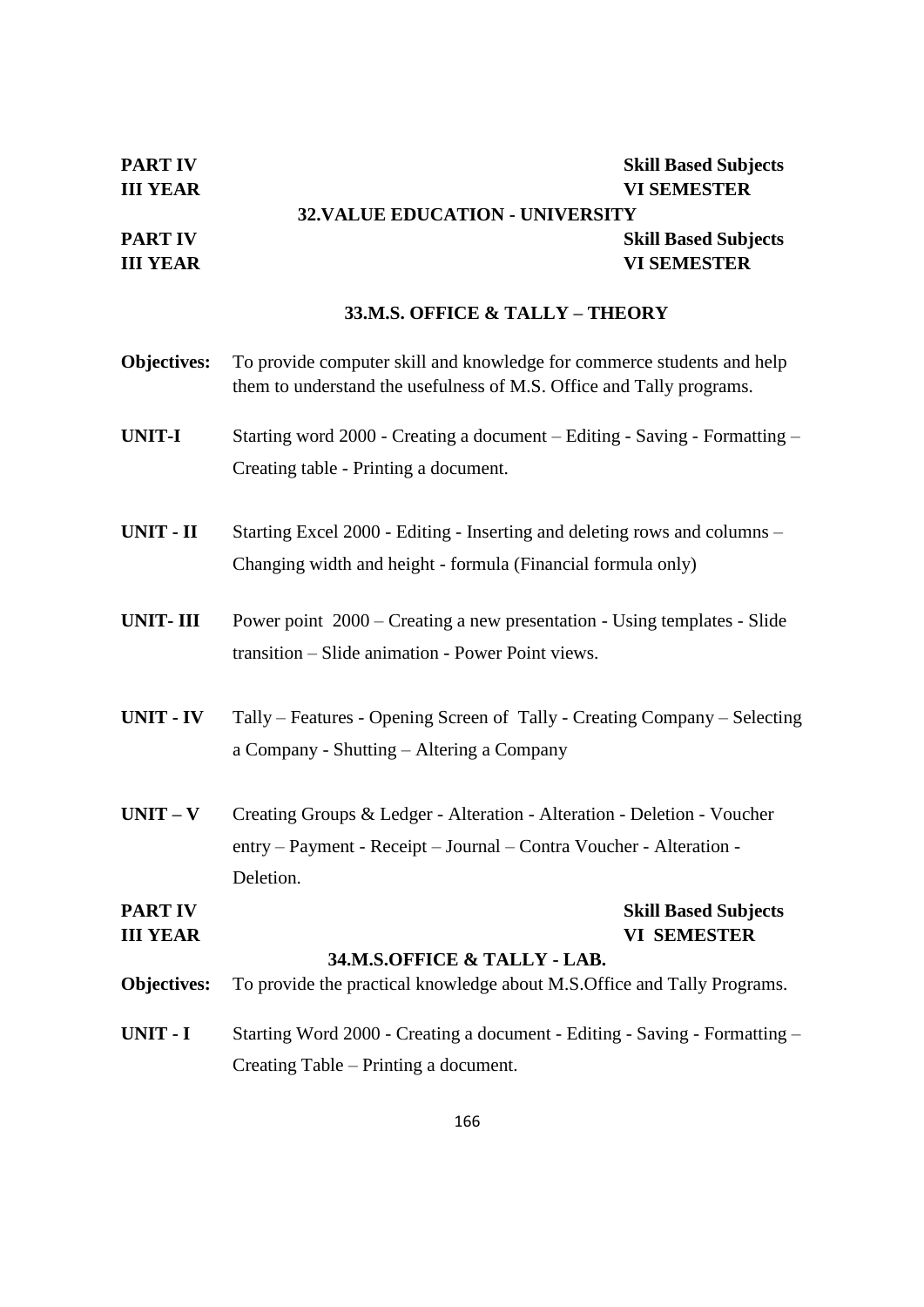| <b>PART IV</b>  | <b>VI SEMESTER</b>                                                         |
|-----------------|----------------------------------------------------------------------------|
|                 | Problems.                                                                  |
|                 | - Receipt - Journal - Contra Voucher - Alteration - Deletion - Simple      |
| <b>UNIT-V</b>   | Creating Groups & Ledger - Alteration – deletion - Voucher entry - Payment |
|                 | - Shutting - Altering a Company.                                           |
| <b>UNIT -IV</b> | Tally – Opening Screen of Tally - Creating Company - Selecting a Company   |
|                 | Transition – Slide animation - Power point views.                          |
| Unit $-$ III    | Power Point 2000 – Creating a new presentation – Using templates - Slide   |
|                 | transition – Changing width and height - Formula (Financial Formula only)  |
| <b>UNIT-II</b>  | Starting Excel 2000 - Editing - Inserting and deleting rows and columns -  |

**III YEAR Skill Based Subjects**

#### **35.COMMERCE PRACTICAL**

#### **Objective : To enable the students to have practical knowledge of using various forms.**

#### **List of Practical**

Filling up of Money order form - Layout of business letter - Blue print of an office-Filing of papers- use of common office machines- Designing of forms for purpose Preparation of Vouchers, Invoice and Cash receipts - Telephone Etiquette - Handling of Visitors.

Format of Joint Stock Company Balance sheet-Model of a partnership deed- Format of Profit and Loss appropriation account- Debit note and Credit note and Statement of affairs of an insolvent.

Cost sheet Specimen of Stock Sheet/ Register. Payroll/Wage Sheet, Form of Bin and Time Card, Filling of material order and material requisition,- and Issue register.

Chart of an Organization Structure.

Filling up of an account opening form, Knowledge of various forms used in day-today banking activities - Cheque – Pay-in-slip - Withdrawal form - Transfer form – Draft Challan, Form of Bill of exchange and Promissory note, Fixed Deposit Receipt, Safe Custody Receipt, Form of letter of Credit, Currencies of different Countries, ATM Debit and Credit Card.

Collection of different types of advertisement, Preparation of advertisement copy, analyzing brand names – Publishing the products in the market.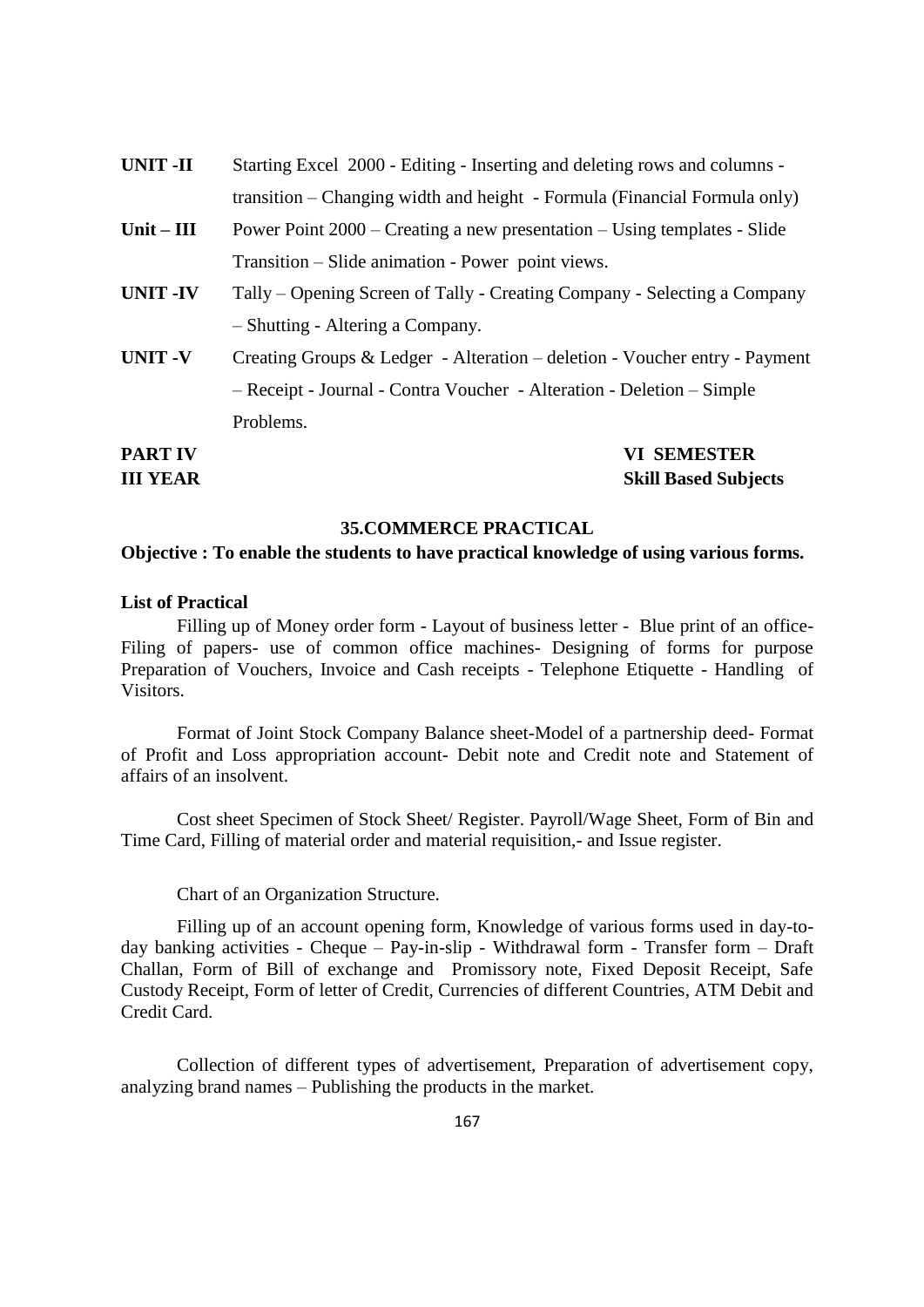Filling up of Equity share application and mutual fund form, Specimen of Share, Mutual fund and Bond certificates.

Procedure of sending share certificate along with Transfer deed for name transfer, Dividend warrant, Filling up of Proxy form.

Filling up of Income tax returns, Sales tax forms and applying for income tax refund.

**Note:** Students have to submit a practical note book consisting of specimen forms of all the above documents mentioned in the syllabus.

# **MODEL QUESTION FINANCIAL ACCOUNTING - III (For those who joined in July 2018 and after)**

|    | <b>Time</b>   |                     | <b>Three Hours</b>                                 |              | <b>Maximum</b>                                                                  | 75marks |
|----|---------------|---------------------|----------------------------------------------------|--------------|---------------------------------------------------------------------------------|---------|
|    |               |                     | <b>Choose the Correct Answer:</b>                  |              |                                                                                 |         |
| 1. |               |                     | ஈட்டுறுதி காலத்தை தீர்மானிப்பவர்                   |              |                                                                                 |         |
|    | அ)            |                     | பாலிசி வழங்குபவா்                                  | ஆ)           | பாலிசிதாரா்                                                                     |         |
|    | இ)            | இருவரும்            |                                                    | ஈ)           | எவருமில்லை                                                                      |         |
|    |               |                     | The indemnity period is decided by                 |              |                                                                                 |         |
|    | a)            | Insurer             |                                                    | b)           | Insured                                                                         |         |
|    | $\mathbf{c})$ | <b>Both</b>         |                                                    | $\mathbf{d}$ | No body                                                                         |         |
| 2. |               |                     | தர விற்பனை - உண்மையான விற்பனை $=$ ?                |              |                                                                                 |         |
|    | அ)            |                     | மொத்த இலாபம்                                       | ஆ)           | நிகர லாபம்                                                                      |         |
|    | இ)            | ஈட்டுறுதி           |                                                    | ஈ)           | குறை விற்பனை                                                                    |         |
|    |               |                     | Standard sales - Actual sales $= ?$                |              |                                                                                 |         |
|    | a)            | <b>Gross Profit</b> |                                                    | b)           | Net Profit                                                                      |         |
|    | $\mathbf{c})$ | Indemnity           |                                                    | $\mathbf{d}$ | <b>Short Sales</b>                                                              |         |
| 3. |               | கருதப்படுகிறது.     | குத்தகைதாரா் செலுத்தும் உாிமைத்                    | தொகை         |                                                                                 | ஆக      |
|    | அ)            | செலவு               |                                                    | ஆ)           | வருமானம்                                                                        |         |
|    | இ)            | லாபம்               |                                                    | ஈ)           | நஷ்டம்                                                                          |         |
|    |               |                     | Royalty payable by lessee is considered as _______ |              |                                                                                 |         |
|    | a)            | Expense             |                                                    | b)           | Income                                                                          |         |
|    | $\mathbf{c})$ | Profit              |                                                    | $\mathbf{d}$ | Loss                                                                            |         |
| 4. |               |                     |                                                    |              | லாபத்தில் ஏற்படும் இழப்பு பாலிசியில், சராசரி சரத்து யாருடைய நலனை பாதுகாக்கிறது? |         |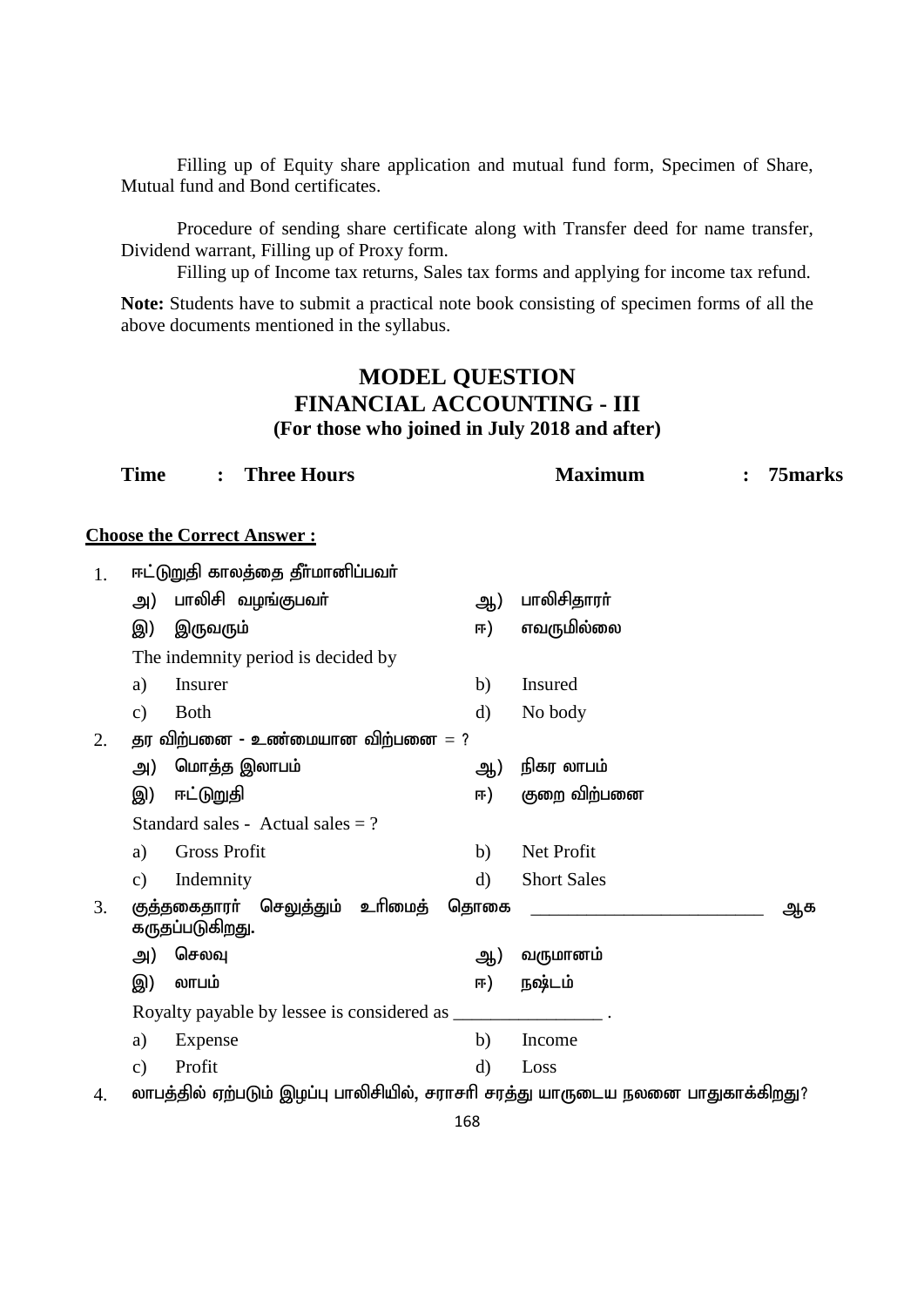|    | அ)            | பணியாளர்கள்                                                                | ஆ)           | காப்பீட்டு நிறுவனம்          |
|----|---------------|----------------------------------------------------------------------------|--------------|------------------------------|
|    | இ)            | பாலிசிதாரா்                                                                | ஈ)           | (ஆ) மற்றும் (இ)              |
|    |               | The average clause in a loss of profit policy protects the interest of the |              |                              |
|    | a)            | Workers                                                                    | b)           | <b>Insurance Company</b>     |
|    | c)            | Insured                                                                    | $\rm d$      | Both $(b)$ and $(c)$         |
| 5. |               | நிலைமை விபரம் தயாரிக்கும் போது, ஏட்டுக்கடன் எழுதுமிடம்                     |              |                              |
|    | அ)            | அட்டவணை $A$                                                                |              | ஆ) அட்டவணை E                 |
|    | இ)            | அட்டவணை F                                                                  | ஈ)           | அட்டவணை $G$                  |
|    |               | Books debts are shown in statement of affairs under                        |              |                              |
|    | a)            | List A                                                                     | b)           | List E                       |
|    | c)            | List F                                                                     | $\rm d$      | List G                       |
| 6. |               | பிரசிடென்சியல் டவுன் இன்சால்வென்ஸி சட்டம் இயற்றப்பட்ட ஆண்டு                |              |                              |
|    | அ)            | 1909                                                                       | ஆ)           | 1929                         |
|    | இ)            | 1939                                                                       | ஈ)           | 1949                         |
|    |               | Presidency towns insolvency act was passed in                              |              |                              |
|    | a)            | 1909                                                                       | b)           | 1929                         |
|    | $\mathbf{c})$ | 1939                                                                       | $\rm d)$     | 1949                         |
| 7. |               | கிளைக் கணக்கின் குறிக்கோள்                                                 |              |                              |
|    | அ)            | கிளையின் லாப/நஷ்டம் அறிய                                                   | ஆ)           | தலைமையக லாப/நஷ்டம் அறிய      |
|    | இ)            | (அ) அல்லது (ஆ)                                                             | ஈ)           | (அ) மற்றும் (ஆ)              |
|    |               | The objective of branch $a/c$ , is to know                                 |              |                              |
|    | a)            | Branch P/L                                                                 | b)           | Ho P/L                       |
|    | c)            | $(a)$ or $(b)$                                                             | $\mathbf{d}$ | $(a)$ and $(b)$              |
| 8. |               | வழியிடை சரக்கு, இருப்பு நிலைக் குறிப்பில்                                  |              | பக்கதில் காண்பிக்கப்படுகிறது |
|    | அ)            | முதல்                                                                      | ஆ)           | பொறுப்புகள்                  |
|    | இ)            | சொத்துக்கள்                                                                | ஈ)           | ஏதுவுமில்லை                  |
|    |               | Cash in transit will appear in the                                         |              | side of the balance sheet    |
|    | a)            | Capital                                                                    | b)           | Liabilities                  |
|    | c)            | Assets                                                                     | d)           | None                         |

9. தவணை முறை திட்டத்தில், விற்பனையாளர் பெறும் மொத்த வட்டி எந்த கணக்கில் வரவு வைக்கப்படுகிறது?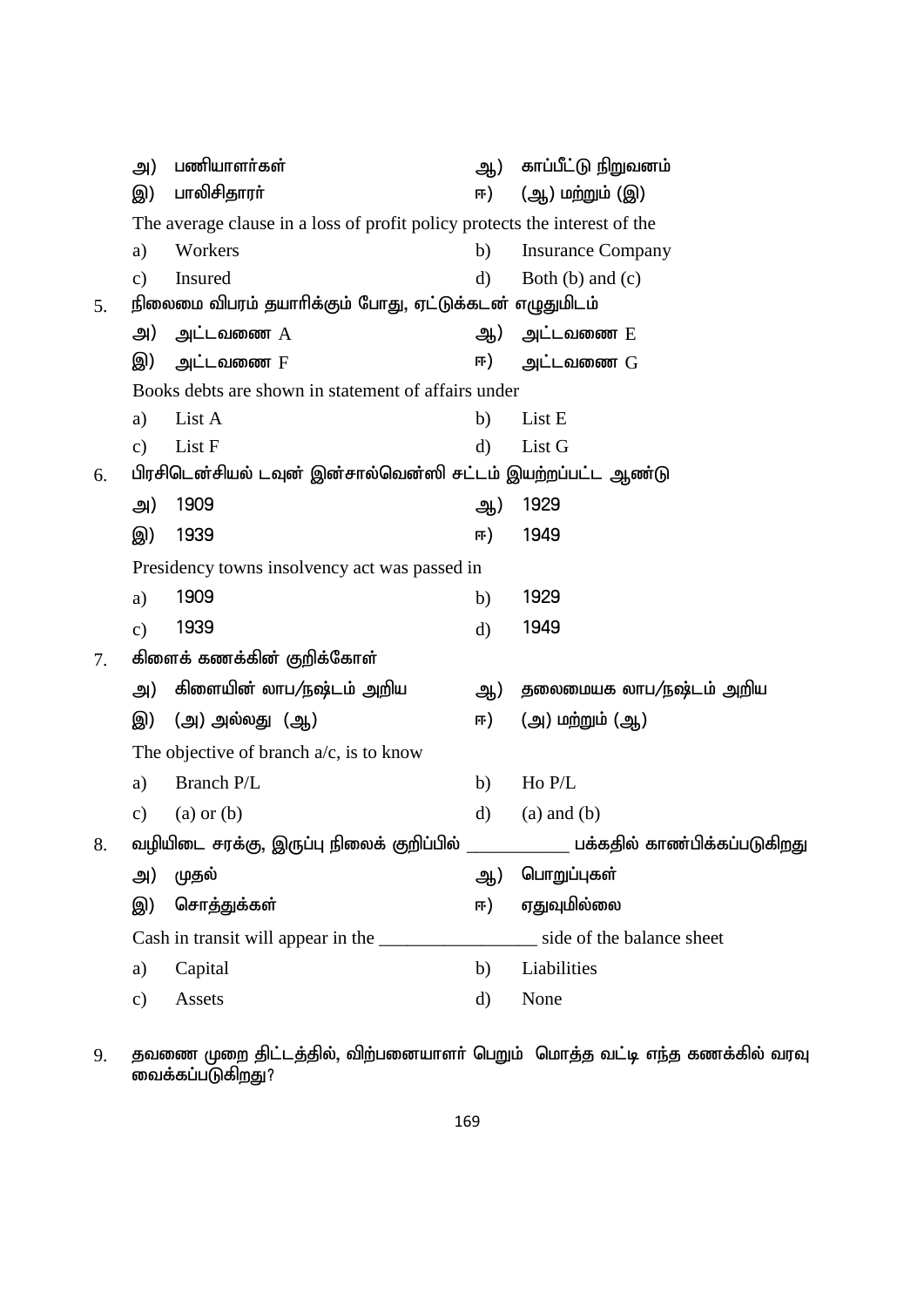|     | அ)                                                                                                         | வட்டி அனாமத்து க/கு                                                    | ஆ)           | வட்டி க/கு                                                                                  |        |  |
|-----|------------------------------------------------------------------------------------------------------------|------------------------------------------------------------------------|--------------|---------------------------------------------------------------------------------------------|--------|--|
|     | இ)                                                                                                         | விற்பனை க/கு                                                           | ஈ)           | கொள்முதல் க/கு                                                                              |        |  |
|     | Under instalment system, total interest received by the seller is credited to                              |                                                                        |              |                                                                                             |        |  |
|     | a)                                                                                                         | Interest suspense $a/c$                                                | b)           | Interest a/c                                                                                |        |  |
|     | $\mathbf{c})$                                                                                              | Sales a/c                                                              | $\mathbf{d}$ | Purchase a/c                                                                                |        |  |
| 10. |                                                                                                            | வாடகை மற்றும் வரி எதன் அடிப்படையில் துறைகளுக்கிடையே பிரிக்கப்படுகிறது? |              |                                                                                             |        |  |
|     | அ)                                                                                                         | விற்பனை அளவு                                                           | ஆ)           | சொத்து மதிப்பு                                                                              |        |  |
|     | இ)                                                                                                         | சதுர அடி முறை                                                          | ஈ)           | பணியாளர் எண்ணிக்கை                                                                          |        |  |
|     |                                                                                                            | In departmental $a/c$ , rent and rates are allocated on the basis of   |              |                                                                                             |        |  |
|     | a)                                                                                                         | <b>Sales Volume</b>                                                    | b)           | <b>Assets Value</b>                                                                         |        |  |
|     | $\mathbf{c})$                                                                                              | <b>Square Feet</b>                                                     | $\mathbf{d}$ | No of workers                                                                               |        |  |
|     |                                                                                                            | $SECTION - B (5X7=35 marks)$                                           |              |                                                                                             |        |  |
|     |                                                                                                            | Answer All questions, choosing either (a) or (b)                       |              |                                                                                             |        |  |
| 11. | (அ)                                                                                                        | காப்பீட்டு நிறுவனத்திடம் இருந்து<br>மூலம்<br>தகவல்கள்<br>தொகையை காண்க. |              | கணேசன் என்பவரது வியாபார கிடங்கில் 1.9.13 தீ விபத்து ஏற்பட்டது. கீழ்க்கண்ட<br>பெற<br>வேண்டிய | கோரல்  |  |
|     |                                                                                                            |                                                                        | ரூ.          | ரூ.                                                                                         |        |  |
|     |                                                                                                            | சரக்கிருப்பு 1.1.13                                                    | 25,300       | ௬வி                                                                                         | 60,000 |  |
|     |                                                                                                            | விற்பனை 1.1.13 முதல் 1.9.13 வரை                                        | 1,56,000     | கொள்முதல் 1.1.13 முதல்<br>1.9.13 வரை                                                        | 50,400 |  |
|     |                                                                                                            | வியாபாரத்திலிருந்து கணேசன் எடுத்த<br>பொருட்கள்                         | 2,500        | காப்பாற்றப்பட்ட சரக்கு                                                                      | 3,600  |  |
|     |                                                                                                            |                                                                        |              | மொத்த லாபம் அடக்க விலை மீது $30\%$                                                          |        |  |
|     | A fire occurred in the godown of Ganesan on 1.9.13. Find out claim to be lodged from<br>insurance company. |                                                                        |              |                                                                                             |        |  |
|     |                                                                                                            |                                                                        | Rs.          | Rs.                                                                                         |        |  |
|     |                                                                                                            | Stock 1.1.13                                                           | 25,300       | Wages                                                                                       | 60,000 |  |
|     |                                                                                                            | Sales from 1.1.13 to 1.19.13                                           | 1,56,000     | Purchase<br>from $1.1.13$ to<br>1.9.13                                                      | 50,400 |  |
|     |                                                                                                            | Goods taken by Ganesan at cost                                         | 2,500        | Stock saved from fire                                                                       | 3,600  |  |
|     |                                                                                                            |                                                                        |              | Gross Profit 30% on cost.                                                                   |        |  |
|     |                                                                                                            |                                                                        | (0r)         |                                                                                             |        |  |
|     | தீ கோரலில், சராசரி சரத்து குறித்து விவரி.<br>ஆ)                                                            |                                                                        |              |                                                                                             |        |  |

Explain average clause under fire claim.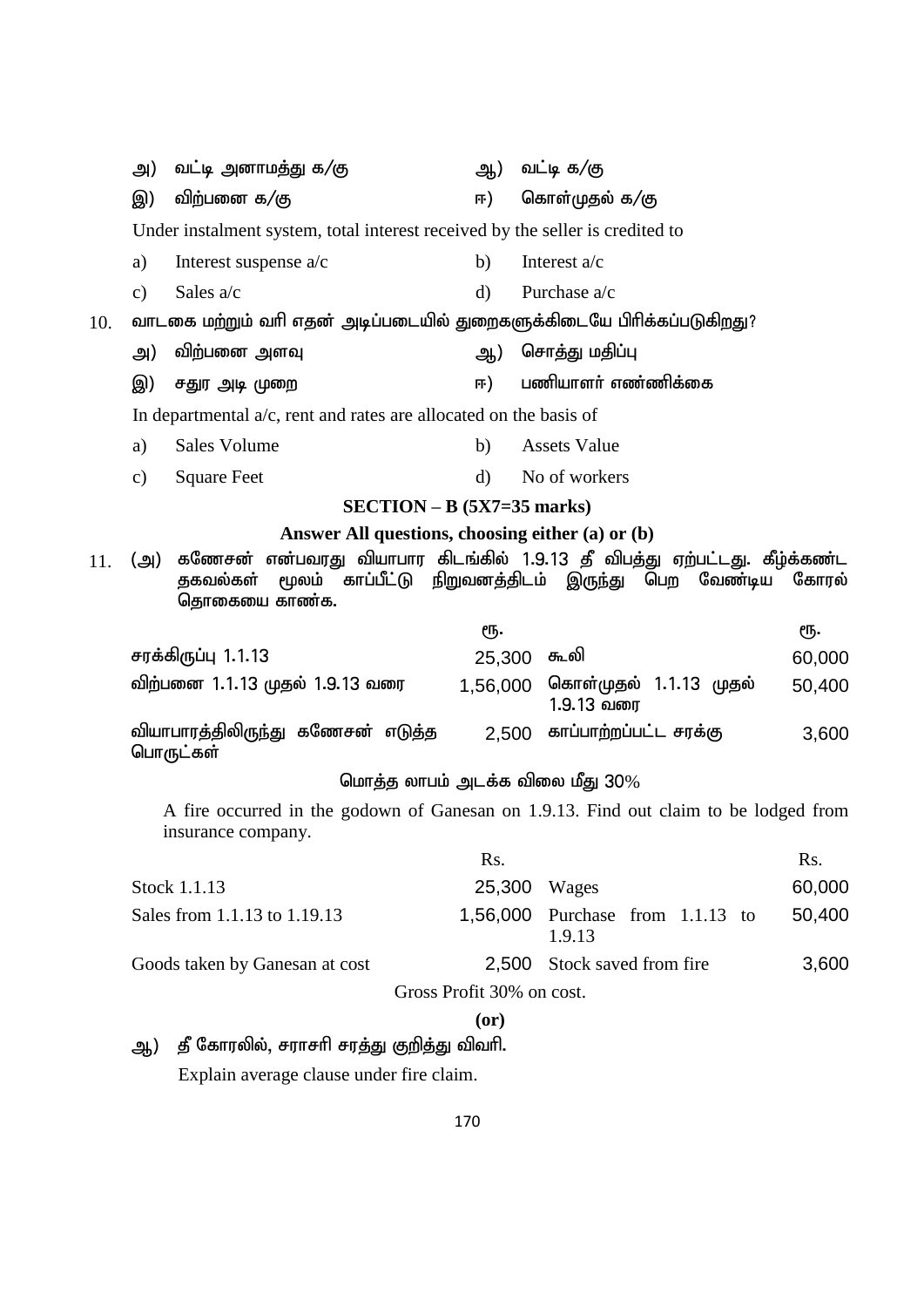12. அ) கோல் இந்தியா நிறுவனம் நிலக்கரி சுரகங்கத்தை குத்தகைக்கு எடுத்து, உரிமைத் தொகை 50 பைசா ஒரு டன்னுக்கு என்றும், குறுைந்தபட்ச வாடகை ரூ.40,000/- எனக் கொண்டது. குறை உற்பத்தி மீட்பு முதல் ஐந்து ஆண்டுகளுக்குள் சாிக்கட்ட ஒப்பு கொண்டனர். உற்பத்தி ஐந்து ஆண்டுகளில் 10,000 டன்: 48,000 டன்: 80,000 டன்: 1,20,000 டன்; 1,20,000 டன்.

கோல் இந்தியா ஏட்டில் குறை உற்பத்தி க/கு தயார் செய்க.

The coal India are lessees of a mine on a royalty of 50 parise per ton of coal raised with a dead rent of Rs.40,000 with power to recoup short workings during the first five years. The output wer 10,000 tons; 48,000 tons; 80,000 tons; 1,20,000 tons; 1,20,000 tons.

Write up short workings a/c in the books of coal India.

**(or)**

ஆ) உரிமைத் தொகை என்றால் என்ன? யாரெல்லாம் உரிமைத் தொகை செ<u>லுத்த</u> கடமைப்பட்டவர்கள்

What is royalty? Who are all liable to payable royalty?

13. அ) நொடிப்பு நிலைக் கணக்கில் அட்டவணை  $A$  குறித்து விளக்கம் தருக.

Explain list A under insolvency a/c.

**(or)**

ஆ) புரோவின்சியல் இன்சால்வென்சி சட்டம் 1920ன் படி முன்னுரிமை கடனீந்தோர் குறித்து விவரி.

Describe preferential creditors as per provincial insolvency Act 1920.

 $14$ . அ) கிளைக் கணக்கில் "சரக்கிருப்பு மற்றும் கடனாளிகள்" முறை குறித்து நீ அறிவது யாது? What do you mean by 'stock and debtor' system under branch account?

**(or)**

ஆ) தலைமையகம் தனது கிளைக்கு ரூ.19,200 மதிப்புள்ள சரக்குகளை அடக்கவிலலை மீது  $25%$  லாபத்தில் அனுப்பியது. கீழ்க்கண்ட தகவல்கள் மூலம், கிளை க/கு தயாரிக்கவும்.

|                                      |            | €Ҧ.   |                                      | ςҧ.    |
|--------------------------------------|------------|-------|--------------------------------------|--------|
| கடனாளிகளிடமிருந்து<br>ரொக்கம்        |            |       | பெற்ற 12,860 கிளைகளின் கடன் விற்பனை  | 18,460 |
| செலவுகளுக்கு<br>செ <u>லுக்</u> தியது | குலைமையகம் | 2.000 | கிளையின் ரொக்க விற்பனை               | 5,000  |
|                                      |            |       | இறுதி சரக்கிருப்பு<br>(இடாப்பு விலை) | 4,000  |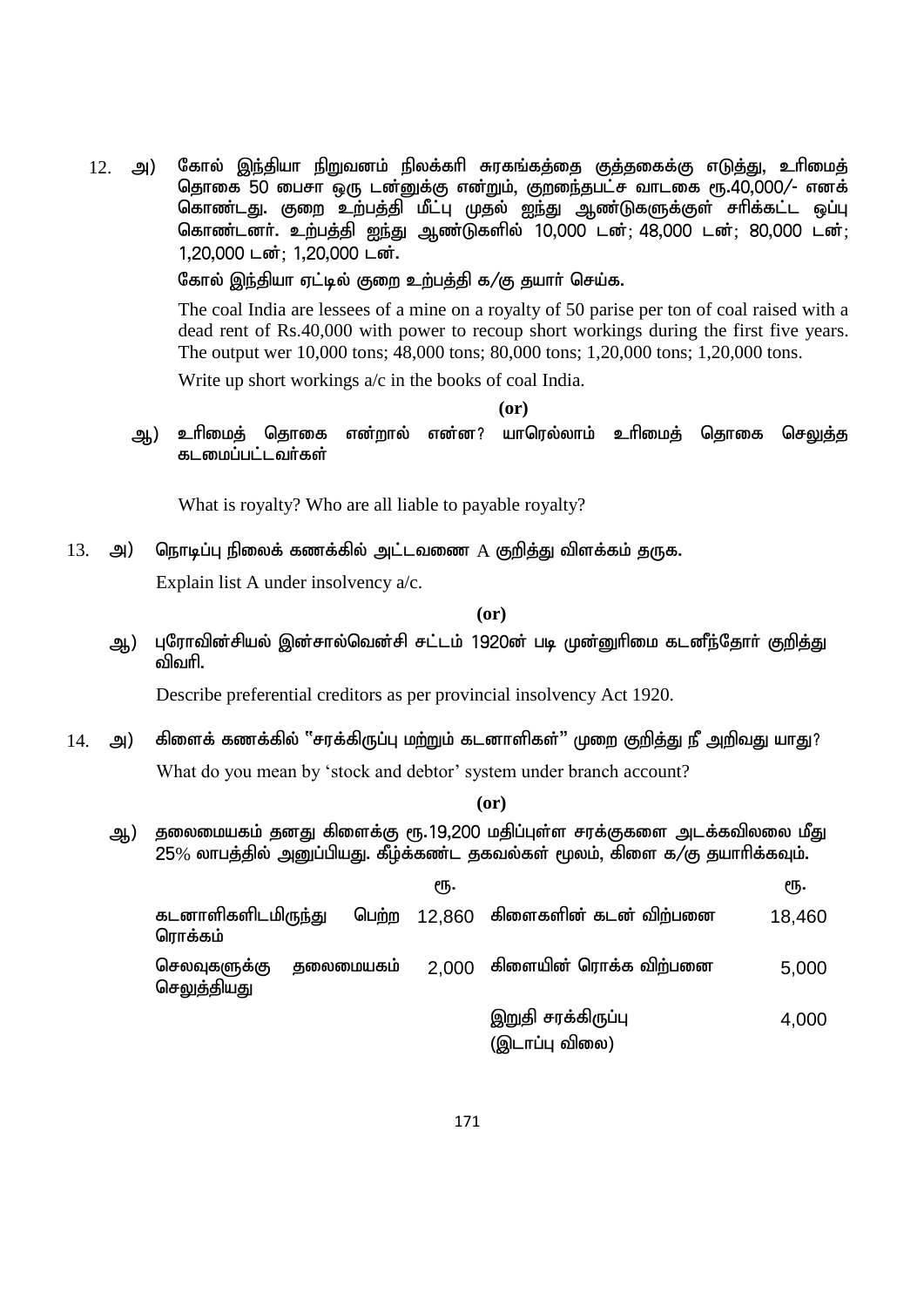Goods are invoiced by a H.O. to its branch at Rs.19,200 so as to give 25% profit on cost. From the following details, prepare branch a/c.

|                      | Rs. |                               | Rs.    |
|----------------------|-----|-------------------------------|--------|
| Cash from debtors    |     | 12,860 Credit Sales by branch | 18,460 |
| Expenses paid by H.O |     | 2,000 Cash sales by branch    | 5,000  |
|                      |     | Closing Stock (invoice price) | 4,000  |

 $15.$  அ) வாடகை கொள்முதல் என்றால் என்ன? அதன் சிறப்புகள் யாவை?

What is hire purchase/ What are its features?

**(or)**

ஆ) ஒரு தொலைக்காட்சி பெட்டியின் ரொக்கவிலை ரூ.18,000, வாடகை கொள்முதல்<br>முறையில் ரூ.20,000 விற்கப்பட்டு, ரூ.5,000 வீதம் நான்கு தவணைகளில் முறையில் ரூ.20,000 விற்கப்பட்டு, ரூ.5,000 வீதம் நான்கு தவணைகளில்  $0$ சலுத்தப்பட்டது. வட்டியினை கணக்கிடுக.

A television set cash price of which is Rs.18,000 sold on hire purchase system for Rs.20,000 payable 4 instalments of Rs. 5,000 each. Show how interest is calculated.

#### **SECTION – C (3x10=30 marks)**

#### **Answer any THREE questions.**

 $16$ . திரு.பொன்னுசாமியின் வியாபார நிறுவனத்தில் 15.10.2009ல் தீ விபத்து ஏற்பட்டது. கீழ்க்கண்ட தகவல்கள் மூலம் கோரல் தொகை கண்டறிக

What do you mean by 'stock and debtor' system under branch account?

|                       | ςҧ. |                                                                              | ςҧ.      |
|-----------------------|-----|------------------------------------------------------------------------------|----------|
| சரக்கிருப்பு 1.1.08   |     | 30,600 கொள்முதல் 2008ல்                                                      | 1,22,000 |
| சரக்கிருப்பு 31.12.08 |     | 27,000 விற்பனை 2008ல்                                                        | 1,86,000 |
| வரை                   |     | கொள்முதல் 1.1.09 முதல் 15.1.09 1.47.000 விற்பனை 1.1.09 முதல் 15.10.09<br>வரை | 1,50,000 |

சரக்கிருப்புகள் அடக்கத்தில் 90% என மதிப்பிடப்பட்டது. சரக்கு மீட்பு ரூ.18,00. காப்பீட்டு தொகை ரூ.63,000 சராசரி சரத்து அடங்கியது இக்காப்பீடு.

A fire occured in the premises of Thiru.Ponnusamy on 15.10.2009. From the following information, prepare a claim statement.

|              | Rs.                             | Rs.      |
|--------------|---------------------------------|----------|
| Stock 1.1.08 | <b>30,600</b> Purchases in 2008 | 1,22,000 |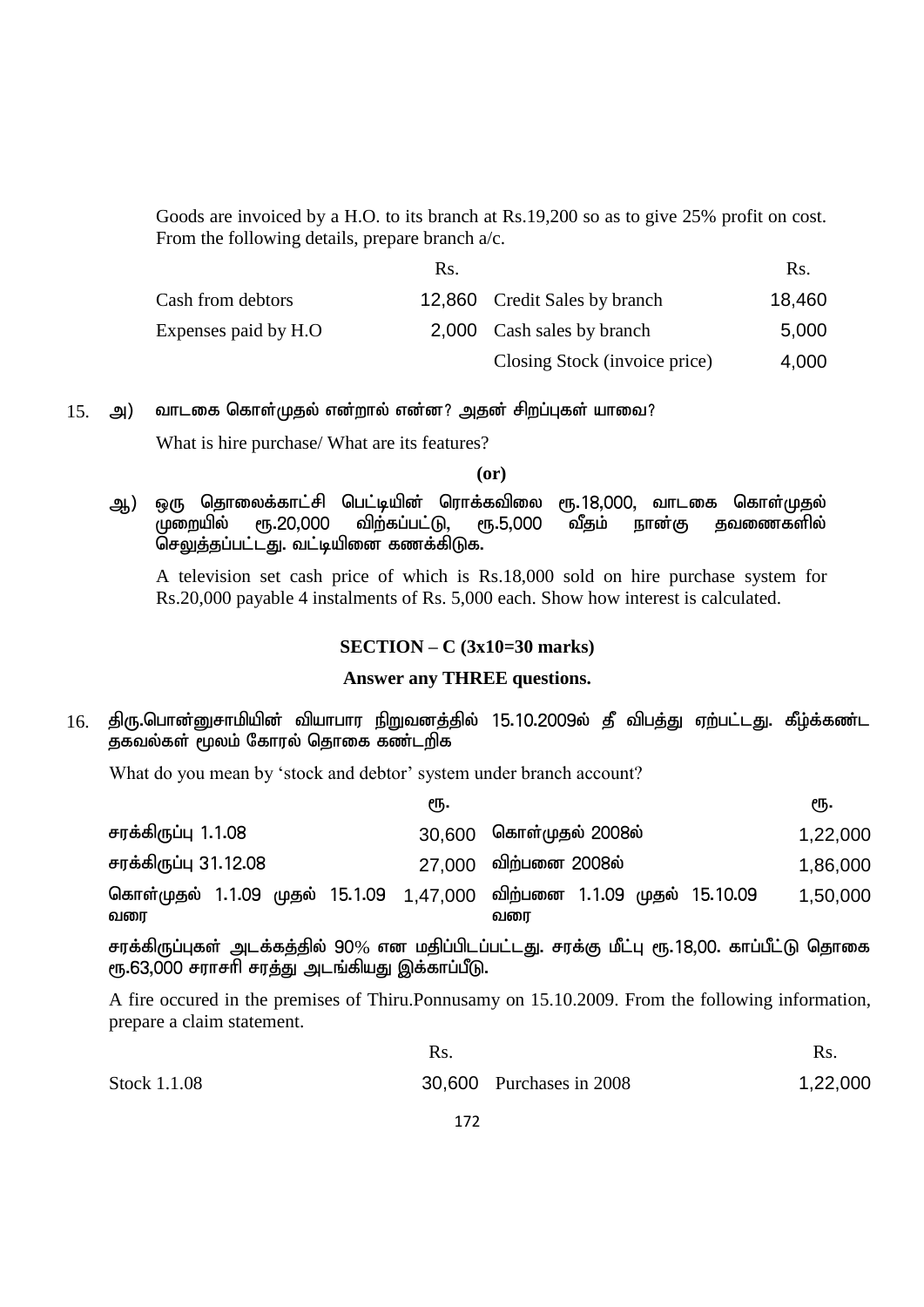Stock 31.12.08 27,000 Sales in 2008 1,86,000

Purchases from 1.1.09 to 15.10.09 1,47,000 Sales from 1.1.09 to 15.10.09 1,50,000

Stocks are valued at 90% of cost stock saved Rs.18,000. The amount of policy Rs.63,000. There was an average clause in the policy.

### $17$ . நொடிப்பு நிலை கணக்கில், நிலைமை விபரப்பட்டியலின் மாதிரிப்படிவம் தருக.

Give the specimen of statement of affairs under insolvency  $a/c$ .

 $18$ . ரவி ஒரு சுரங்கத்தை குத்தகைக்கு எடுத்து, உரிமைத் தொகை ஒரு டன்னுக்கு 35 பைசா என்றும், குறைந்தபட்ச வாடகை ஆண்டுக்கு ரூ.750 ஆக கொள்கிறாா். குறை உற்பத்தியை அடுத்தும் வரும் இரு ஆண்டுகளில் மீட்பு செய்ய விரும்புகிறாா். உற்பத்தி பின்வருமாறு 2009 - 1000 டன்; 2010 -1500 டன்; 2011 - 2500 டன்; 2012 - 1500 டன்; 2013 - 1000 டன்.

ரவி ஏட்டில் தேவையான பேரேட்டு கணக்குகளை தருக.

Rave took a mine on lease merging into a royalty of 35 paise per ton with a dead rent of Rs.750 per year and the right to recoup short workings out of royalties of two subsequent years from the period in which short workings arose. The output were 2009 - 1000 tons; 2010 - 1500 tons; 2011 - 2500 tons; 2012 - 1500 tons; 2013 - 1000 tons.

Give necessary ledger a/c in the books of Ravi.

 $19$ . மூன்று துறைகளை உடைய ஒரு வியாபார நிறுவனத்தின் கொள்முதல் பின்வருமாறு.

துறை A 1000 அலகுகள் $\begin{bmatrix} 1,000 & 0 \end{bmatrix}$  மாத்த அடக்கவிலை ரூ.1,00,000 B 2000 அலகுகள்  $C$  2400 அலகுகள் 1.1.2011ல் சரக்கிருப்பு விற்பனை துறை  $A$  - 120 அலகுகள் $\qquad \qquad$  துறை  $A$  - 1020 அலகுகள் ரூ.20 வீதம்  $B$  - 80 அலகுகள் B - 1920 அலகுகள் ரூ.22.50 வீதம்  $C$  - 152 அலகுகள்  $C$  - 2496 அலகுகள் ரூ.25 வீதம்

மொத்த லாபம் எல்லா துறைகளிலும் ஒரே மாதிரியாக உள்ளது. துறைவாரி வியாபார க/கு தயார் செய்க.

The following purchases were made by a business house having three departments.

Dept A 1000 units at a total cost of Rs.1,00,000 B 2000 units C 2400 units